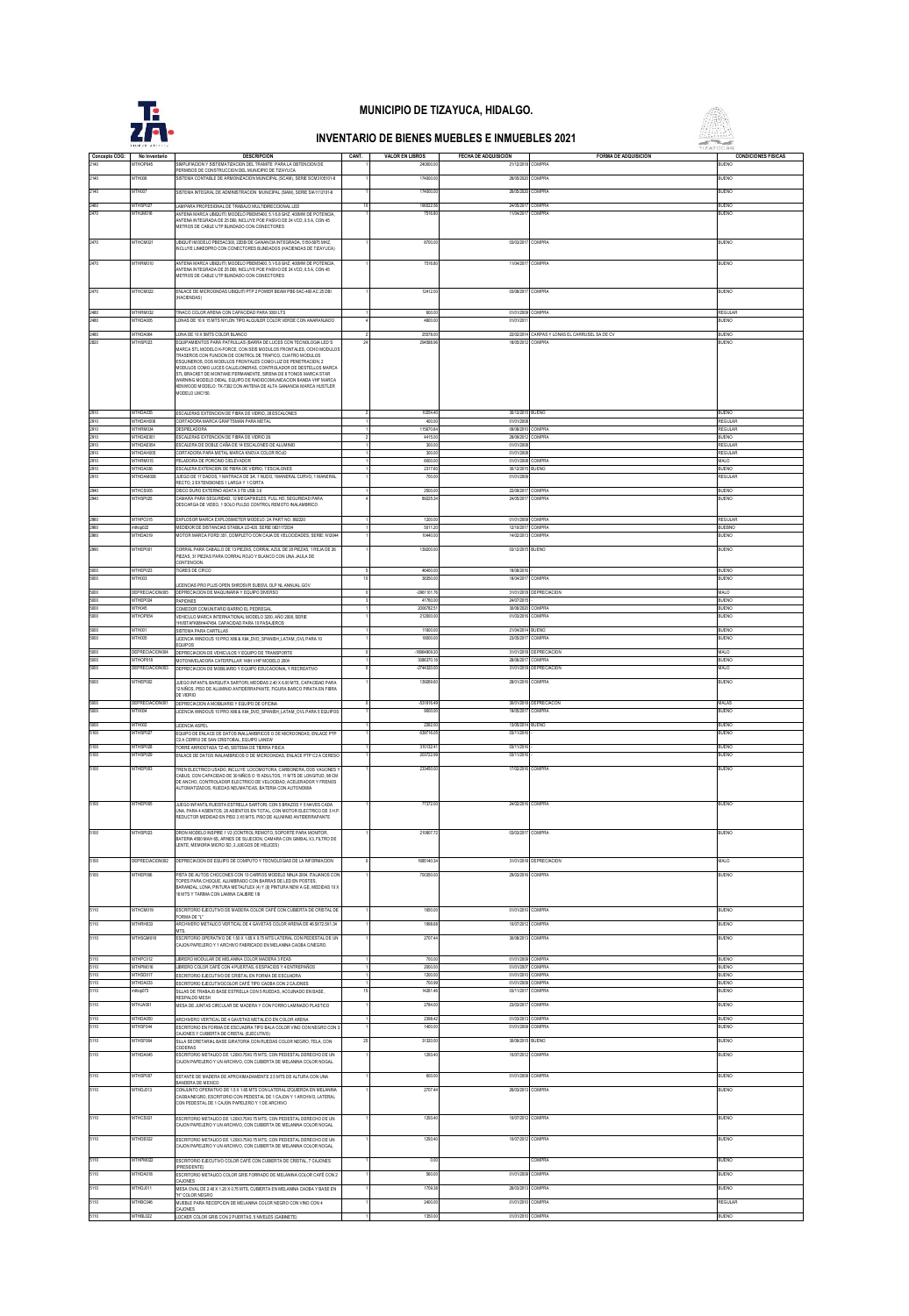| 5110<br>5110 | ATHCM002<br>THSGM01                | ARCHIVERO TIPO LIBRERO COLOR CAFE DE MADERA<br>ESCRITORIO METALICO CON PEDESTAL DERECHO DE UN CAJON PAPELERO Y UNI                                                                                      | 552.00                 | 01/01/2009 COMPRA                      | COMPRA                        | MALO<br>UENO                 |
|--------------|------------------------------------|---------------------------------------------------------------------------------------------------------------------------------------------------------------------------------------------------------|------------------------|----------------------------------------|-------------------------------|------------------------------|
|              |                                    | DE ARCHIVO, CUBIERTA EN MELANINA NOGAL 398 MEDIDAS 1.20X.75X.75 MTS                                                                                                                                     |                        |                                        |                               |                              |
| 5110         | MTHDA033                           | ESCRITORIO EJECUTIVOCOLOR CAFÉ TIPO CAOBA CON 2 CAJONES                                                                                                                                                 | 700.01                 | 01/01/2009 COMPRA                      |                               | BUENO                        |
| 5110         | MTHCS001                           | ESCRITORIO EJECUTIVO COLOR GRIS OXFORD CON CAFÉ CON 2 CAJONES                                                                                                                                           | 700.00                 | 01/01/2009                             | <b>COMPRA</b>                 | BUENO                        |
| 5110<br>5110 | MTHBC022<br>MTHDP008               | MUEBLES PARA COMPUTADORAS DE MELANINA CON 3 SECCIONES<br><b>ESCRITORIO COLOR CAORA DE MELANINA CURIERTA DE CRISTAL CON 2 CAJONES</b>                                                                    | 640.00<br>900.00       | 01/01/2008<br>01/01/2010 COMPRA        | COMPRA                        | BUENO<br>BUENO               |
| 5110         | <b>ITHPMO19</b>                    |                                                                                                                                                                                                         |                        | 01/01/200                              | COMPRA                        | UENO                         |
| 5110         | MTHCM022                           | SILLON EJECUTIVO TAPIZADO EN PIEL COLOR NEGRO BASE GRATORIA CON<br>RUEDAS<br>ESCRITORIOS METALICOS CON PEDESTAL DERECHO DE UN CAJON PAPELERO Y                                                          | 0.00<br>2586.80        | 23/08/2012                             | <b>COMPRA</b>                 | <b>JUENO</b>                 |
|              |                                    | INO DE ARCHIVO, CUBIERTA EN MELANINA NOGAL 398 MEDIDAS 1.20X.75X.75 MTS<br>CONTRALORIA)                                                                                                                 |                        |                                        |                               |                              |
| 5110<br>5110 | MTHDT006<br>MTHSDD002              | BRERO COLOR NOGAL CON 3 ENTREPAÑOS Y 2 PLIERTAS<br>ESCRITORIO FORRADO DE MELANINA COLOR GRIS OXFORD CON CAFÉ CON CAFÉ                                                                                   | 1050.00<br>300.00      | 01/01/2010 COMPRA<br>01/01/2008 COMPRA |                               | BUENO<br>BUENO               |
| 5110         | MTHBC039                           | PUERTA CON 1 CAJON<br>LOCKER COLOR GRIS CON 2 PUERTAS                                                                                                                                                   | 580.22                 |                                        | <b>COMPRA</b>                 | EGULA                        |
| 5110         | THSF06                             | SCRITORIO METALICO 1.20 X 0.75 X 0.75 MTS CON 1 PEDESTAL DE UN CAJON<br>PAPELERO Y 1 DE ARCHIVO, CUBIERTA DE MELANINA COLOR NOGAL. (CHAYO)                                                              | 1552.0                 | 1202/201                               | COMPRA                        | ILIENO                       |
| 5110         | ATHDJ010                           | ARCHIVERO METALICO VERTICAL DE 4 GAVETAS COLOR ARENA DE 46.5X72.5X1.34<br>MTS.                                                                                                                          | 1998.6                 | 10/07/2012 COMPRA                      |                               | BUENO                        |
| 5110<br>5110 | MTHEP12<br>MTHSO01                 | ARCHIVERO VERTICAL DE 4 GAVETAS EN MELAMINA CAOBAINEGRO<br>ESCRITORIO EJECUTIVO COLOR CAOBA CON 2 CAJONES                                                                                               | 5439.94<br>700.00      | 01/01/2009 COMPRA                      | 31/10/2013 MUEBLES DE OFICINA | BUENO<br>BUENO               |
| 5110<br>5110 | MTHJA001<br>MTHBL005               | ESCRITORIO EN "L'EVANS MAPLE<br>ESCRITORIO EN FORMA DE ESCUADRA TIPO BALA COLOR VINO CON NEGRO CON 3                                                                                                    | 2998.00<br>2183.91     | 16/11/2016<br>01/01/2010               | COMPRA                        | <b>BUENO</b><br>BUENO        |
| 5110         | <b>ATHDANG</b>                     | .<br>CAJONES Y CUBIERTA DE CRISTAL (EJECUTIVO)<br>RCHIVEROS METALICOS VERTICALES DE 4 GAVETAS, COLOR ARENA, MEDIDAS                                                                                     | 3997.3                 | 23/09/2012 COMPRA                      |                               | <b>LENO</b>                  |
| 5110         | MTHDA043                           | 46.5X72.5X1.34 MTS<br>ESCRITORIO RECTO CON 1 PEDESTAL DERECHO DE 1 CAJON PAPELERO Y 1 DE                                                                                                                | 1751.02                | 23/05/2012                             | COMPRA                        | BUENO                        |
| 5110         | MTHCM020                           | ARCHIVERO EN MELAMINICO CEREZO DE 1.50 X 0.75 X 0.75 MTS<br>ESCRITORIOS RECTOS CON 1 PEDESTAL DERECHO DE 1 CAJON PAPELERO Y 1 DE<br>RCHIVERO EN MELAMINICO CEREZO DE 1.50 X 0.75 X 0.75 MTS             | 5253.0                 | 23/05/2012                             | COMPRA                        | BUENO                        |
| 5110         | MTHDG005                           | ARCHIVERO METALICO COLOR GRIS CON 2 GAVETAS                                                                                                                                                             | 800.0                  | 01/01/2009                             | COMPRA                        | REGULAR                      |
| 5110         | MTHOPT00                           | LIBRERO DE MADERA CON CUATRO PUERTAS COLOR CAFÉ                                                                                                                                                         | 3800.0<br>0.00         | 01/01/2008 COMPRA<br>16/01/2012        | <b>COMPRA</b>                 | RLIENO<br><b>BUENO</b>       |
| 5110<br>5130 | ATHpm015<br>ITH008                 | MESA DE MADERA COLOR CAFÉ DE MELANINA CUBIERTA CON UN MANTEL COLOR<br>VERDE DE 2.20 X 90 CM.                                                                                                            | 52500                  | 0302/202                               | COMPRA                        | <b>UENC</b>                  |
| 5130         |                                    | PROGRAMA INDETEC (INSTITUTO PARA ELDESARROLLO TECNICO DE LAS<br>HACIENDAS PUBLICAS)                                                                                                                     |                        |                                        |                               |                              |
|              | MTHEP001<br>MTH002                 | JAULAS DE ACERO DE 2.80 DE LARGO. 1.80 DE ALTO Y 10.10 DE ANCHO<br>ECOPARQUE)                                                                                                                           | 49000.06<br>125000.0   | 24/10/2019 COMPRA<br>30/06/201         |                               | BUENO<br>RIJENO              |
| 5130<br>5130 | <b>ATHON</b>                       | MONMENTO A LA MUJER<br>BUSTO EMILIANO ZAPATA                                                                                                                                                            | 100000.00              | 30062016                               |                               | RIFNO                        |
| 5130<br>5130 | ATH001<br>ATH006                   | BUSTO IGNACIO RODRIGUEZ GALVAN<br>BUSTO GREGORIO GARCIA REYES                                                                                                                                           | 115000.00<br>100000.00 | 30/06/2016<br>18/07/2016               |                               | RUENO<br><b>BUENO</b>        |
| 5130<br>5130 | ATHOOS<br>ATHOOS                   | BUSTO MIGUEL HIDALGO<br>BUSTO BENITO JUAREZ                                                                                                                                                             | 100000.00<br>100000.00 | 30/06/2016<br>30/06/2016               |                               | <b>BUENO</b><br><b>BUENO</b> |
| 5150         | THSGM                              | COMPUTADORA DE ESCRITORIO MARCA HP ALL IN ONE HP 200 G4 22" INTELSILVER<br>5040 DISCO DURO 1TR RAM 4GR WINDOWS 10 HOME 2ERM1LT, SERIE #CONS1XXM                                                         | 11350.0                | 10/02/202                              |                               | UENO                         |
| 5150         | <b>ATHSPOTS</b>                    | COMPUTADORA DE ESCRITORIO MARCA LENOVO IDEA CENTER H520 CORE 13,                                                                                                                                        | 0.00                   | 21/12/201                              |                               | <b>UENO</b>                  |
| 5150         | MTHRM002                           | 2120 2GB RAM DDR3 DE 13333 MHZ, 1TB DISCO DURO<br>MONITOR HACER 17" LCD NEGRO 1717ABM                                                                                                                   | 0.00                   | 30/12/2006                             |                               | REGULAR                      |
| 5150         | MTHPM008                           | CRU TODO EN UNO MARCA LENOVO IDEACENTRE ALL IN ONE C20518 5 AMD<br>USION DUAL CORE E-350, 1.6 GHZ, SISTEMA OPERATIVO WINDOWS 7 STARTER,                                                                 | 0.00                   | 21/09/2012 COMPRA                      |                               | BUENO                        |
|              |                                    | MEMORIA 2GB, DISCO DURO 320 GB, SERIE: IS77294A5QS00596203                                                                                                                                              |                        |                                        |                               |                              |
| 5150<br>5150 | MTHRM005<br>MTHDA038               | IMPRESORA HEWLETT PACKARD LASER COLOR 1025NW<br>COMPUTADORA DE ESCRITORIO. CPU MARCA HP INTEL CORE IS. DISCO DURO 500                                                                                   | 4.05<br>8700.00        | 22/09/2017 COMPRA                      | 27/03/2014 SERSCETEL SA DE CV | BUENO<br>BUENO               |
| 5150         | MTHCM022                           | 3B, 4 GB RAM, MONITOR 19"<br>MULTIFUNCIONAL EPSON L-575, SISTEMA DE TINTA CONTINUA                                                                                                                      | 5800.0                 | 30/10/2018                             | COMPRA                        | BUENO                        |
| 5150<br>5150 | <b>MTHSFA70</b><br><b>ATHSPO31</b> | IMPRESORA MULTIFUNCIONAL MARCA BROTHER MFC-9130CW                                                                                                                                                       | 7600.00<br>102000.00   | 06/03/2018 COMPRA<br>25/11/2019 COMPRA |                               | RIFNO<br><b>UENO</b>         |
| 5150         | MTHSF074                           | COMPUTADORA DE ESCRITORIO CON LICENCIA DE ANTIVRUS Y UNIDAD DE<br>PROTECCION Y RESPALDO DE ENERGIA UPS<br>MPRESORA LASER MONOCROMATICA SAMSUNG MODELO PROXPR ESS MAD20ND                                | 4930.0                 | 31/12/2019                             | COMPRA                        | BUENO                        |
| 5150         | MTHSF060                           | SERIE ZD7YBJCGA0010MF<br>CPU SERSCETEL INTEL CORE/34150, MB GIGABYTE H81, 8 GB RAM, 1 TB DD, ATX                                                                                                        | 4170.35                | 04/05/201                              |                               | BUENO                        |
| 5150         | <b>ATHPMO19</b>                    | PRESORA MULTIFUNCIONAL MARCA EPSON ECOTANK L3110, USB, COPIADORA,                                                                                                                                       | 4750.0                 | 11/11/2020                             | COMPRA                        | <b>UENO</b>                  |
| 5150         | MTHCM010                           | ESCANER<br>CPU COLOR NEGRO ENSAMBLADO PROCESADOR INTEL CELERON A 2.20 GHZ, 1GB                                                                                                                          | 0.00                   | 01/01/201                              |                               | BUENO                        |
| 5150         | MTHDP009                           | EN RAM, 315 EN DISCO DURO<br>OMPUTADORA ATSA 2120 INTELCORE I3 2120 1155 3.1GHZ. MR GIGARYTE RZ5 SKT                                                                                                    | 0.00                   | 17/10/201                              |                               | BUENO                        |
|              |                                    | 1155 ICL VIDEO RED SONIDO, 4GB DOR3 RAM ADATA, DISCO DURO SEAGATE 500GB<br>UNDAD DVDRW SONY, GABNETE MATX, COMBO LOGITECH (TECLADO + MOUSE),                                                            |                        |                                        |                               |                              |
| 5150         | MTHJM013                           | IONITOR LED LCD ADC 18.5"<br>MPRESORA HEWLETT PACKARD LASER COLO 1025NW, SERIE CND2D19908                                                                                                               | 4.05                   |                                        | 21/10/2014 SERSCETEL          | BUENO                        |
| 5150         | <b>ATHRHIM</b>                     |                                                                                                                                                                                                         | 0 <sup>0</sup>         | 21/09/201                              |                               | <b>IFNO</b>                  |
|              |                                    | CPU TODO EN UNO MARCA LENOVO IDEACENTRE ALL/IN-ONE C205 18.5 AMD<br>FUSION DUAL-CORE E-350, 1.6 GHZ, SISTEMA OPERATIVO WINDOWS 7 STARTER,<br>MEMORIA 2GB, DISCO DURO 320 GB, SERIE: IS77294A5QS00596258 |                        |                                        |                               |                              |
| 5150         | MTHOP036                           | COMPUTADORA LENOVO 300-22ISU AIO W10 PEN440SU 8 GB 1TB 21"                                                                                                                                              | 12071.37               | 30/06/2017                             | COMPRA                        | <b>BUENO</b>                 |
| 5150         | MTHPM024                           | MULTIFUNCIONAL MARCA EPSON, MOD. ECOTANK L3150 33PPM NEGRO/15 PPM<br>COLOR C11CG86301, SERIE X7GP127634                                                                                                 | 5250.00                | 29/12/2020                             | <b>COMPRA</b>                 | BUENO                        |
| 5150<br>5150 | MTHRH015<br>thop041                | LAPTOP HP 240 G7 CORE B 4 GB 500 GB, SERE 5CG039BCXC<br>COMPUTADORAS ALL IN ONE HP20-C208LA, 19.5", INTEL CELERON, 8GB, 1000GB,                                                                         | 14998.96<br>45228.4    | 31/12/2020 COMPRA<br>03/11/201         | <b>COMPRA</b>                 | <b>BUENO</b><br>ILIENO       |
| 5150         | MTHBC085                           | WNDOWS 10<br>CPU COLOR NEGRO MARCA COMPAQ CON PROCESADOR AMD A 1.83 GHZ. 128                                                                                                                            | 0.00                   | 01/01/201                              |                               | BUENO                        |
|              | MTHBC080                           | OR, 40 GB, CD-RW LECTOR DE 3 1/2<br>CPU COLOR NEGRO MARCA COMPAQ CON PROCESADOR AMD A 1.83 GHZ, 128                                                                                                     | 0.00                   | 01/01/201                              |                               | RUENO                        |
| 5150<br>5150 | ATHOP035                           | OR, 40 GB, CD-RW LECTOR DE 31/2<br>ESCANER XEROX DOCUMATE 4440 ANCHO DE ESCANEADO, OFICIO                                                                                                               | 8620.7                 | 06/05/20                               |                               | UENO                         |
| 5150         |                                    | DIGITALIZACION, ADF VELOCIDAD DE ESCANEADO BIN, 40PPM<br>CRILCOLOR GRIS MARCA HP CON PROCESADOR INTEL CELERNON 3.52 GHZ                                                                                 |                        |                                        |                               |                              |
|              | MTHM010                            | SRABADOR DE DVD Y CD (COMBO) DISCO DURO ED 80 GB, 512 DDR MODELO<br>PAVILION A 1500 LA SERIE: MXX628027M                                                                                                | 0.00                   | 01/01/201                              |                               | BUENO                        |
| 5150         | MTHBC007                           | CRUCOLOR NEGRO CON GRIS MARCA HP CON PROCESADOR PENTILIM 4.3.0GHZ<br>COMBO 40X, LECTOR DE 3 1/2 CON 512 DDR Y 150 DISCO DURO                                                                            | 0.00                   | 01/01/2010 COMPRA                      |                               | BUENO                        |
| 5150         | MTHCM020                           | MONITOR AOC 19.5" LED. MOUSE OPTICO LOGITECH USB                                                                                                                                                        | 1051.4                 | 24/03/2015                             | SERSCETEL                     | BUENO                        |
| 5150         | MTHRC00                            | CPU COLOR NEGRO MARCA ACTIVE COOL PROCESADOR AMD ATHLON DUAL<br>CORE A 2.80 GHZ, 1 GB EN RAM, 300 GB DE DISCO DURO                                                                                      | 0.00                   | 01/01/201                              |                               | BUENO                        |
|              | <b>ATHCQ00</b>                     | CPU COLOR GRIS ENSAMBLADO PROCESADOR INTEL CELERON A 212 GHZ, 248 EN<br>RAM, DISCO DURO DE 40 GB                                                                                                        | 0.0                    | 01/01/201                              |                               | EGULAR                       |
| 5150         | ATHBC041                           | CPLICOLOR NEGRO MARCA COMPAO CON PROCESADOR AMD A 1 R3 GHZ 128<br>DDR, 40 GB, CD-RW LECTOR DE 31/2                                                                                                      | 0.00                   | 01/01/2010                             | :OMPRA                        | UENO                         |
| 5150         | <b>MTHSDOD</b>                     | CPU COLOR NEGRO ENSAMBLADO CON GRIS PROCESADOR AMD SEMPRON A 221<br>3HZ, 1 GB RAM, DISCO DURO DE 45 GB.                                                                                                 | 0.00                   | 01/01/200                              |                               | <b>JUENO</b>                 |
| 5150         | <b>THSF07</b>                      | CPU COLOR NEGRO AMD RADEON FX-8800 2.00 GHZ DE 8GB RAM DDR4, DISCO<br>DURO 500GB. INCLUYE LICENCIAS DE WINDOWS 10 Y NORTON ANTIVIRUS                                                                    |                        | 04/08/202                              | COMPRA                        | <b>JENO</b>                  |
| 5150         | MTHSF067                           | IMPRESORA LASER MARCA BROTHER HILB350CDW                                                                                                                                                                | 8350.00                | 05/04/2017 COMPRA                      |                               | BUENO                        |
| 5150         | MTHSF075                           | COMPLITADORAS DE ESCRITORIO MARCA AMO A10NO HADICORE, 4GR RAM, 500GR.<br>MONITOR 17", TECLADO Y MOUSE (ASIGNADAS A DIVERSAS AREAS DEL MUNICIPIO                                                         | 51040.0                | 21/01/2020                             | COMPRA                        | BUENO                        |
| 5150         | MTHSF011                           | CPU COLOR NEGRO MARCA HACER M2 SERIES VERITRON PROCESADOR INTEL<br>CELERON A 2.20 GHZ, 2 GB EN RAM, DISCO DURO DE 160 GB, SERIE: 00178-250-156                                                          | 0.00                   | 31/12/200                              |                               | <b>JUENO</b>                 |
|              |                                    | 48<br>IMPRESORA HEWLETT PACKARD LASER COLOR 1025NW                                                                                                                                                      |                        |                                        | 27/02/2014 SERSCETEL SAIDE CV |                              |
| 5150<br>5150 | MTHCQ003<br>MTHDA010               | CPU COLOR NEGRO CON GRIS PROCESADOR INTEL ATOM A 1.60 GHZ., 2 GB EN<br>RAM, 160 GB DE DISCO DURO                                                                                                        | 4.05<br>0.00           |                                        | COMPRA                        | <b>BUENO</b><br>BUENO        |
| 5150         | <b>ATHRONG</b>                     | CPU COLOR NEGRO MARCA COMPAQ CON PROCESADOR AMD A 1.83 GHZ, 128<br>DDR, 40 GB, CD-RW LECTOR DE 3 1/2                                                                                                    | 000                    | 01/01/201                              | COMPRA                        | LIENO                        |
| 5150<br>5150 | MTHDDS00<br><b>MTHBC001</b>        | CPU COLOR NEGRO MARCA LG<br>CPU COLOR NEGRO CON GRIS MARCA HP CON PROCESADOR PENTIUM 4 3.0GHZ                                                                                                           | 0.00<br>0.00           | 01/01/2010 COMPRA<br>01/01/201         | COMPRA                        | BUENO<br><b>BUENO</b>        |
|              |                                    | COMBO 40X, LECTOR DE 31/2 CON 512 DDR Y 150 DISCO DURO                                                                                                                                                  |                        |                                        |                               |                              |
| 5150         | MTHSF056                           | COMPUTADORAS TODO EN UNO MARCA AIO LENOVO C250 19.5". TOUCH CDC J1800<br>4G, DVDRW, WIN 8.1, DO500 GB, COLOR BLANCO.                                                                                    | 8072.1                 | 30/12/2015 BUENO                       |                               | BUENO                        |
| 5150         | MTHSGM013                          | .<br>CONDITADORA DE ESCRITORO MARCA UR ALL NICAIE UR 200 CA 221 INTELSIEVED<br>IS040 DISCO DURO 1TB RAM 4GB WINDOWS 10 HOME 2F9M1LT. SERIE 8CC0431XZ9                                                   | 11350.00               | 10/02/2021                             | COMPRA                        | BUENO                        |
| 5150         | MTHJM014                           | COMPLITADORA ENSAMBLE SERSCETEL AMD ATHLON 5150 OLIAD CORE SKT AM1                                                                                                                                      | 632                    |                                        | 21/10/2014 SERSCETEL          | BUENO                        |
|              |                                    | MB ECS AMD KAM1.I, 4GB DDR3 FURY KINGSTONE DD500 GB SEAGATE, UNDAD<br>DVDRW, GABINETE SLIM ATX, COMBO TECLADO+MOUSE KB-200 GENIUS, MONITOF<br>BENO GL95A LED 18.5", SERIE ETF8E02559019.                |                        |                                        |                               |                              |
|              |                                    |                                                                                                                                                                                                         |                        |                                        |                               |                              |
| 5150<br>5150 | MTHSF069<br>MTHCM018               | IMPRESORA MULTIFUNCIONAL MARCA BROTHER MFC-9130CW, SERIE<br>HAM 7907. KOROTO                                                                                                                            | 7600.00<br>0.00        | 06/02/2018<br>09/07/201                | COMPRA                        | BUENO<br>BUENO               |
| 5150         | MTHSGM010                          | COMPUTADORA TODO EN UNO MARCA LENOVO C200 BLANCA SERE<br>0025AB18F343.<br>MULTFUNCIONAL HP LASERJET PRO M1132                                                                                           | 0.00                   | 30/08/2013                             |                               | <b>BUENO</b>                 |
| 5150         | THCS006                            | MPRESORA KIT DE CREDENCIALIZACIÓN ZEBRA ZC 300, SOFTWARE CRDSTUDIO<br>2.0. SERIE C3J204600106                                                                                                           | 34550.00               | 05/03/202                              | <b>OMPRA</b>                  | <b>LENO</b>                  |
| 5150         | MTHPM014                           | COMPUTADORA TODO EN UNO MARCA AIO LENOVO C260 19.5", TOUCH CDC J1800,<br>G, DVDRW, WIN 8.1, DD500 GB, COLOR BLANCO.                                                                                     | 4036.0                 | 30/12/201                              |                               | BUENO                        |
| 5150         | MTHDT005<br>MTHDJ021               | SCANNER COLOR GRIS MARCA HP SCANJET G2410 SERE: CN99WV20P2                                                                                                                                              | 0.00                   | 01/01/201<br>01/01/201                 |                               | RLIENO<br><b>JUENO</b>       |
| 5150         |                                    | PU COLOR NEGRO, PROCESADOR INTEL COREL 13, 3.10 GHZ, 4 GB RAM, SISTEMA<br>OCERATIVO 32 BYTES, CON NUM DE SERIE: ACJB40A000570                                                                           | 0.00                   |                                        |                               |                              |
| 5150         | VITHPM020                          | COMPUTADORA ENSAMBLADA CORE I3 330E, 2.13 GHZ, 4 RAM DDR3, S SD 240GB,                                                                                                                                  | 7050.0                 | 11/11/2020                             | <b>COMPRA</b>                 | UENO                         |
|              |                                    | (ONITOR DE 19.5", TECLADO Y MOUSE                                                                                                                                                                       |                        |                                        |                               |                              |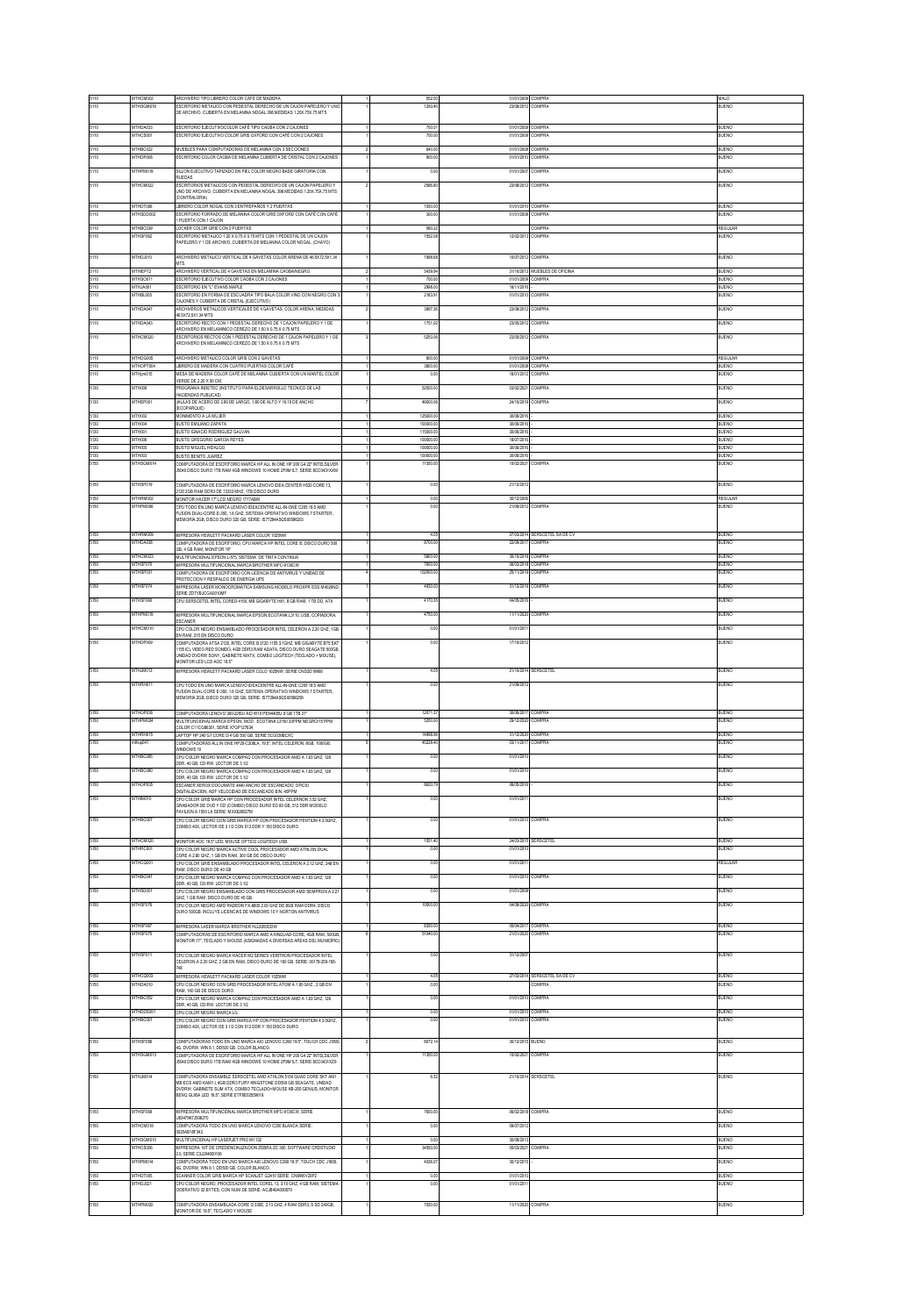|                      | <b>ITHRC00</b>                    | PU COLOR NEGRO MARCA BEST COMPONENT NEGRO PROCESADOR INTEL<br>ELERON A 1.80 GHZ, 2 GB EN RAM, 80 GB DE DISCO DURO                                                                                                                                                                                                                                                                   |                    |                                        |                                                    | <b>UENC</b>                  |
|----------------------|-----------------------------------|-------------------------------------------------------------------------------------------------------------------------------------------------------------------------------------------------------------------------------------------------------------------------------------------------------------------------------------------------------------------------------------|--------------------|----------------------------------------|----------------------------------------------------|------------------------------|
|                      | MTHBNT001                         | COMPUTADORA ENSAMBLADA PROCESADOR AMD DURON A 1.3 GHZ. 296 MB EN<br>RAM DISCO DURO DE 20 GB. FLOPPY, QUEMADOR DE CD. GABINETE PARA<br>PENTIUM 4 COLOR GRIS, MONITOR COLOR GRIS MARCA AOC DE 15", IMPRESORA<br>DE INYECCION DE TINTA A COLOR MARCA HP 1460 TECLADO COLOR GRIS MARCA<br>BLUE CODE, MOUSE COLOR NEGRO MARCA GENUS OPTICO, 1 PAR DE BOSINAS<br>COLOR NEGRO MARCA EAGLE. | 0.00               | 05/08/200                              |                                                    | <b>BUENC</b>                 |
| 5150                 | THCM01<br>THDP                    | IMPRESORA HEWLETT PACKARD LASER COLOR 1029WW<br>CPU TODO EN UNO MARCA LENOVO IDEACENTRE ALL-IN ONE C205 18.5 AMD<br>FUSION DUAL-CORE E-350, 1.6 GHZ, SISTEMA OPERATIVO WINDOWS 7 STARTER,<br>EMORIA 2GB, DISCO DURO 320 GB, SERIE: IS77294A5QS00580537                                                                                                                              | 0.0                |                                        | RSCETEL SA DE CV                                   |                              |
| 5150<br>5150         | THRH013<br>MTHSO006               | MPUTADORA ACER VERITON VX2611G PENTIUM G645, RAM 2GB, DD 500GB<br>DVDRW. TECLADO Y MOUSE<br>CPU COLOR NEGRO CON GRIS MARCA BEST COMPONENT PROCESADOR AMD<br>SEMPRON A 2.21 GHZ, 1 GB EN RAM, DISCO DURO DE 80 GB                                                                                                                                                                    | 0.00<br>0.00       | 14/10/2013<br>01/01/201                | <b>EQUIPO DE COMPUTO</b>                           | <b>LENO</b><br><b>IUENO</b>  |
| 5150                 | MTHBL008                          | CPU COLOR NEGRO MARCA COMPAQ PRESARIO CON 1.83GHZ, 128 DDR, 40 GB, CD<br>W Y LECTOR DE 3/2 CON SERIE: MXK4270CKK                                                                                                                                                                                                                                                                    | 0.00               | 01/01/201                              |                                                    | BUENO                        |
| 5150                 | MTHDA020                          | OMPUTADORAS MARCA LENOVO C225 AGB. 500GB DDCOLOR BLANCO, SERIES<br>S00914999 Y QS00914703 (SISTEMAS)                                                                                                                                                                                                                                                                                | 0.00               | 04/12/2012                             | <b>COMPRA</b>                                      | BUENO                        |
| 5150<br>5150         | THSF07<br>MTHCM014                | COMPUTADORAS DE ESCRITORIO MARCA LG, COLOR NEGRO, MONITOR LED LG DE<br>8" (FALTA DETERMINAR A QUE AREAS SE ASIGNARAN)<br>PU COLOR NEGRO CON GRIS MARCA BEST COMPONENT CON PORCESADOR 1.80<br>HZ, INTEL CELERON, 2 GB EN RAM, 300 GB EN DISCO DURO                                                                                                                                   | 39300.0<br>0.00    | 11/05/201<br>01/01/2011                | <b>OMPRA</b>                                       | UENO<br>BUENO                |
| 5150<br>5150         | MTHEP009<br>MTHSF041              | COMPUTADORAS MARCA ÁCER<br>CRIMADO A RIHE CODE RROCESADOR MTEL CELERON CRIBIA CUZ A CRIEN RAN<br>500 GB DISCO DURO COLOR NEGRO, MONITOR MARCA BENQ LED PANTALLA<br>PLANA COLOR NEGRO LCD 18.5 TECLADO Y MOUSE COLOR NEGRO MARCA<br>ENIJS.                                                                                                                                           | 15.00<br>0.00      | 31/12/2014<br>17/04/201                | <b>UENO</b>                                        | <b>BUENO</b><br><b>BUENO</b> |
| 5150                 | MTHSGM009                         | COMPUTADORA MARCA LENOVO IDEACENTRE AIO C240, PROCESADOR INTEL<br>ELERON 847, SISTEMA OPERATIVO WINDOWS 8, MEMORIA 2GB, DISCO DURO<br>500GB, PANTALLA DE 18.5" DVDR WIFI BLANCA                                                                                                                                                                                                     | 0.00               | 30/08/201                              |                                                    | <b>JUENO</b>                 |
| 5150<br>5150         | MTHSP020<br>MTHBC013              | MPRESORA BROTHER MFC-J5910DW MULTIFUNCION PROFESIONAL DE TINTA<br>: OLOR A3, TINTA DE IMPRESIÓN CON FAX, WIFI E IMPRESIÓN POR LAS DOS CARAS<br>AUTOMATICA.                                                                                                                                                                                                                          | 0.00<br>0.00       | 21/12/2012<br>01/01/2010               | COMPRA                                             | BUENO<br>BUENO               |
| 5150                 | MTHSF057                          | .<br>CPU COLOR NEGRO CON GRIS MARCA HP CON PROCESADOR PENTIUM 4 3.0GHZ.<br>COMBO 40X, LECTOR DE 3 1/2 CON 512 DDR Y 150 DISCO DURO<br>OMPUTADORA SERSCETEL MB BIOSTAR CEL J1800, 4 GB, 320 DD, DVDRW, SLIV                                                                                                                                                                          | 1239.8             | 01/09/2015                             | <b>SERSCETEL</b>                                   | <b>BUENO</b>                 |
| 5150                 | MTHDDS02                          | COMPUTADORA DE ESCRITORIO ALL IN ONE HP 204 G4 TODO EN UNO                                                                                                                                                                                                                                                                                                                          | 11099.9            | 31/12/2020                             | COMPRA                                             | BUENO                        |
| 5150<br>5150         | THCD00<br>MTHPM022                | CPU COLOR NEGRO ENSAMBLADO MARCA SURE, PROCESADOR INTEL CELERON A<br>26 GHZ, 256 EN RAM, 30 GB DE DISCO DURO<br>PAD AIR WLEI 296GR ROSE, SERIE SDMPR0PMO16W                                                                                                                                                                                                                         | 0.0<br>20699.0     | 01/01/201<br>21/12/2020                | COMPRA                                             | JENO<br>BUENC                |
| 5150<br>5150         | MTHSF040<br>MTHCM012              | CPU. MONITOR COLOR NEGRO MARCA COMPAQ PRESARIO CQ1 ALL-IN-ONE<br>ROCESADOR INTEL ATOM A 1.66 GHZ. 1.66 GHZ. 2 GB EN RAM, DISCO DURO DE 16<br>3B SERIE: 001739650519<br>MONITOR COLOR NEGRO MARCA HACER DE 17" V179                                                                                                                                                                  | 0.00<br>0.00       | 01/01/2011<br>01/01/2009               |                                                    | BUENO<br><b>BUENO</b>        |
| 5150<br>5150         | MTHSGM015<br>MTHDE01              | COMPLITADORA DE ESCRITORIO MARCA HP ALL IN ONE HP 200 G4 22" INTELSILVER<br>5040 DISCO DURO 1TB RAM 4GB WINDOWS 10 HOME 2F9M1LT, SERIE 8CC0431XYH<br>OMPUTADORAS TODO EN UNO MARCA HP MODELO HP PRO 1005 COLOR NEGRO                                                                                                                                                                | 11350.0<br>0.00    | 17/02/2021<br>18/05/201                | COMPRA                                             | BUENO<br><b>BUENO</b>        |
| 5150                 | <b>THSGM00</b>                    | SERIE: 5CM20902VB<br>CPU TODO EN UNO MARCA LENOVO IDEACENTRE ALL-IN-ONE C205 18.5 AMD<br>USION DUALCORE FJWL 16 GHZ SISTEMA OPERATIVO WINDOWS 7 STARTER<br>EMORIA 2GB, DISCO DURO 320 GB, SERIE: IS77294A5QS00596203                                                                                                                                                                | 0.0                | 21/09/201                              |                                                    | UENO                         |
| 5150                 | <b>MTHCM025</b><br>WTHBL014       | MPUTADORA DE ESCRITORIO MARCA HP ALL IN ONE HP 200 G4 22" INTELSILVER<br>5040 DISCO DURO 1TB RAM 4GB WINDOWS 10 HOME 2F9M1LT, SERIE 8CC0431XX0<br>PU COLOR NEGRO MARCA COMPAQ PRESARIO CON 1.83GHZ, 128 DDR, 40 GB, CD<br>RW Y LECTOR DE 3/2 CON SERIE: MXK4290Z9C                                                                                                                  | 11350.0<br>0.0     | 28/01/2021<br>01/01/201                | COMPRA                                             | <b>IFNO</b><br><b>IFNO</b>   |
| 5150                 | MTHSF053                          | SERVIDOR LENOVO TS140 XENON TOWER E3-1226, 8GB RAM, RAID 2 DISCOS<br>STADO SOLIDO 240 GB KINGSTON                                                                                                                                                                                                                                                                                   | 9686.0             | 12/08/2015                             | BUENO                                              | BUENO                        |
| 5150                 | MTHDT001<br>THPM018               | CPU, MONITOR COLOR NEGRO MARCA COMPAQ, PANTALLA DE 18" PROCESADOR<br>INTEL ATOM A 1.66 GHZ RAM 2 GB, DISCO DE 86 GB.<br>PRESORA COLOR BLANCO MARCA HP COLOR LASERJET PRO M255DW (ING                                                                                                                                                                                                | 0.00<br>6500.0     | 01/01/201<br>31/07/2020                | COMPRA                                             | <b>BUENO</b><br><b>LENO</b>  |
| 5150                 | MTHBC019                          | PARISSO)<br>CPU COLOR NEGRO CON GRIS MARCA HP CON PROCESADOR PENTIUM 4 3.0GHZ.<br>OMBO 40X, LECTOR DE 3 1/2 CON 512 DDR Y 150 DISCO DURO                                                                                                                                                                                                                                            | 0.0                | 01/01/2010                             | <b>COMPRA</b>                                      | <b>BUENO</b>                 |
| 5150<br>5150         | MTHSF050<br>MTHDA017              | COMPUTADORA ENSAMBLE SERSCETEL INTEL PENTIUM G2030<br>COMPUTADORA TODO EN UNO MARCA LENOVO C200 BLANCA SERIE:                                                                                                                                                                                                                                                                       | 4.58<br>0.00       |                                        | 13/05/2014 SERSCETEL SA DE CV<br>09/07/2012 COMPRA | BUENO<br>BUENO               |
| 5150                 | <b>MTHSPff</b>                    | 025AB18D4DD.<br>IDEOPROYECTOR (WIFI, 1080P HD EL PROYECTOR DE CINE EN CASA CON HDM<br>ADMITE LA MISMA PANTALLA DEL TELEFONO MOVIL, 64GB DE EXTENSION AVI2<br>USB/TARJETA SD JUEGOS FAMILIARES PARA ENTRETENMIENTO)                                                                                                                                                                  | 34480.0            | 21/08/2020                             | <b>COMPRA</b>                                      | <b>IFM</b>                   |
| 5150<br>5150         | MTHOP046<br>MTHSP028              | MULTIFUNCIONAL MARCA EPSON L5190, SERIE X5NQ144568<br>LAPTOP CON TECNOLOGIA BLUETOOH, HDMI, INTEL CELERON, GRAFICO S INTEI                                                                                                                                                                                                                                                          | 6997.0<br>137800.0 | 18/03/2021<br>21/08/2020               | COMPRA<br><b>COMPRA</b>                            | BUENO<br>UENO                |
|                      |                                   | PANTALA ULTRAS SLIM, RESOLUCION HD, ALTAVOCES Y MICROFONO INTEGRADO<br>VEBCAM, CAPACIDAD DE ALMACENAMIENTO /500GTB-1TB)                                                                                                                                                                                                                                                             |                    |                                        |                                                    |                              |
| 5150                 | MTHBC057<br>ATHCQ00               | CPU COLOR NEGRO MARCA COMPAQ CON PROCESADOR AMD A 1.83 GHZ. 128<br>DDR, 40 GB, CD-RW LECTOR DE 3 1/2                                                                                                                                                                                                                                                                                | 0.00<br>3200.00    | 01/01/2010 COMPRA                      |                                                    | BUENO<br>UENO                |
| 5150<br>5150<br>5150 | <b>MTHDANN</b><br><b>ATHOMADI</b> | MPRESORA MARCA EPSON ECOTANK L310 TINTA CONTINUA<br>MULTIFUNCIONAL EPSON L355, SIST. ORG. TANQUES DE TINTA<br>OMPUTADORA DE ESCRITORIO MARCA HP ALL IN ONE HP 200 G4 22" INTELSILVEI                                                                                                                                                                                                | 36<br>11350.00     | 23/03/2017 COMPRA<br>05/03/2021 COMPRA | 07/03/2014 SERSCETEL SA DE C'                      | RIJENO<br><b>LENO</b>        |
| 5150                 | <b>THSF08</b>                     | 5040 DISCO DURO 1TB RAM 4GB WINDOWS 10 HOME 2F9M1LT. SERIE 8CC0432682<br>OMPUTADORA DE ESCRITORIO MARCA HP ALL IN ONE HP 200 G4 21.5" INTEI<br>CORE IS 10210 DISCO DURO 1TR RAM 4GR WINDOWS 10 PRO N. SERIE #COM22229                                                                                                                                                               | 19500.0            | 05/03/2021 COMPRA                      |                                                    | UENO                         |
| 5150                 | <b>THSP02</b>                     | COMPUTADORAS ALL IN ONE HP COMPAQ PRO 4300, PROCESADOR CORE B-3240,<br>ANTAILA 201 AGR RAM DISCO DURO 1TR SISTEMA OPARATIVO WINA<br>AQUETERIA OFFICE 2013.                                                                                                                                                                                                                          | 25050              | 23/11/2015                             | <b>SUENO</b>                                       |                              |
| 5150                 | THPM02                            | COMPUTADORA DE ESCRITORIO ALL IN ONE HP 200GB 22" INTEL SILVER J5040,<br>ISCO DURO 1TB, RAM 4GB, WINDOWS 10 HOME 2F9M ILT#ABM, SERIE 8CC04325X8                                                                                                                                                                                                                                     | 11150.0            | 29/12/2020                             |                                                    |                              |
| 5150                 | MTHBC031                          | CPU COLOR NEGRO CON GRIS MARCA HP CON PROCESADOR PENTIUM 4 3.0GHZ<br>OMBO 40X, LECTOR DE 3 1/2 CON 512 DDR Y 150 DISCO DURO                                                                                                                                                                                                                                                         | 0.00               | 01/01/2010                             | COMPRA                                             | BUENO                        |
| 5150                 | MTHSF055                          | COMPUTADORA LENOVO C260 19.5" CDC/1800, 4GB RAM, 500 GB, DVDRW, WIN, 8.1.<br>COO EN UNO, COLOR NEGRO                                                                                                                                                                                                                                                                                | 6586.4             | 18/12/2015                             | <b>BUENO</b>                                       | BUENO                        |
| 5150<br>5150         | MTHRC011<br><b>MTHREOM</b>        | <b>MPRESORA HP LASERJET 2035</b><br>CPU COLOR NEGRO MARCA COMPAQ CON 1.7 GH, 40 GB, 128 DDR, LECTOR DE CD-                                                                                                                                                                                                                                                                          | 66<br>0.00         | 01/01/2011                             | 05/02/2014 SERSCETEL SA DE CV                      | BUENO<br><b>BUENO</b>        |
|                      | THTV00                            | ROM Y DE 3 1/2 CON SERIE: 3D2BLB2AEIGD<br>COMPUTADORA TODO EN UNO MARCA HP MODELO HP PRO 1005 COLOR NEGRO,<br>SERIE: 5CM20902VB                                                                                                                                                                                                                                                     | 0.0                | 18/05/20                               |                                                    |                              |
| 5150                 | MTHOP033                          | OMPUTADORA HP ALL ONE 23 AMD E24GB W 8.1. NEGRO PLATA, VELOCIDAD 1.3<br>HZ AMD E, PANTALLA DIAGONAL 23, MEMORIA INTERNA 4GB, 500 GB EN DISCO<br>DURO, RED. WFI, INTERNET (RJ45), BLUETOOH, 6 PUERTOS USB, SISTEMA<br>PERATIVO WINDOWS 8                                                                                                                                             | 203.5              | 05/11/2014                             | <b>BUENO</b>                                       | <b>JUENO</b>                 |
| 5150<br>5150         | MTHSF019<br>MTHDT014              | CPU COLOR NEGRO MARCA BLUE CODE PROCESADOR INTEL CELERON A 3.06<br>HZ, 512 EN RAM, 80 GB DE DISCO DURO<br>OMPUTADORA ALL IN ONE LAND( 215 1037 CELERON 1037U, 4GB RAM, 500GB DD)                                                                                                                                                                                                    | 0.00<br>3777.5     | 01/01/201<br>13/07/2015                | <b>BUENO</b>                                       | BUENO<br><b>BUENO</b>        |
| 5150                 | <b>MTHSF048</b>                   | ANTALLA DE 21.5", TECLADO Y MOUSE<br>PRESORA HP LASER COLOR M451DN DUPLEX HASTA 21PPM USB, LAN, CARTA U                                                                                                                                                                                                                                                                             | 79                 | 20/03/2014                             | <b>SERSCETEL SA DE CV</b>                          | ILIENO                       |
| 5150                 | MTHOP038                          | DFICIO<br>MULTIFUNCIONAL MARCA BROTHER DCP-L2540DW. SERIE U63885L6N332461                                                                                                                                                                                                                                                                                                           | 3650.00            | 04/08/2017                             | <b>COMPRA</b>                                      | BUENO                        |
| 5150<br>5150         | MTHJM011<br>MTHBL032              | MPRESORA COLOR GRIS MARCA SAMSUNG SCX-4833FD<br>COMPUTADORAS COLOR NEGRO MARCA COMPAQ PRESARIO CO1 (CPU, MONITOR<br>E 18.5")                                                                                                                                                                                                                                                        | 0.0<br>0.00        | 31/12/2017<br>01/01/2010               | COMPRA                                             | BUENO<br>BUENO               |
| 5150                 | THBT02                            | CPU COLOR NEGRO MARCA WATEWAY MODELO 310 CON PROCESADOR INTEL<br>CELERON A 2.60 GHZ. 128 EN RAM, 40 GB, EN DISCO DURO                                                                                                                                                                                                                                                               | 0.00               | 01/01/20                               |                                                    | UENO                         |
| 5150<br>5150         | MTHJM006<br>thop042               | PU COLOR NEGRO ENSAMBLADO PROCESADOR AMD SEMPRON A 2.70 GHZ. 1 GB<br>EN RAM, 318 EN DISCO DURO<br>OMPUTADORAS ALL IN ONE HP20-C208LA, 19.5", INTEL CELERON, 8GB, 1000GB,                                                                                                                                                                                                            | 0.00<br>54274.0    | 01/01/2011<br>02/11/2017               | COMPRA<br><b>COMPRA</b>                            | BUENO<br>LIENO               |
| 5150                 | MTHPM013                          | VINDOWS 10<br>COMPUTADORA ALL IN ONE LENOVO C260 19.5" CDC J1800, 4GB, 1TB DD, DVDRW,<br>VEL COLOR BLANCO SIN S.O                                                                                                                                                                                                                                                                   | 2438.93            | 11/03/201                              |                                                    | BUENO                        |
| 5150<br>5150         | MTHDE020<br>MTHOPT002             | IP SERVER ML110 G7 E3-1220 (CPU, MONITOR, TECLADO, MOUSE)<br>CPU COLOR NEGRO MARCA BEST COMPONENT. PROCESADOR INTEL CELERON A<br>80 GHZ, 2 GB EN RAM, 300 GB DE DISCO DURO                                                                                                                                                                                                          | 0.00<br>0.00       | 31/05/2013<br>01/01/2010               | <b>COMPRA</b>                                      | <b>BUENO</b><br><b>BUENO</b> |
| 5150<br>5150         | THBC05<br>MTHBT034                | PU COLOR NEGRO MARCA COMPAQ CON PROCESADOR AMD A 1.83 GHZ, 128<br>OR, 40 GB, CD-RW, LECTOR DE 3 1/2<br>CPU COLOR NEGRO MARCA VORAGO PROCESADOR INTEL CELERON A 2.20 GHZ. 1                                                                                                                                                                                                          | 0.00<br>0.00       | 01/01/2010<br>01/01/201                | OMPRA                                              | <b>LENO</b><br>BUENO         |
| 5150                 | MTHSF004                          | B EN RAM, 315 GB EN DISCO DURO.<br>PLICOLOR NEGRO MARCA COMPAO PRESARIO MODELO: SR15033<br>ROCESADOR INTEL PENTIUM 4 A 2.93 GHZ, 512 EN RAM, 40 GB DE DISCO DURO                                                                                                                                                                                                                    | 0.00               | 01/01/201                              |                                                    | REGULAR                      |
| 5150<br>5150         | MTHBL020<br>THBL00                | CPU COLOR NEGRO MARCA COMPAQ PRESARIO CON 1.83GHZ, 128 DDR, 40 GB, CD<br>RW Y LECTOR DE 3/2 CON SERIE: MXK4290ZKH                                                                                                                                                                                                                                                                   | 0.00<br>0.0        | 01/01/201<br>01/01/20                  |                                                    | BUENO<br><b>JENO</b>         |
| 5150                 | MTHSF059                          | CPU COLOR NEGRO MARCA COMPAQ PRESARIO CON 1.83GHZ, 128 DDR, 40 GB, CD<br>RW Y LECTOR DE 3/2 CON SERIE: MXK4290Z75<br>CPU SERSCETEL INTEL CELERON J1800, 8GB RAM, DD 320 GB, GAB, ATX                                                                                                                                                                                                | 2243.75            | 15/04/2016                             |                                                    | <b>BUENO</b>                 |
| 5150<br>5150         | MTHSF044<br>MTHPM016              | LAPTOP MARCA DELL INSPIRION E-450 SERIE: B50LGR1 COLOR ROJO<br>PU SERSCETEL CELERON J 1800 4GB RAM, 320 DD; GABINETE ATX                                                                                                                                                                                                                                                            | 0.00<br>2514.55    | 07/06/2012<br>09/02/2016 COMPRA        |                                                    | <b>BUENO</b><br>BUENO        |
| 5150<br>5150         | MTHOPT00<br>MTHDA027              | CPU COLOR GRIS MARCA ACER CON LECTOR DE CD-ROM Y DE 31/2<br>MULTFUNCIONAL EPSON L355, TANQUES DE TINTA                                                                                                                                                                                                                                                                              | 0.00<br>3.61       | 01/01/2010 COMPRA                      | 05/02/2014 SERSCETEL SA DE CV                      | <b>BUENO</b><br><b>BUENO</b> |
| 5150                 | MTHJM001                          | CPU COLOR NEGRO ENSAMBLADO PROCESADOR A 2.00 GHZ. 1 GB EN RAM. DISCO<br>DURO DE 40 250 GB, CON LECTOR DE CD-ROM Y DE 3 1/2                                                                                                                                                                                                                                                          | 0.00               | 01/01/2011                             | <b>COMPRA</b>                                      | <b>JUENO</b>                 |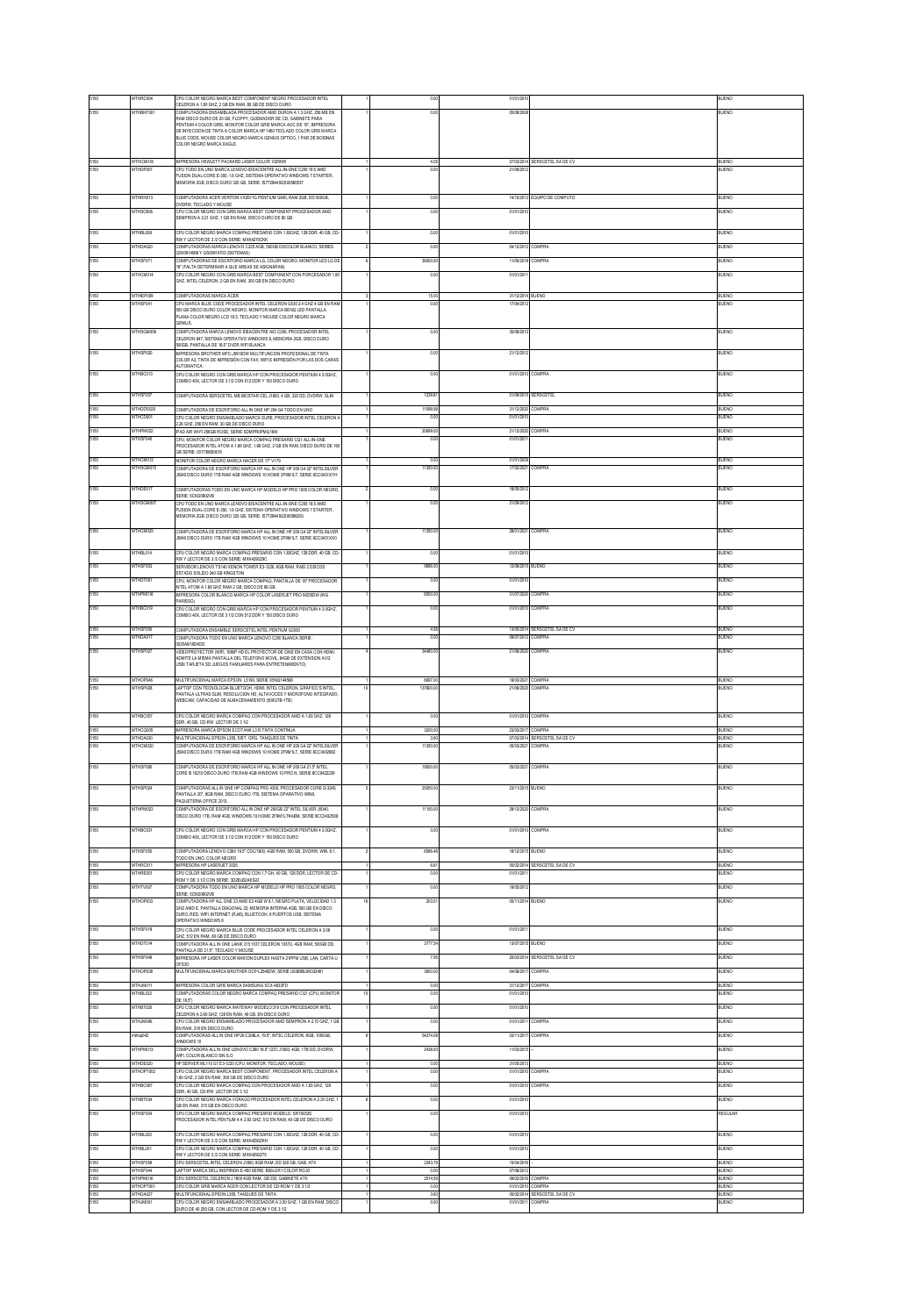|              | MTHDA018                  | COMPUTADORA TODO EN UNO MARCA LENOVO C200 BLANCA SERE:<br>25AB163716                                                                                                   | 0.00               | 09/07/2012               | COMPRA                             | <b>BUENO</b>                 |
|--------------|---------------------------|------------------------------------------------------------------------------------------------------------------------------------------------------------------------|--------------------|--------------------------|------------------------------------|------------------------------|
| 5150         | MTHOP030                  | OMBITADORA CEDECETEI, AMD CEMBRON, CON MICROSOCCECADOR AMD<br>SEMPRON 145, MOTHERBOARD BIOSTAR AM3 (CON AUDIO VIDEO RED), 4GB DE                                       | 0 <sup>0</sup>     | 08/04/201                |                                    | RLIENO                       |
|              |                           | MEMORIA, UNDAD DVDRW, GABINETE SLIM, MONITOR AOC 18.5" LED LCD.<br><b>ECLADO Y MOUSE GENIUS</b>                                                                        |                    |                          |                                    |                              |
| 5150         | MTHDA028                  | MULTIFUNCIONAL EPSON L355, TANQUES DE TINTA                                                                                                                            | 3.60               |                          | 05/02/014 SERSCETEL SA DE CV       | BUENO                        |
| 5150         | MTHSF054                  | IMPRESORAS HP LASERJET PRO M452DW COLOR: BLANCO/NEGRO: WIFL DUPLEX.<br>COLOR BLANCO                                                                                    | 8957.6             | 18/12/2015 BUENO         |                                    | <b>BUENO</b>                 |
| 5150         | ATHDS00                   | OMPUTADORA DE ESCRITORIO MARCA HP ALL IN ONE HP 200 G4 22" INTELSILVER                                                                                                 | 11350              | 10/02/202                | OMPRA                              | <b>LENO</b>                  |
|              |                           | 5040 DISCO DURO 1TB RAM 4GB WINDOWS 10 HOME 2F9M1LT. SERIE 8CC0431XH1                                                                                                  |                    |                          |                                    |                              |
| i150         | MTHSF06<br><b>ATHSFOC</b> | MPRESORA MARCA BROTHER MODELO MFC-J460DW<br>CMPUTADORA ATSA 2105PROCESADOR INTEL CORE 13 2105 3.1 GHZ, MB BIOSTA                                                       | 5250.0<br>$\alpha$ | 31/03/201                | <b>OMPRA</b>                       | <b>BLIENO</b><br><b>IFNO</b> |
|              |                           | 155 NCUYE AUDIO VIDEO RED. 4GB EN RAM DDR3. 500 GB DISCO DURO. UNDAD<br>E DVDRW, GABINETE ATX CLECTOR TARJS DIGS.                                                      |                    |                          |                                    |                              |
| 5150         | <b>MTHDA02</b>            | COMPUTADORA ACER ASPIRE ALL IN ONE AZC 605-MT37, PENTIUM DC-2127U, RAM                                                                                                 | 8.90               | 31/03/2014               | SERSCETEL SA DE CV                 | UENO                         |
|              |                           | 4G DD 1T S.O. Q8SL, PANTALLA 19.5", COLOR NEGRO, SERIE<br>0SQBAL004327069833000                                                                                        |                    |                          |                                    |                              |
| 5150         | MTHBC025                  | CPU COLOR NEGRO CON GRIS MARCA HP CON PROCESADOR PENTIUM 4 3.0GHZ,                                                                                                     | 0.00               | 01/01/2010 COMPRA        |                                    | BUENO                        |
|              |                           | COMBO 40X, LECTOR DE 3 1/2 CON 512 DDR Y 150 DISCO DURO                                                                                                                |                    |                          |                                    |                              |
| 5150         | MTHSP023                  | MPRESORAS BROTHER MFC-J6710DW, DOBLE CARTA, WIRELESS, ETHERNET.<br>USB.                                                                                                | 5344.00            | 23/11/2015 BUENO         |                                    | BUENO                        |
| 5150         | MTHSF039                  | CRUCOLOR NEGRO MARCA RUJE CODE CON PROCESADOR INTEL PENTUM DUAL                                                                                                        | 0.0                | 01/01/201                |                                    | BUENO                        |
|              |                           | A 2.20 GHZ, 2.22 GHZ, 2 GB EN RAM, DISCO DURO DE 160 GB SERIE: 021030051339                                                                                            |                    |                          |                                    |                              |
| 5150         | MTHRH014                  | CPU SERSCETEL COLOR NEGRO ECSJ1800, SODMM 4GB, DD 500GB, GAB ATX,<br>WDRW                                                                                              | 2127.7             | 09/08/201                |                                    | BUENO                        |
|              | MTHDE02                   | MULTFUNCIONAL EPSON L355, TANQUES DE TNTA                                                                                                                              | 36                 | 05/02/2014               | ERSCETEL SA DE CV                  | <b>UENO</b>                  |
| 5150         | <b>ATHDAO16</b>           | COMPUTADORA DE ESCRITORIO TODO EN UNO COLOR BLANCO MARCA LENOVO<br>AMD E-450, HDD 500GB, 4GB RAM, DVD RW, OS WINT HB SP1, SERIE: QS010526PD                            | 00                 | 1806/201                 | <b>DMPRA</b>                       | JENO                         |
|              |                           |                                                                                                                                                                        |                    |                          |                                    |                              |
| 5150<br>5150 | MTHSF06<br>MTHSF065       | MULTFUNCIONAL HP LASERJET PRO MFP125NW<br>IMPRESORA MARCA EPSON ECOTANCK L310, DE TINTA CONTINUA                                                                       | 2607.4<br>3200.00  | 20/07/2016<br>23/03/2017 | COMPRA                             | BUENO<br>BUENO               |
| 5150         | MTHSF052                  | COMPUTADORA SERSCETEL INTEL PENTIUM G3220.8 GB RAM, 500 GB DD, DVD RW<br>MONITOR ACC 19.5", TECLADO Y MOUSE                                                            | 2857.0             |                          | 06/03/2015 SERSCETEL               | BUENO                        |
| 5150         | MTHSF079                  | COMPUTADORA DE ESCRITORIO DELL VOSTRO 300 3681 INTELCORE I 7,SERIE                                                                                                     | 22272.0            | 29/01/2021 COMPRA        |                                    | BUENO                        |
| 5150         | ATHDA02                   | H8V0X63, MONITOR DE 24" DELL HP, SERIE 10-10137-S<br>CMPUTADORA MARCA LENOVO IDEACENTRE AIO C240, PROCESADOR INTEL                                                     | 0.0                | 30/08/2013               | COMPRA                             | <b>LENO</b>                  |
|              |                           | CELERON 847, SISTEMA OPERATIVO WINDOWS 8, MEMORIA 2GB, DISCO DURO<br>10GB, PANTALLA DE 18.5" DVDR WIFI BLANCA                                                          |                    |                          |                                    |                              |
| 5150         | <b>ATHSPO2</b>            | LAPTOP GAMER MSI GF63 THIN 10SCSR 15.6" FULL HD, INTEL CORE 17-10750H                                                                                                  | 29758              | 22/01/202                | COMPRA                             | UENO                         |
|              |                           | ABGHZ. 8GB, 512GB SSD, NVIDIA GEOFORCE GTX 1650 TI MAX-Q, WINDOWS HOME<br>FBIT, COLOR NEGRO, SERIE K2006N0055523                                                       |                    |                          |                                    |                              |
| 5150         | MTHSF036                  | CPU COLOR NEGRO MARCA BLUE CODE CON PROCESADOR INTEL PENTIUM DUAL                                                                                                      | 0.00               | 01/01/201                |                                    | BUENO                        |
|              |                           | 220 GHZ, 222 GHZ, 2 GB EN RAM, DISCO DURO DE 160 GB SERIE:                                                                                                             |                    |                          |                                    |                              |
| 5150         | MTHDA037                  | COMPUTADORA ALL IN ONE LANDC215 1037 CELERON 1037LL4GR RAM, 500GR DD.<br>ANTALLA DE 21.5", TECLADO Y MOUSE (SISTEMAS)                                                  | 3777.54            | 13/07/2015               | BUENO                              | BUENO                        |
| 5150         | MTHSP017                  | MPRESORAS HP LASERJET PRO M 1536DNF MULTIFUNCION                                                                                                                       | 0.00               | 21/12/201                |                                    | BUENO                        |
| 5150         | MTHSO00                   | (FAX/COPIADORA/ESCANER) BLANCO/NEGRO, LASER<br>PU COLOR NEGRO MARCA GATEWAY PROCESADOR INTEL CELERON 450                                                               | 0.00               | 31/12/200                |                                    |                              |
|              |                           | MEMORIA DE 1 GB EN RAM, DISCO DURO DE 320 GB                                                                                                                           |                    |                          |                                    |                              |
| 5150         | MTHPM007                  | COMPUTADPRAS TODO EN UNA MARCA COMPAQ PRESARIO MODELO CQ1-4111LA<br>PANTALLA BLANCO Y NEGRO CON MOUSE Y TECLADO, SERIE: 5CM20507H1                                     | 0.00               | 18/05/2012               | COMPRA                             | <b>BUENO</b>                 |
| 5150         | MTHSP025                  | MPRESORA RROTHER MODELO MECURZYOW CON SISTEMA DE TINTA DE ELLUO                                                                                                        | 3340.00            | 23/11/2015 RUENO         |                                    | BUENO                        |
|              |                           | CONTINUA, DOBLE CARTA, COPIADORA, ESCANER Y FAX.                                                                                                                       |                    |                          |                                    |                              |
| 5150         | MTHEP00                   | C GHIA 1993 ATOM DUAL CORE D2550 1.8 GHZ, 2GB RAM, 500 GB DD, DVDRW<br>ARD READER, GAB SLIM NEGRO, MONITOR LED GHIA 15.6" WIDESCREEN NEGRO                             | 0.0                |                          | 03/10/2013 EQUIPO DE COMPUTO       | <b>IFNO</b>                  |
| 5150         | MTHOP03                   | <b>UMAIO</b>                                                                                                                                                           | 19350.38           | 31/07/2015 BUENO         |                                    | <b>ILENO</b>                 |
| 5150         | rthop039                  | PLOTTER CANON MAGEPROGRAF IPF770, 36", SERIE. BABG0276<br>PRESORAS HP LASERJET PRO M12W. HASTA 19PPM. LASER MONOCROMATICA                                              | 10525.5            | 03/11/2017 COMPRA        |                                    | UENO                         |
| 5150         | MTHDP010                  | COMPUTADORA SERSCETEL DC. MICROPROCESADOR INTEL DUAL CORE G2020 2.                                                                                                     | 0.00               | 14/08/201                |                                    | BUENO                        |
|              |                           | COMPOTATION SERVICE ELLIN, MICROPHOLOGINICA MELLO DI LONDONI COMPOTATION DE SANDA A DE CONDIATA, DE<br>SEAGATE 500GB SATA, DVDRW SAMSUNG SATA, GABNETE MINATX SLIM CON |                    |                          |                                    |                              |
|              |                           | LECTOR DE TARJS., MONITOR AOC 18.5' LED LCD, COMBO TECLADO Y MOUSE                                                                                                     |                    |                          |                                    |                              |
| 5150         | MTHSF07                   | ENIJS                                                                                                                                                                  | 5850.0             | 04/03/2019               | COMPRA                             | BUENO                        |
| 5150         | <b>MTHSF02R</b>           | MULTIFUNCIONAL EPSON L-575 CON SISTEMA DE TINTA ECOTANK<br>CPU COLOR NEGRO ENSAMBLADO                                                                                  |                    | 01/01/201                |                                    | RIFNO                        |
| 5150         | <b>MTHOP037</b>           | OMPUTADORA LENOVO 300-22ISU AIO W10 PEN4405U 8 GB 1TB 21" (ecologia)                                                                                                   | 24142.7            | 30/06/2017               | <b>OMPRA</b>                       | ILENO                        |
| 5150         | MTHDDS018                 | MULTFUNCIONAL HP LASERJET PRO M1132                                                                                                                                    | 0.00               | 30/08/2013               | COMPRA                             | BUENO                        |
| 5150         | MTHSGM012                 | COMPUTADORA DE ESCRITORIO ALL IN ONE HP 200GB 22" INTEL SILVER J5040.<br>DISCO DURO 1TB, RAM 4GB, WINDOWS 10 HOME 5F9M 1LT#ABM, SERIE 8CC04327BV                       | 11150.0            | 29/12/2020               | COMPRA                             | BUENO                        |
|              |                           |                                                                                                                                                                        |                    |                          |                                    |                              |
| 5150<br>5150 | MTHCM019<br>MTHDA033      | MULTIFUNCIONAL EPSON L355, SIST, ORG., TANQUES DE TINTA<br>PC BLUE CODE AMD SEMPRON 2.8 GHZ, 2 DE RAM, 500 GB DE DISCO DURO.                                           | 3.60<br>5.27       | 07/10/2014 SUMITEL       | 08032014 SERSCETEL SA DE CV        | BUENO<br>BUENO               |
|              |                           | INDAD DVDRW, GABINETE COLOR NEGRO Y MONITOR HP COLOR NEGRO                                                                                                             |                    |                          |                                    |                              |
|              | MTHDE023                  | MULTIFUNCIONAL BROTHER MFC 5910DW                                                                                                                                      |                    | 31/05/2013               |                                    | BUENO                        |
| 5150         |                           |                                                                                                                                                                        | 0.00               |                          |                                    |                              |
| 5150         | MTHCM024                  | COMPLITADORA DE ESCRITORIO MARCA HP ALL IN ONE HP 200 G4 22" INTELSILVER                                                                                               | 11350.00           | 18/01/2021               | COMPRA                             | BUENO                        |
|              |                           | 5040 DISCO DURO 1TB RAM 4GB WINDOWS 10 HOME 2F9M1LT, SERIE 8CC0431XZV                                                                                                  |                    |                          |                                    |                              |
| 5150         | MTHCM017                  | COMPUTADORA MARCA COMPAQ MODELO CQ14111LA AIO PC, NO DE SERE:<br>QE767AA (MONITOR/CPU, MOUSE, TECLADO.                                                                 | 0.00               | 19/04/201                |                                    | <b>BUENO</b>                 |
| 5150         | MTHCM00                   | PU COLOR NEGRO                                                                                                                                                         | 0.00               | 01/01/2011               |                                    | BUENO                        |
| 5150<br>5150 | MTHDJ022<br>ATHDA03       | COMPUTADORA DE ESCRITORIO ALL IN ONE HP 204 G4 TODO EN UNO<br>ACER ASPIRE ALL IN ONE AZX-602-MD30 TODO EN UNO. SERIES                                                  | 11099.99<br>44.0   | 31/12/2020<br>0206/2014  | COMPRA<br>EQUIPO DE COMPUTO        | BUENO<br><b>JENO</b>         |
|              |                           | DQSTGAL0014090390C3000.DQSTGAL001409039A03000.DQSTGAL001409038533000.<br>00STGAL001409039803000, DQSTGAL001409038963000, DQSTGAL0014090399E3000                        |                    |                          |                                    |                              |
|              |                           |                                                                                                                                                                        |                    |                          |                                    |                              |
| 5150         | MTHDP008                  | OMPUTADORA ATSA 2120, NTEL CORE I3 2120 1155 3.1GHZ, MB GIGABYTE B75 SK<br>1155 ICL VIDEO RED SONIDO, 4GB DOR3 RAM ADATA, DISCO DURO SEAGATE 500GB                     | 0 <sup>0</sup>     | 17/10/201                |                                    | LIENO                        |
|              |                           | NDAD DVDRW SONY, GABNETE MATX, COMBO LOGITECH (TECLADO + MOUSE),<br>MONITOR LED LCD AOC 18.5"                                                                          |                    |                          |                                    |                              |
| 5150         | MTHSF00                   | CPU COLOR NEGRO MARCA BLUE CODE CON PROCESADOR INTEL CELERON A                                                                                                         | 0.00               | 01/01/201                |                                    | BUENO                        |
|              |                           | 80GHZ, 2 GB EN RAM, DISCO DURO DE 80 GB, SERIE: 02103005122                                                                                                            |                    |                          |                                    |                              |
| 5150         | MTHCS001                  | PU COLOR NEGRO (ACTIVE COOL) ENSAMBLADO PROCESADOR INTEL PENTIUM                                                                                                       | 0.00               | 01/01/201                |                                    | BUENO                        |
|              |                           | UAL CORE A 2.50 GHZ, 4 GB EN RAM, 500 GB EN DISCO DURO<br><b>IPRESORA EPSON L1300 ECOTANK</b>                                                                          |                    | 03/11/201                | <b>OMPRA</b>                       | <b>IFNO</b>                  |
| 5150         | <b>ATHCM01</b>            | COMPUTADORA ATSA 2120, INTEL CORE IS 2120 1155 3.1GHZ, MB INTEL H61SKT 1155<br>NO. VIDEO RED SONDO 4GR DDR3 RAM ADATA DISCO DURO SEAGATE 500GR                         | 00                 | 17/10/20                 |                                    | UENO                         |
|              |                           | INDAD DVDRW SONY, GABINETE MATX, COMBO LOGITECH (TECLADO + MOUSE)                                                                                                      |                    |                          |                                    |                              |
| 5150         | MTHSF062                  | COMPUTADORA SERSCETEL ECS INTEL CEL J1800, 4 GB RAM, 320 DD, MONITOR LG                                                                                                | 3194.93            | 26/10/201                |                                    | <b>BLIENO</b>                |
|              |                           | OLOR NECRO DE 18 6º TECLADO V MOJICE MARCA RENO (CONTA GUILLE)                                                                                                         |                    |                          |                                    |                              |
| 5150         | rthop043                  | MULTFUNCIONAL XEROX VERSALINK B7025                                                                                                                                    | 44984.80           | 03/11/2017 COMPRA        |                                    | <b>JUENO</b>                 |
| 5150         | THPM01                    | COMPUTADORA SERSCETEL (34150 1150 MB GIGABYTE, 8 GB RAM, 1 TB DD,<br>MONITOR ACER 19.5"                                                                                | 20580              | 03/02/201                | <b>OMPRA</b>                       | <b>JENO</b>                  |
| 5150         | MTHPD001                  | VIDEOPROYECTOR MARCA EPSON POWERLITE S 12+ PROYECTOR LCD 28000 ANS                                                                                                     | 4499.95            | 21/12/2012               | COMPRA                             | BUENO                        |
| 5150         | MTHSGM006                 | UMENS 800 X 600<br>OMPUTADORA TODO EN UNO MARCA LENOVO C200 BLANCA SERE                                                                                                | 0 <sup>0</sup>     | 09/07/201                |                                    | BUENO                        |
| 5150         | <b>THDS00</b>             | 25AB187111.<br>COMPUTADORA DE ESCRITORIO ALL IN ONE HP 200GB 22" INTEL SILVER J5040,                                                                                   | 11150              | 29/12/202                |                                    | JENO                         |
|              |                           | .<br>ISCO DURO 1TB, RAM 4GB, WINDOWS 10 HOME 5F9M 1LT#ABM. SERIE BCC04325X1                                                                                            |                    |                          |                                    |                              |
| 5150         | MTHRH012                  | CPU TODO EN UNO MARCA LENOVO IDEACENTRE ALL-IN-ONE C205 18.5 AMD                                                                                                       | 0.00               | 21/09/201                |                                    | BUENO                        |
|              |                           | FUSION DUAL-CORE E-350, 1.6 GHZ, SISTEMA OPERATIVO WINDOWS 7 STARTER.<br>MEMORIA 2GB, DISCO DURO 320 GB, SERIE: IS77294A5QS00596208                                    |                    |                          |                                    |                              |
|              |                           |                                                                                                                                                                        |                    |                          |                                    |                              |
| 5150         | <b>MTHSF04</b>            | COMPUTADORA SERSCETEL INTEL CELERON, MICROPROCESADOR INTEL<br>CELERON E3300 2.5 GHZ. MR RIOSTAR G31 SOKT 775 INCL. VIRILIA DIMM 4 GR DATA                              | 0.00               | 26/06/20                 |                                    | ILIENO                       |
|              |                           | OD SEAGATE 320 GB SATA, DVDRW SAMSUNG SATA, GABINETE MINIATX SLIM CON<br>LECT. TARJS., MONITOR ADC 18.5" LED LCD, COMBO DE TECLADO Y MOUSE                             |                    |                          |                                    |                              |
|              |                           | GENIUS, (ROSARIO)                                                                                                                                                      |                    |                          |                                    |                              |
| 5150<br>5150 | MTHSGM01<br>MTHSP022      | MULTIFUNCIONAL EPSON L355, TANQUES DE TINTA                                                                                                                            | 3.60<br>5.00       | 05/02/2014<br>07/10/2014 | SERSCETEL SA DE CV<br>SUMITEL      | BUENO<br>BUENO               |
| 5150         | MTHSPS001                 | IMPRESORA EPSON STYLUS L800 SIST. ORG., SERIE Q7ZK026817<br>CPU COLOR NEGRO MARCA BEST COMPONENT PROCESADOR INTEL CELERON                                              | 0.00               | 01/01/201                |                                    | REGULAR                      |
| 5150         | <b>ATHCSON</b>            | PU MONITOR COLOR NEGRO MARCA COMPAQ DE 18" PROCESADOR INTEL ATOM                                                                                                       |                    | 01/01/201                |                                    | <b>LENO</b>                  |
|              |                           | D410 A 1.66 GHZ, 2 GB EN RAM, 160 GB DE DISCO DURO                                                                                                                     | 0.00               |                          |                                    |                              |
| 5150<br>5150 | MTHSF072<br>MTHDA004      | IMPRESORA LASER MONOCROMATICA MARCA SAMSUNG SLAM020ND<br>CPU COLOR NEGRO ENSAMBLADO MARCA BEST COMPONENT. PROCESADOR                                                   | 4200.00<br>0.00    | 04/03/2019               | COMPRA<br>COMPRA                   | BUENO<br>BUENO               |
|              |                           | MID SEMPRON A 2.20 GHZ, 1 GB., EN RAM, 80 GB., DE DISCO DURO                                                                                                           |                    |                          |                                    |                              |
| 5150         | MTHSF029                  | CRUCCUOR NEGRO ENSAMRI ADO PROCESADOR INTEL ATOM A 1 60 GHZ. 1 GR EN                                                                                                   | 0.00               | 01/01/201                |                                    | BUENO                        |
| 5150         | MTHSF05                   | MM, 120 GB DE DISCO DURO<br>OMPUTADORA SERSCETEL INTEL CELERON J1800, 4GB RAM, 500 GB DD, DVDRW                                                                        | 2285.9             | 06/03/201                | ERSCETE                            | <b>UENO</b>                  |
|              |                           | (ONITOR AOC 19.5", TECLADO Y MOUSE                                                                                                                                     |                    |                          |                                    |                              |
| 5150         | MTHSF02                   | CPU COLOR NEGRO MARCA HACER PROCESADOR INTEL PENTIUM DUAL CORE A<br>2.00 GHZ, 1 GB EN RAM, 160 GB DE DISCO DURO                                                        | 0.00               | 01/01/201                |                                    | BUENO                        |
| 5150         | MTHM016                   | CPU COLOR NEGRO MARCA RED ELAG CON PROCESADOR AMD PHENOM 9550 A<br>30 GHZ, 3 GB EN RAM, 320 GB DE DISCO DURO, LECTOR -QUEMADOR DE DVD                                  | 0.00               | 01/01/201                |                                    | BUENO                        |
|              |                           |                                                                                                                                                                        |                    |                          |                                    |                              |
| 5150         | MTHDS002                  | MULTIFUNCIONAL MARCA EPSON, MOD. ECOTANK L3150 33PPM NEGRO/15 PPM<br>COLOR C11CG86301, SERIE X7GP184961                                                                | 5250.00            | 29/12/2020               | COMPRA                             | BUENO                        |
| 5150         | ATHBT014                  | PU COLOR NEGRO MARCA COMPAQ CON 1.83 GHZ, 128 DDR, 40 GB, CD-RW<br>LAECTOR DE 31/2 CON SERIE: MXK4270C57                                                               | 0.00               | 01/01/201                |                                    | <b>JENO</b>                  |
| 150<br>5150  | MTHSP02<br>MTHDDS019      | IMPRESORA EPSON STYLUS L800. TANQUES DE TINTA SERIE Q7ZK0269<br>COMPUTADORA TODO EN UNO MARCA LENOVO C240. INTEL CELERON 1.10 GHZ                                      | 4.87<br>8.00       | 29/09/2014               | SERSCETE<br>27/10/2014 CONSULTORIA | <b>JUENO</b><br><b>BUENO</b> |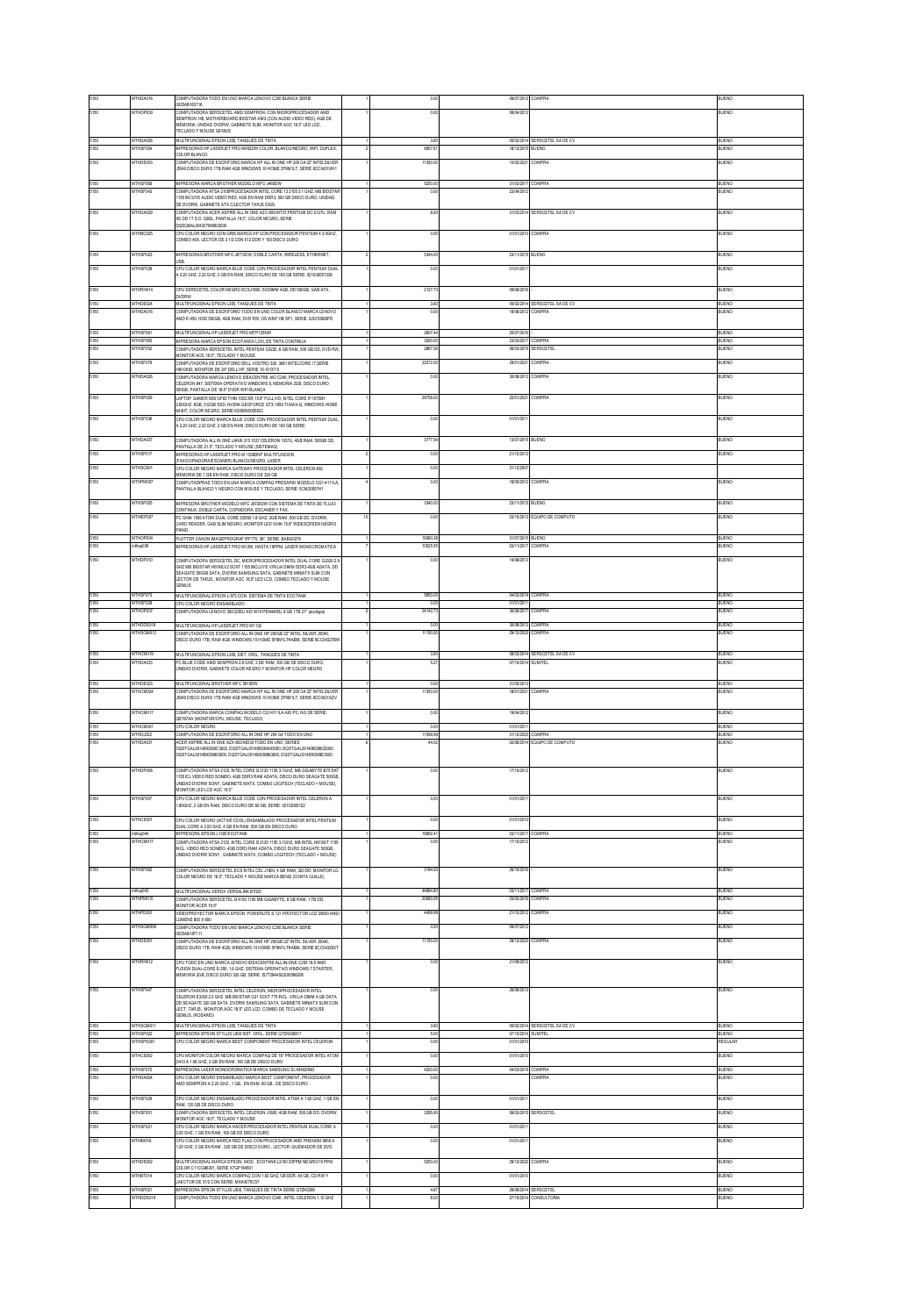|              | <b>ATHSF07</b>              | MULTIFUNCIONAL MARCA EPSON, MOD. ECOTANK L315033PPM NEGRO/15 PPM<br>COLOR C11CG86301, SERIE X7GP109553                                                                     |                      | 29/12/2020                             | COMPRA                                       | UENO                   |
|--------------|-----------------------------|----------------------------------------------------------------------------------------------------------------------------------------------------------------------------|----------------------|----------------------------------------|----------------------------------------------|------------------------|
|              | <b>ATHSF068</b>             | OMPUTADORAS ENSAMBLADAS PROCESADOR INTEL CELERON DUAL CORE 2.8<br>HGZ. MB GIGABYTE GA-H110M-H, MEMORIA RAM 4GB DDR4, DISCO DURO SEAGATE                                    | 11990.0              | 18/04/201                              | COMPRA                                       | ILENO                  |
|              |                             | ATA 500GB, MONITOR BENO 19.5" LED., GRABADOR INTERNO LG. TECLADO Y<br><b>IOUSE BENO</b>                                                                                    |                      |                                        |                                              |                        |
| 5150         | MTHSGM016                   | OMPUTADORA DE ESCRITORIO MARCA HP ALL IN ONE HP 200 G4 22" INTELSILVER<br>5040 DISCO DURO 1TB RAM 4GB WINDOWS 10 HOME 2F9M1LT, SERIE 8CC0432682                            | 11350.0              | 17/02/2021                             | COMPRA                                       | <b>JUENO</b>           |
| 5150         | MTHDT006                    | U COLOR NEGRO ENSAMBLADO PROCESADOR AMD ATHLON II X4 640 A 3 GHZ.                                                                                                          | 0.01                 | 01/01/201                              |                                              | <b>JUENO</b>           |
| 5150         | MTHBC04                     | 05 GB DISCO DURO, RAM 3.25 GB<br>PU COLOR NEGRO MARCA COMPAQ CON PROCESADOR AMD A 1.83 GHZ, 128                                                                            | 0.00                 | 01/01/2010                             | COMPRA                                       | BUENO                  |
| 5150         | MTHSF078                    | OR, 40 GB, CD-RW LECTOR DE 3 1/2<br>COMPUTADORA DE ESCRITORIO ALL IN ONE HP 21-B001SLA TODO EN UNO                                                                         | 16599.95             | 31/12/2020                             | <b>COMPRA</b>                                | <b>BUENO</b>           |
| 5150         | MTHSF049                    | PRESORA HEWLWTT PACKARD LASER COLOR 1025NW                                                                                                                                 | 4.05                 | 27/03/2014 COMPRA                      |                                              | BUENO                  |
| 5150         | ATHDP005                    | PU COLOR NEGRO MARCA GATEWAY PROCESADOR INETEL CELERON A 2.20<br>HZ. 1 GB EN RAM. 310 GB DE DISCO DURO                                                                     | 0.00                 | 01/01/201                              |                                              | ILIENO                 |
| 5150<br>5150 | MTHSF025<br>MTHBT001        | SWITCH COLOR GRIS DE 24 PUERTOS MARCA 3 COM<br>PU COLOR NEGRO MARCA COMPAQ CON 1.83 GHZ 128 DDR, 40 GB, CD-RW Y                                                            | 0.00<br>0.00         | 01/01/2011<br>01/01/201                |                                              | BUENO<br>BUENO         |
| 5150         | MTHSP018                    | AECTOR DE 31/2 CON SERIE: MXK4290292<br>OMPUTADORAS DE ESCRITORIO MARCA LENOVO IDEA CENTER H520 CORE 13,                                                                   | 0.00                 | 21/12/2013                             |                                              | BUENO                  |
| 5150         | <b>ATHSFOZ</b>              | 20 2GB RAM DDR3 DE 13333 MHZ, 1TB DISCO DURO<br>CPU COLOR NEGRO CON GRIS MARCA BEST COMPONENT PROCESADOR AMD                                                               | 0.0                  | 01/01/20                               |                                              |                        |
|              |                             | SEMPRON 2.21 GHZ. 1 GB EN RAM, 80 GB DE DISCO DURO                                                                                                                         |                      |                                        |                                              |                        |
| 5150         | MTHM004                     | CPU COLOR GRIS MARCA HP CON PROCESADOR INTEL CELERNON 3.52 GHZ<br>.<br>RABADOR DE DVD Y CD (COMBO) DISCO DURO ED 80 GB, 512 DDR MODELO                                     | 0.00                 | 01/01/201                              |                                              | BUENO                  |
| 5150         | MTHDA015                    | VILION A 1500 LA SERIE: MXX62802V3<br>MPRESORA HP LASERJET PRO CP1025NW CE914A                                                                                             | 0.00                 | 19/04/2012 COMPRA                      |                                              | BUENO                  |
| 5150         | MTHSF015                    | PU COLOR NEGRO IBM PROCESADOR INTEL PENTIUM 4 A 1.60 GHZ, 384 EN RAM,<br>0 GB DE DISCO DURO                                                                                | 0.00                 | 01/01/2011                             |                                              | <b>JUENO</b>           |
| 5150         | MTHPM017                    | COMPUTADORA DE ESCRITORIO MARCA LG, COLOR NEGRO, MONITOR LED LG DE<br>18", SERIE VNB6R09411 (DESPACHO DE ASESORES)                                                         | 8400.00              | 11/05/2018                             | <b>COMPRA</b>                                | <b>JUENO</b>           |
| 5150         | ATHJM015                    | COMPUTADORA SERSCETEL MB BIO CEL J1800, 4GB RAM, 320DD, MONITOR 20",<br><b>FECLADO Y MOUSE.</b>                                                                            | 1933.1               | 28/10/2015                             | BUENO                                        | UENO                   |
| 5150         | MTHDT013                    | COMPUTADORA HP3500 MT, PENTIUM G840, RAM 4 GB, DD 500 GB, DVDRW,<br>ECLADO Y MOUSE                                                                                         | 0.0                  |                                        | 14/10/2013 EQUIPO DE COMPUTO                 | <b>BUENO</b>           |
| 5150         | MTHPM021                    | IPRESORA A COLOR MARCA EPSON ECOTANK L3110 110V, SERIE X644491589                                                                                                          | 9899.9               | 23/11/2020                             | COMPRA                                       | BUENO                  |
| 5150         | MTHPC01<br>ATHBT025         | ROYECTOR MARCA SONY<br>CPU COLOR NEGRO MARCA VORAGO PROCESADOR INTEL CELERON A 2.20 GHZ,                                                                                   | 1400.<br>$\alpha$    | 01/01/200<br>01/01/20                  | <b>OMPRA</b>                                 | JENO                   |
| 5190         | MTHRH034                    | 3B EN RAM, 315 GB EN DISCO DURO.<br>HECADOR MOD. ZKX629C. HUELLA DIGITAL A COLORES                                                                                         | 3594.72              | 14/08/2014                             | MATERIALES Y EQUIPOS ELECTRICOS KYP SA DE CV | BUENO                  |
| 5190         | MTHBT027                    | ELEVISION MARCA DAEWOO DE 21" CON BASE PARA PARED COLOR NEGRO                                                                                                              | 900.0                | 01/01/2010                             | COMPRA                                       | <b>BUENO</b>           |
| 190<br>5190  | MTHOP03<br>ATHOP069         | CHECADOR DE HUELLA DIGITAL COLOR GRIS CLARO<br>OPIADORA/IMPRESORA MARCA XEROX MODELO WORK CENTRE 175 LASER,                                                                | 4000.00<br>12500.0   | 15/11/2012 COMPRA                      | 01/01/2009 COMPRA                            | <b>BUENO</b><br>UENO   |
| 5190         | MTHSD025                    | SERIE: KPR0002124<br>OPWDORA COLOR GRIS CLARO MARCA HP (MULTIFUNCIONAL) SERIE:                                                                                             | 3600.0               | 01/01/2010 COMPRA                      |                                              | <b>BUENO</b>           |
| 5190         | MTHEP001                    | NG9B5WGK1 MODELO: M1522N<br>HEGO DE CARRHICEI, DARA RAROLE (DIMMETRO 10 MTC, 16 EIGHRAC DE                                                                                 | 1800900.0            | 11/12/2015 BUENO                       |                                              | BUENO                  |
|              |                             | CABALLOS, 2 CARROZAS, BIOMBO INTERIOR, CORSINAS EN FIBRA DE VIDRIO, LONA<br>DE PARTE SUPERIOR E INTERIORES, EOCOS LED, MOTOR ELECTRICO DE 7.5 HP LY                        |                      |                                        |                                              |                        |
|              |                             | <b>UEGO WAKY WORN "ORUGA FAMILIAR" (MONTAÑA RUSA DE DOS PISOS, 28MTS</b><br>LARGO. 13 MTS DE ANCHO. MODELO 2009. CAPACIDAD PARA 24 PASAJEROS.<br>MOTOR ELECTRICO DE 15HP)  |                      |                                        |                                              |                        |
|              |                             |                                                                                                                                                                            |                      |                                        |                                              |                        |
| 5190<br>5190 | MTHRM005<br>MTHSP022        | TANQUE ESTACIONARIO DE 330 KG<br>REFRIGERADOR HISENSE 7 DESP SL                                                                                                            | 600.00<br>3861.00    | 01/01/200<br>06/12/201                 |                                              | BUENO<br>BUENO         |
| 5190<br>5190 | MTHBL020<br>MTHSF065        | CENTRO DE ENTRETENMENTO<br>FOTOCOPIADORA XEROX WORKCENTRE 5325 SD MFP. IMP. BLANCO Y NEGRO.                                                                                | 1050.0<br>39909.5    | 01/01/2010<br>17/09/2015 BUENO         | COMPRA                                       | BUENO<br>BUENO         |
|              | <b>MTHBCO1</b>              | SERIE: SAE7173081<br>ELEVISOR DE 29º COLOR GRIS MARCA JVL CON CONTROL REMOTO                                                                                               | 590                  | 01/01/200                              | OMPR.                                        |                        |
| 5190<br>i190 | MTHFA001<br>MTHOP070        | INVERNADERO PARA LA PRODUCCIÓN DE HORTALIZAS<br>CPIADORA XEROX MODELO WORKCENTRE 3550, SERE VMA555111                                                                      | 35000.0<br>13725.1   | 31/07/201<br>26/02/201                 | <b>COMPRA</b><br>COMPRA                      | <b>TENO</b><br>UENO    |
| 5190         | ATHDA039                    | MARAS DE VIDEO VIGILANCIA DE ALTA RESOLUCIÓN (CONECTADAS EN EL                                                                                                             |                      |                                        | OMPRA                                        | JENO                   |
| 5190         | MTHPC004                    | AMITY ENLAZADA AL C2 MUNICIPAL DE TIZAYUCA)<br><b>PAUS MARCA SAMPLES</b>                                                                                                   | 400.00               | 01/01/2008                             |                                              | REGULAR                |
| 5190<br>5190 | MTHDA065<br>MTHRM031        | EMPLETE DE 45 HOJAS Y 15 TUERAS. MEDIDAS 11.000X6.10 MTS<br>TANQUE ESTACIONARIO COLOR BLANCO MARCA TATSA CON CAPACIDAD 3400 LTS                                            | 58000.0<br>2000.00   | 01/06/2017<br>01/01/2009 COMPRA        | COMPRA                                       | BUENO<br>REGULAR       |
| 5190         | ATHOP072                    | OTOCOPIADORA XEROX WORKCENTRE 5325 SD MFP, MP. BLANCO Y NEGRO,                                                                                                             | 39999.5              | 17/09/2015                             | BUENO                                        | UENO                   |
| 5190         | MTHRM023                    | SERIE: 3321729427<br>JUEGO DE PASILLOS DE ACCESO Y ANDENES PARA MAQUINAS                                                                                                   | 1725.00              | 01/01/2008 COMPRA                      |                                              | BUENO                  |
| 5190         | MTHSP008                    | TELEVISOR COLOR NEGRO MARCA LG DE 32" PANTALLA PLANA LCD MODELO:<br>PC5DVH SERIE: 802RMRH157030                                                                            | 3200.0               | 01/01/2009                             | <b>COMPRA</b>                                | BUENO                  |
|              |                             |                                                                                                                                                                            |                      |                                        |                                              |                        |
| 190<br>5190  | MTHBL001<br><b>MTHSF033</b> | RICOMBO (TV. DE 29" VCR Y DVD)<br>RIGOBAR COLOR BLANCO MARCA WHIRLPOOL                                                                                                     | 1944.0<br>540.00     | 01/01/2010<br>01/01/2009 COMPRA        | COMPRA                                       | MALO<br>RIFNO          |
| 5190<br>5190 | MTHSF030<br><b>MTHPM(D4</b> | COPIADORA COLOR GRIS CLARO MARCA XEROX                                                                                                                                     | 10000.00<br>798990   | 01/01/2009 COMPRA<br>27/06/2019 COMPRA |                                              | REGULAR<br>RIFNO       |
| 5200         | MTHEP004                    | REFRIGERADOR MARCA HISENSE COLOR GRIS<br>IONTAÑA RUSA "MONSTER MOUSE" CON 6 CARRITOS PARA 2 PERSONAS CADA<br>UNO Y UNA PLATEFORMA CAMA BAJA CON DOS EJES Y 14 MTS DE LARGO | 1624812.00           | 19/02/2016 COMPRA                      |                                              | <b>BUENO</b>           |
|              |                             |                                                                                                                                                                            |                      |                                        |                                              |                        |
| 5200         | MTHSP026<br>MTHM001         | IT DE VIDEO GRABACIÓN PARA PATRULLA (INCLUYE 1 GRABADOR MOVIL<br>TRIBRIDO, 2 CAMARAS INTERIORES, 1 MEMORIA DE 32GB)                                                        | 297679.2<br>0.00     | 24/05/2017                             | COMPRA                                       | ILIENO<br><b>BUENC</b> |
| 5210         | MTHPD003                    | PROYECTOR SONY MOD: VPL-ES3<br>PANTALLA PARA PROYECCION 1.55 X 1.55 MTS                                                                                                    | 2499.94              | 01/01/2009<br>21/12/2012 COMPRA        |                                              | BUENO                  |
| 5210<br>5210 | MTHBC095<br>MTHDA012        | PROYECTOR<br>ROYECTOR COLOR AZUL MARINO MARCA BENO MP611C SERIE: 9J05K77B5M                                                                                                | 0.00<br>0.00         | 01/01/2010                             | 01/01/2011 COMPRA                            | BUENO<br>BUENO         |
| 5230         | MTHCS02                     | <b>CAMARA DIGITAL NIKON MOD-D3200</b>                                                                                                                                      | 4899.3               | 07/02/2014 COMPRA                      |                                              | <b>BUENC</b>           |
| 5230<br>5230 | MTHCS026<br><b>MTHCS027</b> | CAMARA MODELO EOS REBEL TS, SERIE 032035002414<br>AMARA FOTOGRAFICA T7 LTE EF-S 15-55 MM EF, SERIE 262074006490, LENTE                                                     | 14343.10<br>11899.74 | 27/03/2017 COMPRA<br>29/10/2020 COMPRA |                                              | RIFNO<br><b>JUENO</b>  |
|              |                             | RANDE CON SERIE RA1222101 LENTE CHICO CON SERIE RANDOTOS                                                                                                                   |                      |                                        |                                              |                        |
| 5230         | <b>ATHCS012</b>             | MARA DE VIDEO DIGITAL COLOR GRIS MARCA SONY MODELO: DCR-SR47 SERI<br>1822542 (CON MALETIN COLOR NEGRO)                                                                     | 1800.0               | 01/01/2010                             | COMPRA                                       | EGULAR                 |
| 5230<br>5230 | MTHEP03<br>MTHCS014         | EQUIPO DE VIDEO (TEATRO EN CASA COLOR GRIS)<br>MARA FOTOGRAFICA COLOR NEGRO MARCA FUJIFILM DE 10 MP FINEPIX S 2000                                                         | 600.00<br>1650.00    | 01/01/2009 COMPRA<br>01/01/2010        | <b>COMPRA</b>                                | <b>UENC</b><br>BUENO   |
| 5290         | MTHBC016                    | D SERIE: 9U615235<br>BOSINAS COLOR NEGRO MARCA SK                                                                                                                          | 600.0                | 01/01/2008                             | COMPRA                                       | BUENO                  |
| 5290<br>5290 | $m$ hcc $040$<br>MTHDA002   | SCANER XEROX DOCUMATE 4440<br>BAFLES BSZ 250 WATS B52                                                                                                                      | 12924.72<br>1025.60  | 03/11/2017 COMPRA<br>01/01/2009        |                                              | RUENO<br><b>IALO</b>   |
| 5290         | MTHPD002                    | QUIPO DE AUDIO CON DOS BAFLES MARCA MASTER SOUND POTENCIA MAXIMA<br>500 W                                                                                                  | 5000.00              | 21/12/2012 COMPRA                      |                                              | UENO                   |
|              | MTHPC044                    | EQUIPO DE RESPIRACIÓN (EQUIPO DE AIRE AUTONOMO), C1 DE MSA<br>CONDICTAR                                                                                                    | 35960.0              | 09/01/2017 COMPRA                      |                                              | BUENO                  |
| 5310         | ATHDS001                    | CONCENTRADOR DE OXIGENO DE 5 LITROS SYSMED. MODELO SYS M50-US. SERIE<br>manusan                                                                                            | 23200.0              | 16/02/2021                             | <b>COMPRA</b>                                | <b>JUENO</b>           |
| 5310         | MTHEP001                    | LECTOR DE MICROCHIPS UNIVERSAL, COLOR BLANCO, MARCA HOMEAGAIN                                                                                                              | 6054.3               | 24/08/201                              |                                              | <b>BUENO</b>           |
| 5310         | <b>MTHDS003</b>             | CONCENTRADOR DE OXIGENO DE 5 LITROS SYSMED, MODELO SYSM50-US, SERIE<br>10113466                                                                                            | 23200.0              | 16/02/202                              | <b>OMPRA</b>                                 | <b>BLIENO</b>          |
| 5310         | MTHDS002                    | ONCENTRADOR DE OXIGENO DE 5 LITROS SYSMED. MODELO SYS M50-US. SERIE<br>0101391                                                                                             | 23200.0              | 16/02/2021                             | COMPRA                                       | BUENO                  |
| 5400         | MTHOP055                    | AJA DE VOLTEO DE 30 MTS, MARCA TRAL-VAN, MODELO 2006, SUSPENSION<br>MECANICA DE 3 EJES, MEDIDAS DE 9.15 MTS DE LARGO POR 2.6 MTS DE ANCHO                                  | 144000.0             | 2604/201                               |                                              | BUENO                  |
| 5410         | MTHEM002                    | MION MERCEDEZ BENZ, CHASIS CABINA L14, SERIE 3AM68528750039644, MOTO                                                                                                       | 150000.0             |                                        | 28/02/2018 DONACION                          | <b>JUENO</b>           |
| 5410         | MTHSP122                    | 0900516347842<br>AUTOMOVIL CHEVROLET AVEO 4 PTS, MODELO 2018, SERIE 3G1TA5CF0JL246759,                                                                                     | 160000               | 30/04/2020                             | DONACIÓN                                     | <b>BUENO</b>           |
| 5410         | MTHSP121                    | IO. ECON. 122<br>AUTOMOVIL CHEVROLET AVEO 4 PTS, MODELO 2015, SERIE 3G1TA5AF9FL191674                                                                                      | 142000.0             | 30/04/2020                             | <b>DONACION</b>                              | BUENO                  |
| 5410         | <b>ATHSP127</b>             | (O. ECON. 130<br>AMIONETA MARCA FORD RANGER CAB XL, MOD. 2020, SERIE                                                                                                       | 550000               | 10/04/2020                             | COMPRA                                       | UENO                   |
| 5410         | MTHSP126                    | FAHRACAZI P110724 CON FOLIPAMENTO<br>CAMIONETA MARCA FORD RANGER CAB XL MOD. 2020. SERIE                                                                                   | 550000.              | 10/04/2020                             | COMPRA                                       | <b>BUENO</b>           |
|              | MTHSP125                    | FAHR6CASLP110725, CON EQUIPAMIENTO<br>AMIONETA MARCA FORD RANGER CAB XL MOD. 2020. SERIE                                                                                   | 550000.0             | 10/04/2020                             | <b>COMPRA</b>                                | BUENO                  |
| 5410<br>5410 | <b>ATHSP123</b>             | AFAHR6CA0LP110726. CON EQUIPAMIENTO<br>AMIONETA MARCA FORD RANGER CAB XL, MOD. 2020, SERIE                                                                                 | 550000               | 10/04/2020                             | <b>OMPRA</b>                                 | UENO                   |
| 5410         | MTHSP124                    | AFAHR6CA6LP110729. CON EQUIPAMIENTO<br>CAMIONETA MARCA FORD RANGER CAB XL MOD. 2020. SERIE                                                                                 | 550000.              | 10/04/2020                             | COMPRA                                       | BUENO                  |
| 5410         | MTHSP117                    | FAHR6CA2LP110727,CON EQUIPAMIENTO<br>AMIONETA NISSAN NP300 DOBLE CABINA, 6 VELOCIDADES, 4 CILINDROS, 4                                                                     | 640000.0             | 13/12/2019                             | COMPRA                                       | BUENO                  |
| 5410         | ATHSP100                    | UERTAS, SERIE 3N6AD33A6LK829759<br>CAMIONETA MARCA NISSAN FRONTIER V6 CREW, CABPRO 4X 4X2 T/A, MODELO                                                                      | 5026                 | 30/12/201                              |                                              |                        |
|              |                             | 1016. DE 4 PUERTAS. 6 CILINDROS. SERIE 1N6AD0ER5GN786985. MOTOR VO40<br>37989B.                                                                                            |                      |                                        |                                              |                        |
| 5410         | <b>ATHSAE016</b>            | MMONETA MARCA CHEVROLET MODELO 2003, TIPO PICK UP 1500, SERIE:<br>GCEC14X132159684, COLOR BLANCO                                                                           | 49600                | 1806/2012                              | OMPRA                                        | <b>JENO</b>            |
| 5410         | MTHSP088                    | MIONETA MARCA NISSAN MODEL 2016, DOBLE CABINA, COLOR BLANCO, 4<br>CILINDROS, SERIE 3N6AD33C4GK847989, MOTOR QR25062483H.                                                   | 319610.7             | 31/12/2015                             |                                              | BUENO                  |
| 5410         | <b>MTHREON</b>              | UTOMOVIL MARCA DODGE AVENGER SEDAN MODELO: 2009 COLOR BLANCO<br>ERIE: 1B3KC46B09N533239 003                                                                                | 160000               | 01/01/2009                             | COMPRA                                       | UENO                   |
| 5410         | MTHOP039                    | CAMIONETA MARCA DODGE RAM TIPO PICK-UP MODELO: 2009 COLOR AZUL SERIE:<br>D3HB18T795715738                                                                                  | 280000.0             | 31/12/2015                             | $_{00}$                                      | BUENO                  |
| 5410         | MTHSA024                    | AMIONETA CHEVROLET SILVERADO CAB REG 1500 COLOR BLANCO OLIMPICO<br>ERIE 3GCNC9CX1GC143923 N° 058 MODELO 2012                                                               | 231969.0             |                                        | COMPRA                                       | <b>BUENO</b>           |
| 5410         | <b>MTPC005</b>              | N CAMION NUEVO DOBLE CABINA MARCA NISSAN MOD. 2008 TIPO TIPICA STO NO<br>DE MOTOR: KA24362639A NO. DE SERIE: 3N6DD13S48K001128, 4 PUERTAS, 4                               | 119920               |                                        | 18/08/2008 COMPRA                            | ILIENO                 |
| 5410         | <b>MTHOP02</b>              | ILINDROS, 3/4 TONELADAS, NO. UB-07<br>MIONETA MARCA CHEVROLET SLVERADO TIPO PICK-UP MODELO: 2008 COLOR<br>ILANCO SERIE: 33GCEC14X98M104912                                 | 120000               | 01/01/2008                             | <b>COMPRA</b>                                | ILIENO                 |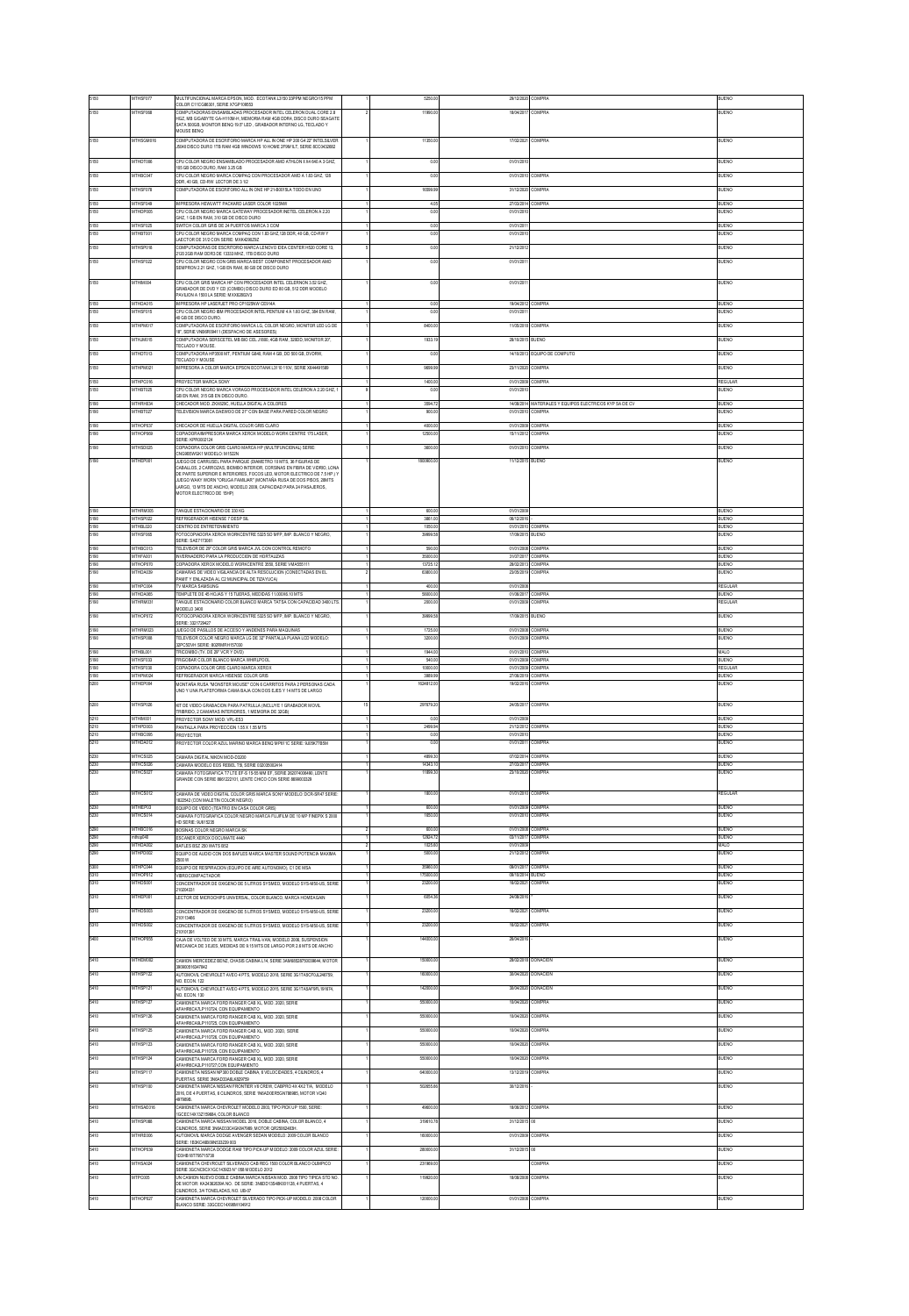|              |                      | NUTOMOVIL MARCA NISSAN TSURU SEDAN MODELO: 2004 COLOR BALNCO SERIE<br>3N1FB31507K357105 NO 004                                                                                                                     | 56000.0             | 01/01/2004              | COMPRA           | <b>IEGULAF</b>       |
|--------------|----------------------|--------------------------------------------------------------------------------------------------------------------------------------------------------------------------------------------------------------------|---------------------|-------------------------|------------------|----------------------|
|              | <b>ITHSP04</b>       | MIONETA CHEVROLET SLVERADO CAB REG 1500 COLOR BLANCO OLIMPICO<br>SERIE 3GCNC9CX8GC199695 N° 060 MODELO 2012                                                                                                        | 185575.             |                         | COMPRA           | ILIENO               |
| 5410         | ATHRM002             | CAMIONETA TIPO SPRINTER CARGO VAN MARCA MERCEDES BENZ COLOR GRIS<br>MODELO 2004, NUMERO DE SERIE WD3YD543X4R580836, MOTOR 64798150829240                                                                           | 112000.0            | 03/07/2017              | COMPRA           | <b>UENO</b>          |
| 5410         | MTHSP099             | CHEVROLET SILVERADO 2500 MODELO 2012, DOBLE CABINA, 5.3L MOTOR V8, MT.<br>MDIO, RADIO KENWOOD TK7302H, TORRETA STL, SRENA, TUMBABURROS, ROLL                                                                       | 343112.00           | 02/07/2012 COMPRA       |                  | BUENO                |
|              |                      | BAR, LONA, BANCA, ESCALON TRASERO, SERIE VEHICULO: 3GCPC9E05CG221144,<br>SERIE SIRENA: 14991 89                                                                                                                    |                     |                         |                  |                      |
| 5410         | MTHSP036             | CAMIONETA CHEVROLET SLVERADO CAB REG 1500 COLOR BLANCO OLIMPICO<br>SERIE 3GCNC9CX4GC144869 N° 051 MODELO 2012                                                                                                      | 185575.2            | 30/03/2012              | COMPRA           | BUENO                |
| 5410         | MTHSP057             | CAMIONETA CHEVROLET SILVERADO CAB REG 1500 COLOR BLANCO OLIMPICO<br>ERIE 3GCNC9CX2CG246090 MODELO 2012, NO ECON, 077                                                                                               | 185560.0            | 07/05/2012              | COMPRA           | BUENO                |
| 5410         | <b>THSP03</b>        | MIONETA COLOR BLANCO MARCA GENERAL MOTORS CHEVROLET TORNADO<br>MODELO: 2010 PLACAS: HT15829 SERIE: 93CXM8029AC163893 NO 047                                                                                        | 120000              | 01/01/201               | OMPRA            | JENO                 |
|              | <b>ITHOP01</b>       | CAMIONETA MARCA FORD F-250 PICK-UP MDOELO: 2006 COLOR BLANCO SERIE: 3-                                                                                                                                             | 100000              | 01/01/2008              | <b>OMPRA</b>     | ALO                  |
|              | MTHCPV002            | TGF17W26MA20552<br>AUTOMOVIL NISSAN TSURU SEDAN COLOR BLANCO MODELO: 2007 NO SERIE:                                                                                                                                | 64000.0             | 01/01/2007              | COMPRA           | REGULAR              |
| 5410         | MTHSP094             | IN1EB31S17K357257 NO MOTOR: GA16727919W NO. 030<br>MIONETA NISSAN MODELO 2016 NP300, DOBLE CABINA, 4 PUERTAS, 4 CLINDRO!                                                                                           | 310677.5            | 31/12/201               |                  | RIFNO                |
|              | <b>THSP112</b>       | MOTOR QR25075439H, SERIE 3N6AD33C46K864906, Nº 106<br>CAMIONETA FORD F-150 XL DOBLE CABINA V6 4X2, MODELO 2019, COLOR BLANCO,<br>SERIE 1FTEW1CB6KKD41627                                                           | 750000              | 2005/201                | <b>OMPRA</b>     | JENO                 |
| 5410         | MTHCM004             | MIONETA CHEVROLET SILVERADO CAB REG 1500 COLOR BLANCO OLIMPICO<br>SERIE 3GCNC9CX1GC203490 N° 056 MODELO 2012                                                                                                       | 185575.20           |                         | COMPRA           | BUENO                |
| 5410         | <b>ITHSASG12</b>     | CAMION MARCA FORD XL SUBMARCA SUPERDUTY 450 MODELO: 2004 COLOR ROJO<br>SERIE: 3FELF46P59MA08517 SER, GRAL, PLACAS: 037AH9                                                                                          | 1049001             | 01/01/200               | <b>COMPRA</b>    | <b>IFNO</b>          |
|              |                      | MOTOR TRITON FORD 10 CLINDROS COMPLETO CON ACCESORIOS -1MA30 700, 1<br>CAJA DE VELOCIDADES - IMA387, 1 COMPUTADORA                                                                                                 |                     |                         |                  |                      |
| 5410         | MTPO001              | CAMIONETA DODGE RAM 2500 MODELO: 2001 AMBULANCIAS SERIE<br>287HB11X61K512747* UB-1731                                                                                                                              | 72000.0             | 01/01/2005              | COMPRA           | REGULAR              |
|              | ATPOIOS              | .<br>CAMIONETA CHEVROLET SILVERADO AMBULANCIA MODELO: 2003 COLOR BLANCO<br>SERIE: 1GCEC14X4X2390130 LIBJ3                                                                                                          | 104000.0            | 01/01/200               | COMPRA           | EGULAR               |
|              | MTHTV011             | MIONETA CHEVROLET SILVERADO CAB REG 1500 COLOR BLANCO OLIMPICO<br>ERIE 3GCNC9CX5CG237187 MODELO 2012, NO ECON. 064                                                                                                 | 185575.2            | 18/04/2012              | COMPRA           | <b>JUENO</b>         |
|              | MTHSP080             | CAMIONETA CHEVROLET SILVERADO 1500 CAR REGIMODELO 2012, COLOR BLANC<br>DLMPICO, CON 2 PUERTAS, 8 CILINDROS, SERIE: 3GCNC9CX9CG241999 NO. 080                                                                       | 187405.0            | 11/06/2012              | COMPRA           | UENO                 |
|              | <b>ATHSA IDE</b>     | AMION MARCA CHEVROLET TIPO: KODIAK K MODELO: 2009 COLOR BLANCO SERI                                                                                                                                                | 1099010             | 01/01/2009 COMPRA       |                  | <b>IFNO</b>          |
|              |                      | IGBP7H1078M111520 MOTOR: S/N PLACAS: S/N COMPACTADORA JARDINERIA                                                                                                                                                   |                     | <b>GROBOT</b>           |                  |                      |
|              | <b>ITHOPIN</b>       | ANQUE DE 10000 LITROS EN ACERO AL CARBON, CON LODERAS, CALAVERAS Y<br><b>JEFENSA</b>                                                                                                                               | 40832.0             |                         | COMPRA           | <b>IFNO</b>          |
|              | MTHOP034<br>MTHSP033 | CAMIONETA MARCA DODGE RAM TIPO PICK-UP MODELO: 2010 COLOR BLANCO<br>SERIE: 3D7Y51EK8AG565264<br>AUTOMOVIL MARCA NISSAN TSURU SEDAN MODELO: 2007 COLOR BLANCO SERIE                                                 | 152000.<br>64000.0  | 01/01/201<br>01/01/2007 | COMPRA<br>COMPRA | BUENO<br>BUENO       |
|              | THSP114              | IN1EB31SX7K356558 NO 027<br>MMONETA FORD F-150 XL DOBLE CABINA V6 4X2, MODELO 2019, COLOR BLANCO                                                                                                                   | 750000.0            | 20/05/2019              | <b>OMPRA</b>     | <b>JENO</b>          |
|              | <b>MTHSP076</b>      | SERIE 1FTEW1CB4KKD41660<br>VEHICULO FORD FCONOLINE TIPO VAN FJ150 4 6 L.VR MODELO 2013 SERIE                                                                                                                       | 404000.             | 28/06/2013              | COMPRA           | <b>UENO</b>          |
|              |                      | FTNE1EW4DDA28053, CON SIRENA ELECTRONICA DE 100 WATS, BOCINA<br>ELECTRONICA DE 100 WATS, FORRO INTERIOR DE FIBRA DE VIDRIO, DOS BANCAS                                                                             |                     |                         |                  |                      |
|              |                      | ATERALES, MUEBLE PARA EQUIPO DE PROTECCION. (GRUPO TACTICO)                                                                                                                                                        |                     |                         |                  |                      |
| 5410         | <b>ATPOMA</b>        | CAMIONETA MARCA NISSAN PICK-UP MODELO 2008 COLOR BLANCO NUMERO DE<br>SERIE: 3N6DD21T59K018006 UB-12                                                                                                                | 13/000.0            | 01/01/2008              | <b>COMPRA</b>    | <b>IFNO</b>          |
| 5410         | MTPC006              | AMERICA LAFRONS MODELO 1985 COLOR AMARILLO LIMON SERIE: 6VF132709 TIPO<br>MOTO BOMBA MOTOR: DETROIT 6B92TAJB HS-1928 UB-10                                                                                         | 2400000.0           | 01/01/2008              | <b>COMPRA</b>    | BUENO                |
| 5410         | MTHSP045             | CAMIONETA CHEVROLET SILVERADO CAB REG 1500 COLOR BLANCO OLIMPICO<br>SERIE 3GCNC9CX5CG237884 MODELO 2012, NO ECON. 065                                                                                              | 185575.2            |                         | COMPRA           | BUENO                |
| 5410         | ATHOP049             | MMONETA CHEVROLET SLVERADO CAB REG 1500 COLOR BLANCO OLIMPICO<br>SERIE 3GCNC9CX2GC145714 N° 052 MODELO 2012                                                                                                        | 185575.             |                         | COMPRA           | <b>BLIENO</b>        |
| 5410         | <b>MTHSP073</b>      | CHEVROLET SILVERADO 2500 MODELO 2012, DOBLE CABINA, 5.3L MOTOR V8, MT.<br>MOO RADIO KEMAIOOD TKZYOH TORRETA STI. SRENA TUMBARURROS ROLL                                                                            | 343112.0            | 02/07/2012              | COMPRA           | <b>JUENO</b>         |
| 5410         | <b>ITHPC01</b>       | BAR, LONA, BANCA, ESCALON TRASERO, SERIE VEHICULO: 3GCPC9E08CG221203,<br>SERIE SIRENA: 14990 093                                                                                                                   | 187404              | 11/06/201               | <b>COMPRA</b>    |                      |
|              |                      | CAMIONETA CHEVROLET SILVERADO 1500 CAB REG MODELO 2012, COLOR BLANCO<br>DLMPICO, CON 2 PUERTAS, 8 CILINDROS, SERIE: 3GCNC9CX0CG24449 NO. 083                                                                       |                     |                         |                  |                      |
| 5410         | <b>ITHS</b>          | CAMIONETA MARCA NISSAN FRONTIER V6 CREW, CABPRO 4X 4X2 T/A, MODELO<br>2016, DE 4 PUERTAS, 6 CILINDROS, SERIE 1N6AD0ER7GN787734, MOTOR VO40                                                                         |                     | 30/12/20                |                  |                      |
| 5410         | MTHOP028             | CAMIONETA MARCA FORD RANGER TIPO PICK-UP MODELO: 2010 COLOR BLANCO                                                                                                                                                 | 156000.0            | 01/01/2010              | COMPRA           | BUENO                |
| 5410         | MTHPM001             | SERIE: 8AFER5ADXA6312926<br>VEHICULO MARCA NISSAN TSURU 2016, COLOR GRIS OXFORD, SERIE                                                                                                                             | 101520.0            | 18/08/2016              | <b>DONACION</b>  | BUENO                |
| 5410         | <b>THSP07</b>        | 3N1EB31S9GK344949, MOTOR<br>HEVROLET SILVERADO 2500 MODELO 2012, DOBLE CABINA, 5.3L MOTOR V8, MT                                                                                                                   | 343112              | 02/07/201               | OMPRA            | <b>JENC</b>          |
|              |                      | RADIO, RADIO KENWOOD TK7302H, TORRETA STL, SRENA, TUMBABURROS, ROLL<br>3AR, LONA, BANCA, ESCALON TRASERO, SERIE VEHICULO: 3GCPC9E00CG221200,                                                                       |                     |                         |                  |                      |
| 5410         | MTHSAE11             | SERIE SIRENA: 14992 092<br>CAMIONETA MARCA DODGE RAM TIPO PICK UP MODELO: 1998 COLOR BLANCO                                                                                                                        | 19200.0             | 01/01/2006 COMPRA       |                  | REGULAR              |
|              |                      | SERIE: 387HC367XRN512584 MOTOR: 4344900 PLACAS: S/N ELECTRICISTAS                                                                                                                                                  |                     |                         |                  |                      |
| 5410<br>5410 | <b>ATHSPAN</b>       | CAMIONETA CHEVROLET SILVERADO CAB REG 1500 COLOR BLANCO OLIMPICO<br>SERIE 3GCNC9CX2GC145524 N° 053 MODELO 2012                                                                                                     | 185575.             |                         | <b>OMPRA</b>     | LIENO                |
|              | <b>MTHSP075</b>      | HEVROLET SILVERADO 2500 MODELO 2012, DOBLE CABINA, 5.3L MOTOR V8, MT,<br>NADIO RADIO KEMAYOOD TK7302H TORRETA STI. SRENA TUMRARURROS ROLL<br>BAR, LONA, BANCA, ESCALON TRASERO, SERIE VEHICULO: 3GCPC9E06CG223078, | 343112.0            | 02/07/2012              | COMPRA           | BUENO                |
|              | <b>ATHSAD18</b>      | ERIE SIRENA: 14918 095<br>BARREDORA MARCA JHONSTON 1996, MODELO V3000SP, COLOR BLANCO, SERIE                                                                                                                       | 575360.0            | 30/06/201               |                  | <b>BLIENO</b>        |
| 5410         | MTHFA002             | 1JSVN3H45SC041103<br>MIONETA CHEVROLET SILVERADO CAB REG 1500 COLOR BLANCO OLIMPICO                                                                                                                                | 185575.2            |                         | COMPRA           | <b>JUENO</b>         |
| 5410         | MTHSP074             | ERIE 3GCNC9CX4CG235348 MODELO 2012, NO ECON. 070<br>HEVROLET SILVERADO 2500 MODELO 2012, DOBLE CABINA, 5.3L MOTOR V8, MT                                                                                           | 343112.0            | 02/07/2012              | <b>COMPRA</b>    | UENO                 |
|              |                      | RADIO, RADIO KENWOOD TK7302H, TORRETA STL, SRENA, TUMBABURROS, ROLL<br>AR LONA RANGA ESCALON TRASERO, SERIE VEHICULO 3GCPCSE090G221208                                                                             |                     |                         |                  |                      |
| 5410         | MTHEM003             | <b>SERIE SIRENA: 14921 094</b><br>CAMIONETA CHEVROLET SILVERADO CAB REG 1500 COLOR BLANCO OLIMPICO                                                                                                                 | 185575.20           |                         | COMPRA           | BUENO                |
|              | <b>ITHSAF01</b>      | ERIE 3GCNC9CXXCG246905 MODELO 2012, NO ECON, 071<br>MMONETA MARCA CHEVROLET MODELO 2003, TIPO PICK UP 1500, SERIE                                                                                                  | 49000               | 18/06/2012              | COMPRA           | ENO                  |
|              | MTHOP042             | GCEC14X13Z159202, COLOR BLANCO<br>CAMIONETA CHEVROLET SILVERADO CAB REG 1500 COLOR BLANCO OLIMPICO                                                                                                                 | 185575.2            | 31/12/201               |                  | BUENO                |
| 5410         | MTHSP106             | SERIE 3GCNC9CX7CG246554 MODELO 2012,<br>CAMIONETA MARCA FORD F-150, PICK UP DORLE CARINA COLOR AZULIRI ANCO<br>MODELO 2018, SERIE 1FTEW1CB9JFC74464, ECON, 118                                                     | 750000.0            | 16/05/2018              | COMPRA           | BUENO                |
|              |                      | INDAD VEHCULAR MARCA NISSAN, TIPO NV350 URVAN, MODELO 2014, COLOR<br>PLATA. TRANSMISION MANUAL DE CINCO VELOCIDADES CON NUMERO DE MOTOR                                                                            | 441600              | 10/07/201               | COMPRA           |                      |
|              |                      | DR25 984945Q, NUMERO DE SERIE: JN1BE6DS0E9000529, ROTULADA Y BALIZADA,<br>OUPADA CON ROTIOUN DE PRIMEROS AUXILIOS. ESTANTE DE MADERA, SILLA                                                                        |                     |                         |                  |                      |
|              |                      | PARA INFANTE, ESTETOSCOPIO, KIT SIMPLEX PARA MEDIR PRESION ARTERIAL MD<br>2000 KTJ-20, TORRETA MARCA WHELEN                                                                                                        |                     |                         |                  |                      |
| 5410         | <b>ATPOM1</b>        | CAMIONETA MARCA CHEVROLET COLORADO TIPO PICK-UP COLOR BLANCO                                                                                                                                                       | 1160001             | 01/01/2009              | COMPRA           | <b>FGLI AR</b>       |
| 5410         | MTHSP103             | MODELO: 2009 SERIE: 1GCCS1319198109508 UB-014<br>CAMIONETA MARCA FORD F-150, PICK UP DOBLE CABINA COLOR AZULIBLANCO.                                                                                               | 750000.0            | 16/05/2018              | <b>COMPRA</b>    | BUENO                |
| 5410         | MTHSP116             | (ODELO 2018, SERIE 1FTEW1CB4JFA12030, ECON, 115<br>CAMIONETA NISSAN NP300 DOBLE CABINA, 6 VELOCIDADES, 4 CILINDROS, 4                                                                                              | 640000.0            | 13/12/2019              | COMPRA           | BUENO                |
| 5410         | <b>ATHSPOO</b>       | UERTAS, SERIE 3N6AD33A8LK830475<br>CAMIONETA MARCA DODGE RAM TIPO PICK-UP MODELO: 2010 COLOR BLANCO                                                                                                                | 152000              | 01/01/201               | COMPRA           | ILIENO               |
| 5410         | MTPOI07              | SERIE: 3D7Y51EK0AG562861 NO. 017<br>CAMION MARCA DINA TIPO PIPA COLOR BLANCO BLANCO MODELO 1991 NUMERO                                                                                                             | 64000.0             | 01/01/2006              | COMPRA           | <b>LEGULAR</b>       |
|              |                      | DE SERIE: 143°9047C1 2998923 C2 DINA 550 UTILIZA MOTOR TU016M08501V08, 1<br>BOMBA AUTOCEBANTE MARCA OHV 4HP 2" ENTRADA 2" SALIDA UB-011                                                                            |                     |                         |                  |                      |
| 5410         | <b>THSPOS</b>        | CAMIONETA MARCA NISSAN FRONTIER V6 CREW, CABPRO 4X 4X2 T/A, MODELO                                                                                                                                                 | 50265               | 30/12/20                |                  | E)                   |
|              |                      | 2016, DE 4 PUERTAS, 6 CLINDROS, SERE 1N6AD0ER7GN788057, MOTOR VO40                                                                                                                                                 |                     |                         |                  |                      |
| 5410<br>5410 | MTHSP049<br>MTHPC015 | CAMIONETA CHEVROLET SLVERADO CAB REG 1500 COLOR BLANCO OLIMPICO<br>SERIE 3GCNC9CX1CG241527 MODELO 2012, NO ECON. 059<br>.<br>CAMIONETA CHEVROLET SILVERADO CAR REGIMBICOLOR BLANCO OLIMPICO                        | 185575.2            |                         | COMPRA           | BUENO                |
| 5410         | THSP02               | SERIE 3GCNC9CX8GC147189 N° 054 MODELO 2012<br>UTOMOVIL TSURU MARCA NISSAN TIPO SEDAN MODELO: 2010 SERIE                                                                                                            | 185575.2<br>72000.0 | 01/01/201               | COMPRA<br>OMPRA  | BUENO<br><b>LENO</b> |
| 5410         | MTHSP015             | IN1EB3157AK345380 MOTOR: GA167509114 N° 046<br>CAMIONETA MARCA FORD F-150 TIPO PICK-UP MODELO: 2000 COLOR BLANCO                                                                                                   | 28000.0             | 01/01/200               | COMPRA           | REGULAR              |
| 5410         | MTHSP093             | ERIE: 3FTTF17201MA01113 NO. 1659<br>AMIONETA NICCAN TIDO HDI/AN DANEI IMDALA MODELO 2016 A CENDROC                                                                                                                 | 396688.0            | 31/12/2015              |                  | BUENO                |
|              |                      | COLOR BLANCO, SERIE JN6BE6CS8G9018176, MOTOR QR25596240Q                                                                                                                                                           |                     |                         |                  |                      |
| 5410         | MTHSP092             | CAMIONETA MARCA NISSAN MODEL 2016, DOBLE CABINA, COLOR BLANCO, 4<br>CILINDROS, SERIE 3N6AD33C8GK847266, MOTOR QR25060841H.                                                                                         | 319610.7            | 31/12/201               |                  | BUENO                |
| 5410         | <b>THSA02</b>        | CAMIONETA CHEVROLET SILVERADO CAB REG 1500 COLOR BLANCO OLIMPICO<br>SERIE 3GCNC9CX8CG241993 MODELO 2012, NO ECON, 073                                                                                              | 185560              |                         | <b>OMPRA</b>     | JENO                 |
| 5410         | MTHSP062             | CAMIONETA CHEVROLET SILVERADO 1500 CAB REG MODELO 2012, COLOR BLANCO<br>DLMPICO, CON 2 PUERTAS, 8 CILINDROS, SERIE: 3GCNC9CX1CG246551 NO. 082                                                                      | 187404.00           | 11/06/2012 COMPRA       |                  | BUENO                |
| 5410         | MTHSP048             | MIONETA CHEVROLET SILVERADO CAB REG 1500 COLOR BLANCO OLIMPICO                                                                                                                                                     | 231969.00           |                         | COMPRA           | BUENO                |
| 5410         | <b>ATPOMA</b>        | SERIE 3GCNC9CX1CG238031 MODELO 2012, NO ECON. 068<br>CAMIONETA FORD ECONOLITE PICK-UP AMBULANCIA MODELO: 2009 COLO                                                                                                 | ne                  | 01/01/2009              | COMPRA           | <b>IFNO</b>          |
| 5410         | ATHRE005             | BLANCO NUMERO DE SERIE: LFTNE14W79DA41498 UB-263 (COMO DATO, NO ENTRA<br>CAMIONETA CHEVROLET SLVERADO 1500 CAB REG MODELO 2012, COLOR BLANC                                                                        | 187404.0            | 11/06/2012              | <b>COMPRA</b>    | <b>BUENO</b>         |
|              |                      | OLMPICO, CON 2 PUERTAS, 8 CILINDROS, SERIE: 3GCNC9CX0CG246556 NO. 067                                                                                                                                              |                     |                         |                  |                      |
| 5410         | ATHOPOST             | CAMION PIPA MARCA INTERNATIONAL 4400, MODELO 2003, SERIE<br>HTNKAARS3N963711. MOTOR 1362241. TANQUE DE AGUA DE 10.000 LTS                                                                                          | 400000.0            | 14/11/201               |                  | <b>BLIENO</b>        |
| 5410         | MTHSP054             | MIONETA CHEVROLET SILVERADO CAB REG 1500 COLOR BLANCO OLIMPICO<br>ERIE 3GCNCSCX3CG241996 MODELO 2012, NO ECON. 074                                                                                                 | 185560.0            | 07/05/2012              | COMPRA           | <b>JUENO</b>         |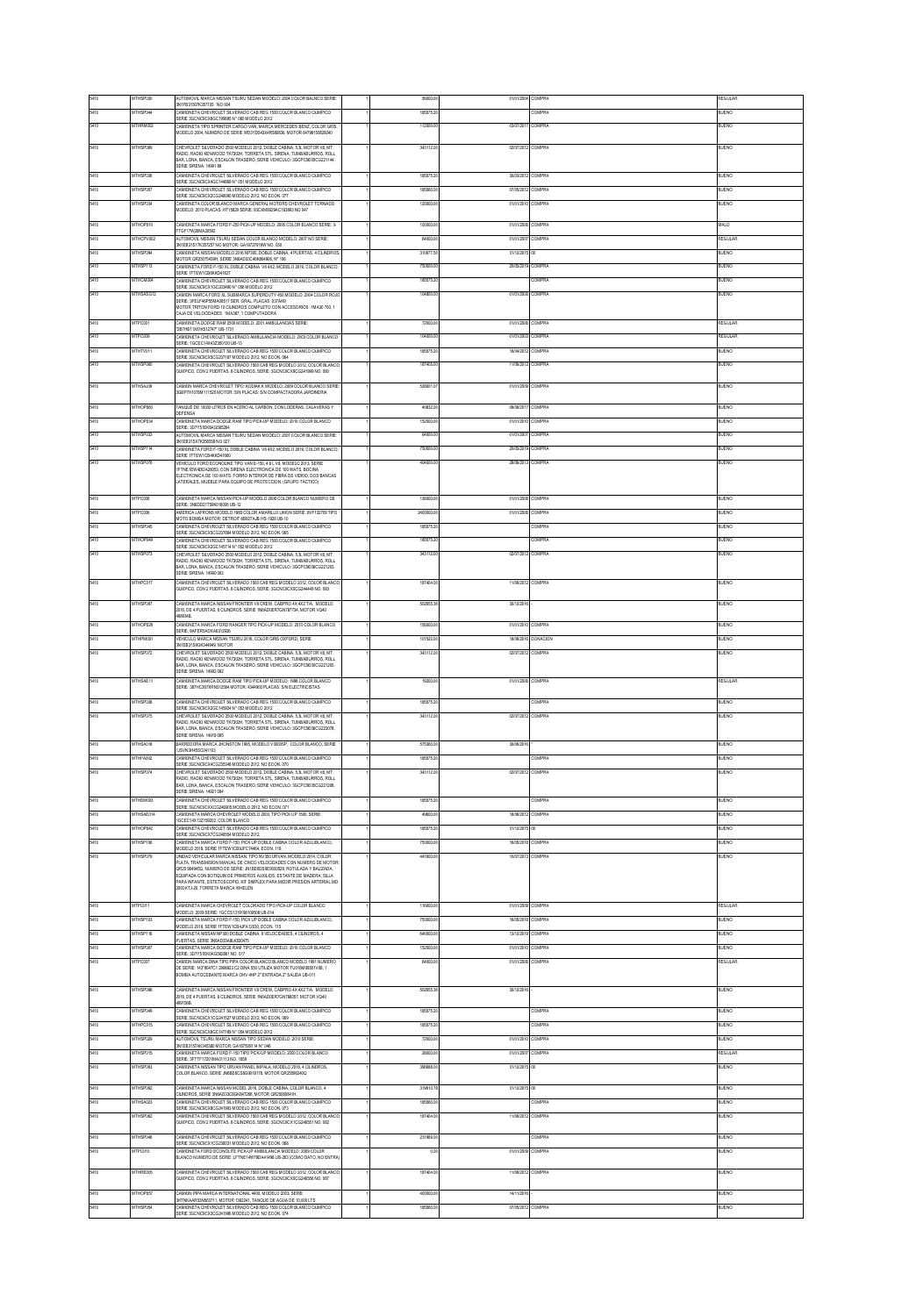|              | <b>ATHSP055</b>            | CAMIONETA CHEVROLET SILVERADO CAB REG 1500 COLOR BLANCO OLIMPICO<br>SERIE 3GCNC9CX8CG243517 MODELO 2012, NO ECON. 075                                                                               | 185560             | 07/05/201                | COMPRA                       | <b>BUENO</b>  |
|--------------|----------------------------|-----------------------------------------------------------------------------------------------------------------------------------------------------------------------------------------------------|--------------------|--------------------------|------------------------------|---------------|
| 5410         | MTHSASG17                  | SRUA HIDRAULICA DE CANASTILLA MARCA MC CHEVROLET MODELO EH-120-11.<br>HASIS SILVERADO C3500 DE 3 PASAJEROS CON 2 PUERTAS, SERIE                                                                     | 648672.00          | 07/06/2012 COMPRA        |                              | BUENO         |
| 5410         | MTHRE002                   | CIVIC ORA FARRECORDORED<br>CAMIONETA MARCA NISSAN PICK-UP MODELO: 2007 COLOR BLANCA SERIE                                                                                                           | 80000.0            | 01/01/2007               | COMPRA                       | REGULAR       |
| 5410         | <b>ITHSP11</b>             | 6DD 13587K039119 PLACAS: HR21069<br>AMIONETA FORD F-150 XL DOBLE CABINA V6 4X2, MODELO 2019, COLOR BLANCO                                                                                           | 750000             | 2005/201                 | CMPRA                        | <b>JENO</b>   |
| 5410         | MTHSP099                   | ERIE 1FTEW1CB4KKD41643<br>CAMIONETA MARCA NISSAN FRONTIER V6 CREW, CABPRO 4X 4X2 T/A. MODELO                                                                                                        | 502655.3           | 30/12/201                |                              | BUENO         |
|              |                            | 1016, DE 4 PUERTAS, 6 CILINDROS, SERIE 1N6AD0ER3GN787617, MOTOR VO40<br>98122B.                                                                                                                     |                    |                          |                              |               |
| 5410         | MTHSP058                   | CAMIONETA CHEVROLET SILVERADO CAB REG 1500 COLOR BLANCO OLIMPICO                                                                                                                                    | 185560.0           | 07/05/2012               | COMPRA                       | BUENO         |
| 5410         | MTHSAJ08                   | ERIE 3GCNC9CX5CG241997 MODELO 2012, NO ECON. 078<br>MANUTE MARCA CUCVIDOLET TIRO: KODIAK K MODELO: 2008 COLOR RI ANCO SERIE                                                                         | 3600000            |                          | 01/01/2008 COMPRA            | RLIENO        |
|              |                            | IGBP7H1C4XM101993 MOTOR: 15993979 PLACAS: SIN COMPACTADORA JARDINERIA                                                                                                                               |                    |                          |                              |               |
| 5410         | <b>MTHSPITC</b>            | UTOMOVIL MARCA NISSAN TSURU SEDAN MDOELO: 2007 COLOR BLANCO SERE<br>3N1EB31547K356216 MOTOR: 727014W NO 021                                                                                         | 59000              | 01/01/2003               | COMPRA                       | LIENO         |
|              | THFA00                     | CAMIONETA CHEVROLET SILVERADO CAB REG 1500 COLOR BLANCO OLIMPICO<br>SERIE 3GCNC9CX9CG237189 MODELO 2012, NO ECON. 063                                                                               | 185575             | 18/04/201                |                              |               |
| 5410         | MTHSP110                   | CAMIONETA FORD F-150 XL DOBLE CABINA V6 4X2, MODELO 2019, COLOR BLANCO,<br>SERIE 1FTEW1CB3KKD41620                                                                                                  | 750000.0           | 20/05/2019               | COMPRA                       | <b>JUENO</b>  |
| <b>M10</b>   | <b>MTHTVMC</b>             | AMION MARCA FORD GRUA MODELO: 1980 COLOR BLANCO SERIE: ACJXX85224                                                                                                                                   | 720001             | 01/01/2008               | COMPRA                       | <b>FGULAR</b> |
| 5410         | MTHOP017                   | CAMIONETA MARCA FORD PICK UP F150, MODELO 2007, SERIE:<br>FTGF17277MA17962                                                                                                                          | 20000.0            | 07/06/2012               | COMPRA                       | BUENO         |
| 5410         | MTHSP105                   | CAMIONETA MARCA FORD F-150, PICK UP DOBLE CABINA COLOR AZULIBLANCO,<br>MODELO 2018, SERIE 1FTEW1CB&FA12029, ECON. 117                                                                               | 750000             | 16/05/2018               | COMPRA                       | BUENO         |
| 5410         | <b>MTHCM00</b>             | SURU MARCA NISSAN TIPO SEDAN COLOR BLANCO MODELO 2010 SERIE<br>WIFR31S4AK127208 MOTOR: GA16-728537Y PLACAS: HLY3030                                                                                 | 80000              | 01/01/201                | COMPRA                       | ILIENO        |
| 5410         | MTHOP059                   | CAMION MARCA INTERNATIONAL 4400-215, MODELO 2003, SERIE<br>HTNKAAR33N552643, MOTOR 470HM2U1351553, EQUIPADO CON CAJA DE VOLTEO                                                                      | 404000.0           | 16/02/2017               | COMPRA                       | <b>BUENO</b>  |
|              |                            | DE 7 METROS CUBICOS                                                                                                                                                                                 |                    |                          |                              |               |
| 5410         | MTHRE004                   | CAMIONETA COLOR BLANCO MARCA GENERAL MOTORS CHEVROLET MODELO:<br>010 PLACAS: HT15827 SERIE: 93CXM8027AC163818                                                                                       | 120000.0           | 01/01/2010               | COMPRA                       | <b>BUENO</b>  |
| 5410         | MTHOP033                   | MIONETA MARCA FORD RANGER TIPO PICK-UP MODELO: 2010 COLOR BLANCO<br>SERIE: 8AFER5ADXA6312912                                                                                                        | 156000.0           | 01/01/201                | COMPRA                       | <b>BLIENO</b> |
|              | ATHOP03                    | AUTOMOVIL MARCA NISSAN TIDA SEDAN MODELO: 2010 COLOR BLANCO SERIE<br>3N1BC1AS2AL385705                                                                                                              | 10400              | 30/12/20                 | <b>OMPRA</b>                 | E)            |
| 5410         | MTHOP040                   | CAMIONETA MARCA DODGE RAM TIPO PICK-UP MODELO: 2009 COLOR AZUL SERIE<br>1D3HB18T095715290                                                                                                           | 280000.0           | 31/12/2019               |                              | BUENO         |
|              | <b>MTHSP10</b>             | AMIONETA MARCA FORD F-150, PICK UP DOBLE CABINA COLOR AZULIBLANCO,<br>(ODELO 2018, SERIE 1FTEW1CB4JFA12027, ECON, 116                                                                               | 750000             | 16/05/201                | OMPRA                        | <b>UENO</b>   |
| 5410         | MTHSP107                   | CAMIONETA MARCA FORD F-150, PICK UP DOBLE CABINA COLOR AZUL/BLANCO,<br>IODELO 2018, SERIE 1FTEW1CB5JFB76936, ECON. 119                                                                              | 750000.0           | 16/05/2018 COMPRA        |                              | BUENO         |
| 5410         | MTHOP018                   | CAMION MARCA DINA VOLTEO MODELO: 1991 COLOR BLANCO SERIE: 150°7286C1<br>10TOR: CP091009443                                                                                                          | 92000.0            | 01/01/2005               | <b>COMPRA</b>                | BUENO         |
|              | <b>THSA02</b>              | AMIONETA VANNETT MARCA CHEVROLET, MODELO 1992, SERIE                                                                                                                                                | 26400              | 17/03/201                | <b>OMPRA</b>                 | <b>LENO</b>   |
|              | MTHCM001                   | FREEDLAND CLAPPING<br>ATTOS MARCA DODGE COLOR GRIS MODELO: 2010 SERIE: MALAB51HXAN02650                                                                                                             | 64000.0            | 01/01/2010               | COMPRA                       | <b>IUENO</b>  |
| 5410         | MTHSP095                   | MOTOR: GHH99M713547<br>CAMIONETA NISSAN MODELO 2016 NP300, DOBLE CABINA, 4 PUERTAS: 4 CLINDRO!                                                                                                      | 388346.8           | 31/12/201                |                              | BUENO         |
|              | ATHSP120                   | MOTOR QR25076912H SERIE 3N6AD33C5GK868298, N° 107<br>AUTOMOVIL MARCA NISSAN TIPO VERSA DRIVE 1.6 L, MODELO 2018, SERIE 3                                                                            | 174800             | 30/04/202                | <b>ONACION</b>               | <b>JENO</b>   |
|              | MTHSA020                   | N1CN7AD9JK433869, MOTOR HR16802066P, NO. ECON, 123<br>INDAD MATERIALES PELIGROSOS MARCA FORD MODELO 1991 COLOR ROJO NO                                                                              | 48000.0            | 16/01/2012               | <b>COMPRA</b>                | EGULAR        |
|              |                            | E SERE: AC3YS84296 MOTOR: H69385 TIPO XL CHASIS CABINA DE 8 MOTOR 5.4 UB                                                                                                                            |                    |                          |                              |               |
| 5410         | MTHSP096                   | CAMIONETA NISSAN MODELO 2016 NP300, DOBLE CABINA, 4 PUERTAS, 4 CILINDROS<br>MOTOR QR25080617H, SERIE 3N6AD33CXGK870127, N° 108                                                                      | 388346.88          | 31/12/2015               |                              | <b>JUENO</b>  |
| 5410         | MTHPC016                   | AMIONETA CHEVROLET SILVERADO CAB REG 1500 COLOR BLANCO OLIMPICO<br>SERIE 3GCNC9CX2CG245733 MODELO 2012, NO ECON. 079                                                                                | 189940             | <b><i>CONSIGNATI</i></b> | <b>OMPRA</b>                 | <b>LENO</b>   |
| 5410         | MTHSP052                   | CAMIONETA CHEVROLET SILVERADO CAB REG 1500 COLOR BLANCO OLIMPICO                                                                                                                                    | 185575.2           |                          | COMPRA                       | BUENO         |
| 5410         | MTHSP07                    | SERIE 3GCNC9CXXCG234494 MODELO 2012, NO ECON. 072<br>CHEVROLET SILVERADO 2500 MODELO 2012, DOBLE CABINA, 5.3L MOTOR V8, MT,<br>RADIO, RADIO KENWOOD TK7302H, TORRETA STL, SIRENA, TUMBABURROS, ROLL | 343112.0           | 02/07/2012 COMPRA        |                              | <b>BUENO</b>  |
|              |                            | BAR LONA BANCA ESCALON TRASERO, SERIE VEHICULO 3GCPCSE000G221128<br>SERIE SIRENA: 14993 091                                                                                                         |                    |                          |                              |               |
| 5410         | MTHSP06                    | CAMIONETA CHEVROLET SILVERADO 1500 CAB REG MODELO 2012, COLOR BLANCO                                                                                                                                | 187404.0           | 11/06/2012 COMPRA        |                              | <b>BUENO</b>  |
|              |                            | OLIMPICO, CON 2 PUERTAS, 8 CILINDROS, SERIE: 3GCNCSCX6CG245735 NO. 081                                                                                                                              |                    |                          |                              |               |
| 5410         | MTHSP086                   | CAMIONETA MARCA NISSAN MODEL 2016, DOBLE CABINA, COLOR BLANCO, 4<br>LINDROS, SERIE 3N6AD33C4GK844056, MOTOR QR25058396H.                                                                            | 319610.7           | 31/12/2015               |                              | BUENO         |
| 5410         | MTHSA IDS                  | CAMION MARCA FORD TIPO VOLTEO MODELO: 1972 COLOR BLANCO SERIE<br>1FHHE35L5DNA12059 MOTOR: 20137709 PLACAS: HS0180 JARDNERIA                                                                         | sonno              | 01/01/2005               | <b>COMPRA</b>                | MALO          |
| 9410         | <b>ATHSP00</b>             | MIONETA MARCA CHEVROLET SLVERADO TIPO PICK-UP MODELO: 2009 COLOR                                                                                                                                    |                    | 01/01/2009               | COMPRA                       | <b>JENO</b>   |
|              |                            | LANCO SERIE: 3GCEC14X29M108057 NO. 011                                                                                                                                                              |                    |                          |                              |               |
| 5410         | MTHSAJ0                    | CAMIONETA MARCA CHEVROLET TIPO: 3500 HD MODELO: 2006 COLOR BLANCO<br>SERIE: 3GBKC34G46M116580 MOTOR: MM035413 PLACAS: SIN COMPACTADORA                                                              | 160000.0           | 01/01/2008               | COMPRA                       | <b>BUENO</b>  |
|              |                            |                                                                                                                                                                                                     |                    |                          |                              |               |
| 5410         | MTHSP112                   | ARDINERIA<br>CAMIONETA FORD F-150 XL DOBLE CABINA V64X2, MODELO 2019, COLOR BLANCO                                                                                                                  | 750000.0           | 20/05/2019               | <b>COMPRA</b>                | BUENO         |
| 5410         | MTHSAJ015                  | SERIE 1FTEW1CB5KKD41618<br>CAMIONETA MARCA CHEVROLET MODELO 2004, TIPO PICK UP 1500, SERIE                                                                                                          | 49600.0            | 18/06/2012               | COMPRA                       | BUENO         |
| 410          | <b>ITHSP013</b>            | 1GCEC14X84Z140860, COLOR BLANCO                                                                                                                                                                     | 194400             | 01/01/200                | OMPRA                        | GULAR         |
| 5410         | MTHSP08                    | MIONETA MARCA NISSAN TPO PICK-UP MODELO: 2009 COLOR BLANCO SERIE:<br>INSDD21T49K017204 NO. 038<br>MMONETA NISSAN IPICA MODELO 2015. 4 CILINDROS. COLOR BLANCO. SERIE                                | 255200.0           | 23/11/2015               | <b>SUENO</b>                 | <b>BUENO</b>  |
|              |                            | V6DD23X3FK036094, MOTOR KA24799868A.                                                                                                                                                                |                    | 20/05/2019               |                              |               |
| 5410         | MTHSP111                   | AMIONETA FORD F-150 XL DOBLE CABINA V6 4X2, MODELO 2019, COLOR BLANCO<br>SERIE 1FTEW1CB4KKD41612                                                                                                    | 750000.0           |                          | COMPRA                       | BUENO         |
| 5410         | <b>THSP04</b>              | CAMIONETA CHEVROLET SILVERADO CAB REG 1500 COLOR BLANCO OLIMPICO<br>SERIE 3GCNC9CX4CG237472 MODELO 2012, NO ECON. 067                                                                               | 185575             | 18/04/201                | <b>MPRA</b>                  | <b>JENO</b>   |
| 5410         | MTHOP002                   | AMION MERCEDES BENZ VOLTEO L 1314/52 MODELO: 1991 COLOR BLANCO SERIE<br>1314AM0000634 MOTOR: 390900007060813                                                                                        | 94810.1            | 01/01/2006               | COMPRA                       | REGULAR       |
| 5410         | <b>MTHSPAN</b>             | NDAD VEHICULAR MARCA FORD; TRANSIT MODELO 2013, COLOR BLANCO NEVE<br>RANSMISION MANUAL SERIE WF0RS4HP8DJA59680, ROTULADA Y BALIZADA.                                                                | 3967021            | 08/12/2012               | VEHICULOS Y EQUIPO TERRESTRI | <b>IFNO</b>   |
| 5410         | <b>MTHSAE013</b>           | AMIONETA MARCA CHEVROLET MODELO 2003. TIPO PICK UP 1500. SERIE                                                                                                                                      | 49600              | 1806/201                 | COMPRA                       | ILIENO        |
| 5410         | MTHOP005                   | GCEC14X137159393_COLOR RLANCO<br>CAMION MERCEDES BENZ VOLTEO MODELO: 1996 COLOR BLANCO SERIE:                                                                                                       | 88000.0            | 01/01/2008               | COMPRA                       | REGULAR       |
| 5410         | MTHOP038                   | AR68513350035669 MOTOR: JD021-C18730 PLACAS: S/N<br>CAMIONETA CHEVROLET SILVERADO 1500 CAB REG MODELO 2012, COLOR BLANCO                                                                            | 187404.0           | 31/12/201                |                              | <b>BUENO</b>  |
|              |                            | OLIMPICO, CON 2 PUERTAS, 8 CILINDROS, SERIE: 3GCNC9CX2CG245036                                                                                                                                      |                    |                          |                              |               |
| 5410         | MTHSP056                   | CAMIONETA CHEVROLET SILVERADO CAB REG 1500 COLOR BLANCO OLIMPICO                                                                                                                                    | 185560.0           | 07/05/2012               | COMPRA                       | <b>BLIENO</b> |
|              | <b>ITHS</b>                | SERIE 3GCNC9CX8CG245736 MODELO 2012, NO ECON. 076<br>.<br>CAMIONETA CHEVROLET SILVERADO 1500 CAB REG MODELO 2012, COLOR BLANCO                                                                      | 187404.            | 11/06/201                | COMPRA                       | E)            |
|              |                            | OLMPICO, CON 2 PUERTAS, 8 CILINDROS, SERIE: 3GCNC9CX1CG241995 NO. 086                                                                                                                               |                    |                          |                              |               |
|              |                            | PARA SERVICIO DE LIMPIEZA                                                                                                                                                                           |                    |                          |                              |               |
| 5410         | MTHSP083                   | CAMIONETA NISSAN IPICA MODELO 2015. 4 CILINDROS, COLOR BLANCO. SERIE<br>N6DD23X1FK032643, MOTOR KA24796033A.                                                                                        | 255200.00          | 23/11/2015 BUENO         |                              | BUENO         |
| 5410         | <b>MTHSPOR</b>             | AMIONETA CHEVROLET SILVERADO 1500 CAB REG MODELO 2012, COLOR BLAN<br>DIMPICO CON 2 PUERTAS ACUNDROS SERIE 3GONOSCXIOS241525 NO. 085                                                                 | 187404             | 11/06/2012               | <b>COMPRA</b>                | <b>IFNO</b>   |
| 5410         | <b>ITHSASGO</b>            | AMIONETA MARCA FORD TIPO PANEL MODELO: 1998 COLOR BLANCO SER                                                                                                                                        | 40000              | 01/01/2005               | COMPRA                       | EGULAR        |
|              |                            | LEDKE30M2JHB23473 MOTOR: 00TM9425 A PLACAS: HKZ3363 SER. GRAL                                                                                                                                       |                    |                          |                              |               |
| 5410         | <b>ATHOPO25</b>            | CAMION MARCA DINA TIPO PIPA COLOR ROJO CON BLANCO MODELO 1992 SERIE:<br>CHASIS 190*7289C1 MOTOR: TU016M01872U02                                                                                     | 40000              | 01/01/200                | <b>MPRA</b>                  | UENO          |
| 5410         | MTHSP090                   | MMONETA MARCA NISSAN MODEL 2016, DOBLE CABINA, COLOR BLANCO, 4                                                                                                                                      | 319610.78          | 31/12/2015               |                              | BUENO         |
| 5410         | <b>MTHSPORR</b>            | ILINDROS, SERIE 3N6AD33C8GK847588, MOTOR QR25061814H.<br>HEVROLET SILVERADO 2500 MODELO 2012, DOBLE CABINA, 5.3L MOTOR V8, MT                                                                       | 428890.0           | 00/07/2013               | COMPRA                       | RLIENO        |
|              |                            | NADIO, RADIO KENWOOD TK7302H, TORRETA STL, SRENA, TUMBABURROS, ROLL<br>BAR, LONA, BANCA, ESCALON TRASERO, SERIE VEHICULO: 3GCPC9E02CG220601,<br>ERIE SRENA: 14919 088                               |                    |                          |                              |               |
| 5410         | MTHSP108                   | CAMIONETA MARCA FORD F-150, PICK UP DOBLE CABINA COLOR AZULIBLANCO                                                                                                                                  | 750000.0           | 16/05/2018               | <b>COMPRA</b>                | BUENO         |
| 5410         | <b>MTHSP08</b>             | MODELO 2018, SERIE 1FTEW1CB1JKC75406, ECON. 120<br>AMIONETA MARCA NISSAN MODEL 2016, DOBLE CABINA, COLOR BLANCO, 4                                                                                  | 319610.7           | 31/12/201                |                              | <b>BLIENO</b> |
| 5410         | MTHCM003                   | CILINDROS. SERIE 3N6AD33C7GK849266. MOTOR QR25062336H.<br>AUTOMOVIL MARCA NISSAN TSURU SEDAN MDOELO: 2007 COLOR BLANCO SERIE:                                                                       | 56000.0            | 01/01/2007               | COMPRA                       | REGULAR       |
| 5410         | MTHSAJ09                   | N1EB31517K355086 MOTOR: GTAL6724637W<br>.<br>WIND A MADO A CHEVROLET TRO- KODIAK K MODELO-2008 COLOR BLANCO SERIES                                                                                  | 60248.9            | 01/01/2009 COMPRA        |                              | BUENO         |
|              |                            | GBP7H1078M111520 MOTOR: S/N PLACAS: S/N COMPACTADORA JARDINERIA                                                                                                                                     |                    |                          |                              |               |
| 5410         | MTHSP109                   | MANONETA MARCA FORD F-150, PICK UP DOBLE CABINA COLOR AZULIBLANCO,<br>MODELO 2018, SERIE 1FTEW1CB5JFC74471, ECON. 121                                                                               | 750000.0           | 16/05/2018 COMPRA        |                              | BUENO         |
| 5410         | ATHRE00                    | CAMIONETA COLOR BLANCO MARCA GENERAL MOTORS CHEVROLET TORNADO<br>MODELO: 2010 PLACAS: HT15828 SERIE: 93CXM8029AC163898                                                                              | 12000              | 01/01/201                | OMPRA                        | EGULA         |
| 5410         | MTHSP040                   | CAMIONETA CHEVROLET SILVERADO CAR REGI 1500 COLOR BLANCO OLIMPICO<br>ERIE 3GCNC9CX9CG199690 N° 055 MODELO 2012                                                                                      | 185575.20          |                          | COMPRA                       | BUENO         |
| 5410         | <b>MTHSP089</b>            | AMIONETA MARCA NISSAN MODEL 2016, DOBLE CABINA, COLOR BLANCO, 4                                                                                                                                     | 319610.            | 31/12/201                |                              | UENO          |
| 5420         | MTHOP053                   | :ILINDROS, SERIE 3N6AD33C1GK847237, MOTOR QR25059188H.<br>RACTOCAMION MARCA INTERNATIONAL, MODELO 1987, CON REMOLQUE MARCA                                                                          | 400000.0           | 28/12/201                | BUENO                        | BUENO         |
| 5420         | MTHOP058                   | AVAL, SERIE: 3S9VA09552M0008961<br>20NDOLA DE 30 METROS CURICOS MARCA DE LUCIO, MODELO 2016, SERIE                                                                                                  | 280000.0           | 13/12/201                |                              | BUENO         |
|              |                            | BYVC3027GH011248, ALTO 3.16 MTS, ANCHO 2.60 MTHS, LARGO 9.90 MTS                                                                                                                                    |                    |                          |                              |               |
| 5420         | MTHOP052                   | RACTOCAMION MODELO 1993 MARCA DINA SERIE: 20213101C3 MOTOR: 43142280<br>CON SEM REMOLQUE MARCA LOZANO, MODELO 1993, SERIE: 933CVTLSA006003,                                                         | 400000.0           | 23/12/2015               | BUENO                        | BUENO         |
| 5420         | <b>MTHEP003</b>            | RES EJES, DOBLE PATIN.<br>REMOLQUE DE CAMA BAJA MODELO CB7016-M30T DE 2.10X4.88 MTS                                                                                                                 | 28000.0            | 30/12/201                | RUENO                        | RLIENO        |
| 5420         | MTHRM025                   | JUEGO DE MESA Y PLATAFORMAS                                                                                                                                                                         | 7350.0             | 01/01/2009               | OMPR.                        | BUENO         |
| 5420<br>5420 | MTHOP056<br><b>ATHEPOD</b> | RACTOCAMION MARCA VOLVO, MODELO 2008, TIPO VNL64T-430, SERIE<br>V4NC9TH08N251490, MOTOR 79280157<br>SEMPLEMOLQUE TIPO CAJA SECA PARA QUINTA RUEDA DE 10.20X2.40X2.3 MTS                             | 510400.0<br>140000 | 28/09/2016<br>30/12/201  | <b>SUENO</b>                 | BUENO<br>UENO |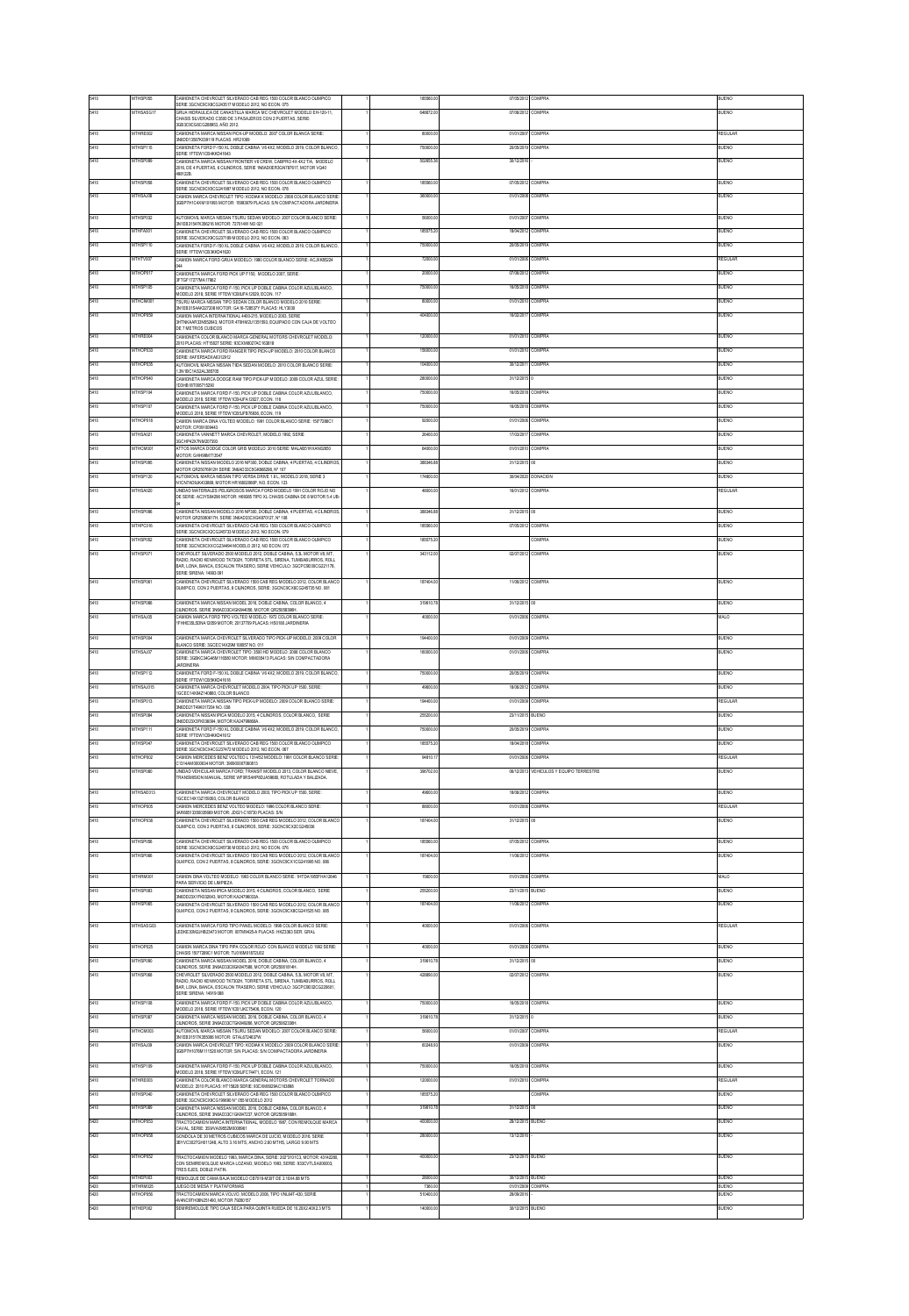|                      | <b>THSP08</b>                      | MOTOCICLETA MARCA HONDA CBX 250 TWISTER, MODELO 2014, COLOR ROJO,<br>SERIE 9C2MC3505ER280076<br>MOTOCICLETA MARCA HONDA, MODELO CBX250 TWISTER, 2012, SERIE                                                                                              |     | 91200                        | 23/11/2015                             | <b>BUENO</b>                                                                  | <b>JUENO</b>                 |
|----------------------|------------------------------------|----------------------------------------------------------------------------------------------------------------------------------------------------------------------------------------------------------------------------------------------------------|-----|------------------------------|----------------------------------------|-------------------------------------------------------------------------------|------------------------------|
|                      | <b>THSP07</b>                      | C2MC350XCR280345, TORRETA CON MASTIL PARA MONTAJE FUO, SIRENA Y<br><b>JOCNA</b>                                                                                                                                                                          |     | 98000.0                      | 2806/201                               | <b>COMPRA</b>                                                                 | ILIENO                       |
|                      | THEMOC                             | MOTOCICLETA MARCA HONDA, MODELO CBX250 TWISTER, 2012, SERIE<br>C2MC3502CR280338, TORRETA CON MASTIL PARA MONTAJE FUO, SIRENA Y                                                                                                                           |     |                              | 28/06/201                              | COMPRA                                                                        | E)                           |
|                      | <b>ITHSP10</b>                     | BOCNA,<br>MOTOCICLETA MARCA HONDA XR 250 TORNADO, MODELO 2016, SERIE<br>CHMD3403GL700109, MOTOR MD34E-G810137                                                                                                                                            |     | 9800                         | 31/01/201                              | COMPRA                                                                        | E)                           |
| 5490<br>5490         | mthsp102<br><b>MTHSP08</b>         | MOTOCICLETAS MARCA ITALIKA 650 C.C. AÑO 2017                                                                                                                                                                                                             |     | 174043.90<br>219999.4        | 21/11/2017 COMPRA                      | 11/12/2013 OTROS EQUIPOS DE TRANSPORTE                                        | BUENO<br>BUENO               |
|                      |                                    | MOTOCICLETAS MARCA HONDA XR TORNADO MODELO 2013, MOTOR DE 4<br>TEMPOS, MONOCLINDRO DE POTENCIA DE 23 HP/7500 RPM, TORRETA CUADRADA<br>FAROLA ESPECIAL PARA MOTOPATRULLA TECNOLOGIA LED COLOR ROJO Y AZUL                                                 |     |                              |                                        |                                                                               |                              |
| 5490                 | MTHSP119                           | ATRONES DE FLASHEO, VISIBILIDAD DE 360<br>MOTOCICLETA HONDA XRE300, MODELO 2020, 9C2ND1214XLR600097, MOTOR<br>in 1201 stream                                                                                                                             |     | 250000.0                     | 13/12/2019                             | COMPRA                                                                        | BUENO                        |
| 5490                 | MTHSP018                           | MOTOCICLETA HONDA XRE300, MODELO 2020, 9C2ND121XLR800041, MOTOR<br>ND12E1L600052                                                                                                                                                                         |     | 250000.0                     | 13/12/2019 COMPRA                      |                                                                               | RLENO                        |
|                      | CODCOMOR<br><b>ATHSPO30</b>        | DEPRECIACION DE HERRAMENTAS MAYORES<br>SERVICIO INTEGRAL DE TELECOMUNICACIONES (INCLUYE: 1 ROUTER 2911-VINS                                                                                                                                              |     | -38192.6<br>547966.9         | 31/01/201<br>04/06/2019                | EPRECIACIO<br>COMPRA                                                          | ШC<br>UENO                   |
|                      |                                    | ROUTER2911 VOICE BUNDLE, 2 GABINETES PARA MONTAJE EN PARED CON RACK<br>DE 19' DE 9 UNIDADES MARCA LINKEDPRO MODELO SR-1909 GFP, 3 UPS<br>000VA/900W LCD INTELIGENTE, 4 CABLE UTP CAT 6)                                                                  |     |                              |                                        |                                                                               |                              |
| 5600                 | nthem 041                          | MAQUINA DEPILADORA HIDRAULICA                                                                                                                                                                                                                            |     | 522000.0                     | 26/12/2017 COMPRA                      |                                                                               | RIJENO                       |
| 5600                 | THDA03<br>MTHRM012                 | IOTOGUADAÑA FR450 DE MOCHLA CON CHUNCHILLA/CAVEAL STIHL, SERIE<br>181441796<br>INSENSIBILIZADORES PARA SACRIFICAR MARRANOS                                                                                                                               |     | 16745.0<br>1500.00           | 26/10/201<br>01/01/2008 COMPRA         |                                                                               | <b>LENO</b><br>MALO          |
| 5610                 | MTHRM038                           | PISTOLETE DE PERNO RETENDO MARCA ACCLES &SHELVOKE LTD. MOD. CASH<br><b>SPECIAL CALIBRE 22</b>                                                                                                                                                            |     | 32371.80                     |                                        | 07/04/2014 SISTEMAS, EQUIPOS Y MAQUINARIA PERA EMPACADORAS Y RASTROS SA DE CV | BUENO                        |
| 5610<br>5610         | MTHDA033<br>MTHRM024               | FUMISADORA/PULVERIZADORA SR450 STIHL<br>TORRE DE SACRIFICO                                                                                                                                                                                               |     | 6240.0<br>1495.0             | 30/12/2015 BUENO<br>01/01/2008 COMPRA  |                                                                               | BUENO<br>RLIENO              |
| 5610                 | MTHEM003                           | FRACTOPODADOR MARCA HUSQVARNA , MODELO TS38, SERIE 031416 A003076                                                                                                                                                                                        |     | 54999.9                      |                                        | 28/02/2018 DONACION                                                           | BUENO                        |
| 5620<br>5620         | ATHRM00<br>MTHRM001                | MOTOR PARA BOMBA DE AGUA DE DISTRIBUCION DE CALDERAS TPO:<br>ILA20622YK30                                                                                                                                                                                |     | 500.0<br>10000.00            | 01/01/2008<br>01/01/2008 COMPRA        | <b>COMPRA</b>                                                                 | UENO<br>BUENO                |
| 5620                 | MTHRM02                            | BASCULA PARA PESAR GANADO CON CAPACIDAD PARA 5 TONELADAS MARCA<br>REVUELTA<br>MOTOR TRIFASICO ALTA EFICIENCIA 7.5 HP1750 RPM SIEMENS                                                                                                                     |     | 99554                        | 17/12/2020                             | <b>COMPRA</b>                                                                 | <b>LIENO</b>                 |
| 5620                 | <b>MTHRM036</b><br><b>MTHOP015</b> | CALDERA HECHIZA COLOR GRIS<br>ENGRASADORA MARCA LINCOLN DE 20KG                                                                                                                                                                                          |     | 80000.00<br>8700.00          | 01/01/2011 COMPRA<br>28/06/2017 COMPRA |                                                                               | REGULAR<br><b>BUENO</b>      |
| 5620                 | THDA001                            | ALADRO TRUPER DE BLANCO CAP. 3/4 H.P. CON BROQUERO DE 5/8" 560 WATS                                                                                                                                                                                      |     | 2760.0                       | 02/03/2012 COMPRA                      |                                                                               | UENO                         |
| 5620                 | MTHRM026                           | HORNO INCINERADOR (ESTRUCTURA EN ACERO AL CARBON ASTM A 36. INCLUYE<br>ABIQUE REFRACTARIO 3X11X22, AISLANTE DE CALOR ASTM A-36 CON                                                                                                                       |     | 446600.0                     | 01/06/2020                             | <b>COMPRA</b>                                                                 | BUENO                        |
|                      |                                    | RECUBRIMENTO DE FABRICA DE VIDRIO, PLATAFORMA MOBIL DE CARGA DE<br>ACERO AL CARBON ASTM A 36 CON CAPACIDAD PARA 500 KGS., 2 QUEMADORE DE<br>LTA PRESION, CHMENEA DE 6MTS DE ALTO)                                                                        |     |                              |                                        |                                                                               |                              |
| 5620                 | MTHDA02                            | IDROLAVADORA MARCA KARCHER MODELO 69673 K4,450M (COMPLETA CON<br>ACCESORIOS) SERIE 03004 (ARDINERIA)                                                                                                                                                     |     | 2157.                        | 22/05/2013                             | COMPRA                                                                        | <b>IUENO</b>                 |
| 5620                 | MTHOP017                           | HIDROLAVADORA POWER JET, MODELO F-200 GH, INDUSTRIAL A GASOLINA,<br>MANGUERA DE 15 MTS                                                                                                                                                                   |     | 25520.0                      | 30/06/2017                             | <b>COMPRA</b>                                                                 | BUENO                        |
| 5620<br>5620         | MTHOP014<br>MTHRM039               | CORTADORA DE VARILLA CORMEX 3/4<br>HORNO INCINERADOR DE MATERIAL BIOLOGICO                                                                                                                                                                               |     | 4176.0<br>139200.0           | 20/12/201<br>30/12/2015                | BUENO                                                                         | <b>BUENO</b><br><b>BUENO</b> |
| 5620<br>5620         | MTHDA028<br>MTHDAH003              | GENERADOR ELECTRICO A GASOLINA MODIVI 10 H P<br>COMPRESORA CON MANGUERA Y PISTOLA PARA PINTAR COLOR AZUL                                                                                                                                                 |     | 8956.9<br>0.0                | 01/01/200                              | 07/03/2014 ESTRATEGIA FUNCIONAL SA DE CV                                      | RLIENO<br>REGULAR            |
| 5620                 | MTHRM040                           | CALDERA POWER MASTER DE 15 HP, MODELO VT2-FG-1, SERIE: 12015PT-VT2RG-04<br>COMBUSTIBLE GAS                                                                                                                                                               |     | 125280.0                     | 30/12/2015 BUENO                       |                                                                               | BUENO                        |
| 5620<br>5630         | THDA042<br><b>ITHOPO1</b>          | SOPLADOR MARCA STHL BR-200<br>RETROEXCABADORA MARCA CATERPILLER MODELO: 416 D COLOR AMARILLA                                                                                                                                                             |     | 6129.3<br>42300              | 30/12/201<br>01/01/200                 | <b>OMPRA</b>                                                                  | IUENO<br>UENO                |
| 5630                 | MTHOP019                           | SERIE: CAT0416DTB2D00245<br>OURO TOPOSRAEICIO QUE CONSTA DE LO SIGUIENTE: ESTACION TOTAL<br>YGNUS TOPCON KS-102 SERIE HV3981, TRIPLE ALUMNO GEO-SURV KIT, BASTON                                                                                         |     | 63916.00                     | 08/09/2017 COMPRA                      |                                                                               | BUENO                        |
|                      |                                    | SEO SURV 3309 26 KIT PRISMA GEO SURV 3309 26 FOR KIT CARLE TOPCON<br>RANFER KIT, NIVEL MCA TOPCON AT-B4A KIT SERIE WP009009, TRIPLE ALUMINO<br>GEO-SURV KIT, ESTADAL ALUMINIO GEO-SURV 4M KIT                                                            |     |                              |                                        |                                                                               |                              |
| 5630<br>5630<br>5630 | MTHOP01<br>MTHOP005<br>MTHDA041    | <b>MOTOCONFORMADORA</b><br>MOTOBOMBA 5.5. HP 75-75 MM JINCHENG MOTORS<br>MOTOBOMBA 3" X 3" AUTOCEBANTE 5.5 HP CN SENSORES DE ACEITE HONDA                                                                                                                |     | 175000.0<br>1031.2<br>6736.4 | (9/10/2014<br>01/01/2010<br>30/12/2019 | <b>RUENO</b><br>COMPRA                                                        | RIFNO<br>BUENO<br>BUENO      |
| 5630                 | THOP00                             | MOTOCONFORMADORA CATERPLAR MODEL 120 10R, SERIE 10R3458                                                                                                                                                                                                  |     |                              | 05/12/201                              | BUENO                                                                         | BUENC                        |
| 5630                 | THOP00                             | COMPRESORA COLOR AZUL MARINO BASE METALICA CON RUEDAS PARA PINTAR<br>INEAS, MOTOR: BRIGGS STRTTON MODELO: 12116 HLG SERIE: 24345-F10                                                                                                                     |     | 5000                         | 01/01/200                              | COMPRA                                                                        | UENO                         |
| 5630<br>5630         | MTHOP003<br>MTHOP013               | COMPRESORA COLOR NEGRO POWER LINER XLT<br>RETROEXCABADORA MARCA CATERPILLER MODELO: 416 D COLOR AMARILLA                                                                                                                                                 |     | 2000.0<br>382500.0           | 01/01/2009 COMPRA<br>01/01/2008 COMPRA |                                                                               | BUENC<br>BUENO               |
|                      |                                    | <b>CERE TREPORM</b>                                                                                                                                                                                                                                      |     |                              |                                        |                                                                               |                              |
| 5630                 | MTHOP00                            | COMPRESORA COLOR AZUL MARINO BASE METALICA CON RUEDAS PARA PINTAR                                                                                                                                                                                        |     | 4000.0                       | 01/01/2009 COMPRA                      |                                                                               | BUENO                        |
|                      |                                    | INEAS, MOTOR: BRIGGS STRTTON MODELO: 12116 HLG SERIE: 24344-F10                                                                                                                                                                                          |     |                              |                                        |                                                                               |                              |
| 5630<br>5630         | MTHOP007<br><b>MTHOPM6</b>         | MOTOBOMBA 3X3 GX 160<br>VIBRADOR MARCA JOPER, MOTOR DE 6.5HP SERIE 4617901938                                                                                                                                                                            |     | 3850.0<br>7590.00            | 26/06/2016 COMPRA                      | 3006/2014 SERVICIO GUTIERREZ                                                  | BUENO<br>RIFNO               |
| 5630<br>5630         | <b>MTHOP010</b><br>MTHOPM3         | MOTOCONFORMADORA<br>EXCAVADORA SIORUGAS CATERPLLAR 320C, SERIE 0320CAMAB00394                                                                                                                                                                            |     | 175000.00<br>1090000.00      | 09/10/2014 BUENO<br>09/10/2014 RUENO   |                                                                               | BUENO<br>RIJENO              |
| 5630<br>5630         | <b>ATHOPODE</b><br>MTHDA040        | IOTOCONFORMADORA CATERPLAR MODELO 120B, SERIE 64U2012, 6 CILINDROS<br>DE 105<br>MOTOBOMBA KOSHIN 1". MOTOR KOSHIN                                                                                                                                        |     | 227500.00<br>4630.35         | 05/12/2014 BUENO<br>30/12/2016         |                                                                               | <b>JUENO</b><br>BUENC        |
| 5650                 | MTHSP028                           | RADIO MOVIL TPM700 CON KIT DE INSTALACIÓN DASHBOARD Y ANTENA (INCLUYE<br>FILTRO ESTABILIAZDOR, BOCINA EXTERNA, GPS Y ANTENA PMRIGPS)                                                                                                                     |     | 574335.7                     | 13/12/2018 COMPRA                      |                                                                               | BUENO                        |
| 5650                 | MTHSP040                           | RADIO PORTATIL TETRAPOL AIRBUS 380-430MHZ C/CARGADOR CLIP Y MICROFONO                                                                                                                                                                                    |     | 31696.7                      | 08/12/2020                             | COMPRA                                                                        | BUENO                        |
| 5650                 | MTHDT011                           | PH900, SERIE RA3774CAE10172703120<br>DECODIFICADOR DE VIDEO PROGRAMA PACNATL (MOUSE BLANCO GRANDE TIPO<br>וסאכ                                                                                                                                           |     | 0.0                          | 01/01/201                              |                                                                               | BUENO                        |
|                      | <b>THSP03</b>                      | RADIO PORTATIL TETRAPOL AIRBUS 380-430MHZ CICARGADOR CLIP Y MICROFONO<br>FPH900 SERIE RA3774CAE10173900208                                                                                                                                               |     | 31696                        | 08/12/202                              | <b>OMPRA</b>                                                                  | UENO                         |
| 950                  | MTHSP002                           | RADIO BASE MARCA KENWOOD MOD: TK-7100H-1 SERIE: 50400724.1 FUENTE DE<br>ALMENTACION MARCA ASTRON MODELO: RS-12A                                                                                                                                          |     | 1260.00                      | 01/01/2009                             | <b>COMPRA</b>                                                                 | BUENO                        |
|                      | <b>ITHDA05</b>                     | ONMUTADOR TELEFONICO (4 LINEAS TELEFONICAS CONMUTABLES, 16<br>EXTENSIONES CONMUTADAS, 15 APARATOS TELEFONICOS NORMALES, 1<br>APARATO CONMUTADOR. 1 RACK PARA INSTALACIÓN DE CONMUTADOR.<br>NOBREAK PARA CONMUTADOR, 1 PROTECTOR DE LINEAS ANTIDESCARGAS) |     | 1749280                      | 10/11/2015                             | BUENO                                                                         | EMO                          |
|                      | MTHSP04                            | RADIO PORTATIL TETRAPOL AIRBUS 380-430MHZ CICARGADOR CLIP Y MICROFONO<br>PH900, SERIE RA3774CAE10173401539                                                                                                                                               |     | 31696.7                      | 08/12/2020                             | <b>COMPRA</b>                                                                 | BUENO                        |
|                      | <b>MTHSP037</b>                    | RADIO MOVIL TETRAPOL AIRBUS 380-430 MHZ TPM900, SERIE<br>RA3048CAF07203303974                                                                                                                                                                            |     | 83000.0                      | 08/12/2020                             | COMPRA                                                                        | RIFNO                        |
|                      | THSP02                             | IQUITI POWER BEAM M5 400 AIR MAX 5 GH<br>EQUIPOS TRANSRECEPTOR PORTARIL MARCA MOTOROLA MODELO EP450 DE 16<br>CHS. INCLUYE BATERIA, CARGADOR Y CLIP PARA CINTO                                                                                            |     |                              | 20/12/201<br>09/05/2012                | COMPRA                                                                        | <b>JENO</b>                  |
| 5650                 | MTHSP034                           | RADIO MOVIL TETRAPOL AIRBUS 380-430 MHZ TPM900. SERIE<br>RA3048CAF08203502004                                                                                                                                                                            |     | 83000.00                     | 08/12/2020 COMPRA                      |                                                                               | BUENO                        |
| 5550                 | <b>ATHSPO4</b>                     | MDIO PORTATIL TETRAPOL AIRBUS 380-430MHZ CICARGADOR CLIP Y MICROFONO<br>PH900, SERE RA3774CAE10173401554                                                                                                                                                 |     | 31696.8                      | 08/12/2020                             | <b>COMPRA</b>                                                                 | <b>TENO</b>                  |
| 5650<br>5650         | MTHSP044<br>MTHSP004               | RADIO PORTATIL TETRAPOL AIRBUS 380-430MHZ CICARGADOR CLIP Y MICROFONO<br>TPH900, SERE RA3774CAE10173900539<br>ANTENA AEREA PARA RADIO BASE                                                                                                               |     | 31696.7<br>1600.0            | 08/12/2020<br>01/01/2005               | COMPRA<br>COMPRA                                                              | BUENO<br><b>BUENO</b>        |
| 5550                 | MTHSP043                           | RADIO PORTATIL TETRAPOL AIRBUS 380-430MHZ CICARGADOR CLIP Y MICROFONO<br>PH900, SERIE RA3774CAE10173802764                                                                                                                                               |     | 31696.7                      | 08/12/2020                             | COMPRA                                                                        | BUENO                        |
| 5650                 | ATHSP00                            | CAMARAS ROBOTICAS DOMO A COLOR DIANOCHE 360° CONTINUOS 4 GABINETAS<br>FAXTRAX. ANTIVANDALISMO                                                                                                                                                            |     | 65335.1                      | 01/01/200                              | COMPRA                                                                        | REGULAR                      |
| 5650                 | MTHSF058<br><b>MTHSP04</b>         | UBIQUITI NANO BEAM M5 300 AIR MAX SGHZ<br>RADIO PORTATIL TETRAPOL AIRBUS 380-430MHZ CICARGADOR CLIP Y MICROFONO                                                                                                                                          |     | 1158.45<br>31696.8           | 05/05/2015<br>08/12/2020               | COMPRA                                                                        | BUENO<br>BUENO               |
| 5650<br>5650         | MTHSP035                           | PH900, SERIE RA3774CAE10172905096<br>RADIO MOVIL TETRAPOL AIRRUS 380.430 MHZ TPM900 SERIE<br>RA3048CAF08203501981                                                                                                                                        |     | 83000.0                      | 08/12/2020                             | <b>COMPRA</b>                                                                 | BUENO                        |
| 5650                 | <b>THSP02</b>                      | ERMINAL TETRAPOL TPH900 (INCLUYE CARGADOR, CLIP, MICROFONO DE SOLAPA<br><b>BATERIA ADICIONAL</b>                                                                                                                                                         |     | 33680.0                      | 12/12/201                              | <b>OMPRA</b>                                                                  | UENO                         |
| 5650                 | MTHCQ004                           | JBIQUITI NANO BEAM M5400 AIR MAX 5GHZ (ANTENA TIPO PLATO DE 25 DBL<br>602.11A/N)                                                                                                                                                                         |     | 1917.83                      | 24/03/2015                             | <b>SERSCETEL</b>                                                              | BUENO                        |
| 5550                 | <b>MTHSPN41</b>                    | 3<br>ADIO PORTATIL TETRAPOL AIRBUS 380-430MHZ CICARGADOR CLIP Y MICROFON<br>PH900, SERIE RA3774CAE10173002476                                                                                                                                            |     | 316967                       | (IN12/2020)                            | <b>COMPRA</b>                                                                 | LIENO                        |
| 5650<br>5650         | <b>THSPO3</b><br>MTHSP026          | RADIO MOVIL TETRAPOL AIRBUS 380-430 MHZ TPM900, SERIE<br>RA3048CAF08202002202                                                                                                                                                                            |     | 83000.0<br>65861.95          | 08/12/202<br>23/11/2015                | <b>OMPRA</b><br><b>BUENO</b>                                                  | UENO<br><b>BUENO</b>         |
| 5550                 | MTHSP045                           | GPS DE RASTREO SATELITAL<br>RADIO PORTATIL TETRAPOL AIRBUS 380-430MHZ CICARGADOR CLIP Y MICROFONO<br>PH900, SERIE RA3774CAE10173401705                                                                                                                   |     | 31696.7                      | 08/12/2020 COMPRA                      |                                                                               | <b>BUENO</b>                 |
| 5650                 | THSF06                             | ROUTER BALANCEADOR DE CARGA DRAYTEK 3220 4 WAN ETH, USB, FREWALL, AR<br><b>NA</b>                                                                                                                                                                        |     | 8259.4                       | 21/12/201                              |                                                                               | <b>ILIENO</b>                |
| 5650                 | MTHSP039                           | RADIO PORTATIL TETRAPOL AIRBUS 380-430MHZ C/CARGADOR CLIP Y MICROFONO<br>PH900, SERIE RA3774CAE10173401566                                                                                                                                               |     | 31696.7                      | 08/12/2020 COMPRA                      |                                                                               | BUENO                        |
| 5650<br>5650         | MTHCD014<br><b>MTHSP024</b>        | CIRCUITO CERRADO DE TV (GABINETE DVR, DVR, CAMARAS, CABLEADO,<br>DUCTERIA Y MISCELANEOS)                                                                                                                                                                 | 500 | 23527.70<br>145000.00        |                                        | 23/01/2014 EQUIPO DE COMINUCACION                                             | <b>BUENO</b><br><b>BUENO</b> |
| 5650                 | <b>THSP03</b>                      | <b>CAMPANA INDUSTRIAL DE 8" MARCA MONTANA</b><br>MOIO MOVE TPM700 CON KIT DE INSTALACIÓN DASHBOARD Y ANTENA, INCLUYE<br>FILTRO ESTABILIZADOR. BOCINA EXTERNA. GPS. Y ANTENA PMR/GPS                                                                      |     | 492287.7                     | 04/12/2019 COMPRA                      | 07/04/2017 COMPRA                                                             | ILIENO                       |
| 5650                 | <b>ATHPCOM</b>                     | EQUIPO TRANSRECEPTOR TIPO BASE CON ANTENA                                                                                                                                                                                                                |     | 1600.0                       | 01/01/2009                             | COMPRA                                                                        | BUENO                        |
| 5650                 | <b>ITHSP024</b>                    | SISTEMA DE VIDEO VIGILANCIA (8 FUENTE DE PODER MARCA EPCOM POWER LINE<br>SWITCH DE 5 PUERTOS MARCA CISCO, 2 DISCO DURO MARCA SEAGATE, 4                                                                                                                  |     | 537898.                      | 21/04/2017                             | <b>COMPRA</b>                                                                 | UENO                         |
| 5650<br>5650         | MTHDA003<br>THSP03                 | ANTENAS MARCA UBIQUITI NETWORKS, 12 ACCES POINT MARCA CAMBIUM<br>NETWORKS, ETC<br>MEZCLADOR EUROPOWER PMX3000 SERIE: 0411342229<br>MOIO MOVIL TETRAPOL AIRBUS 380-430 MHZ TPM900, SERIE                                                                  |     | 1000.00<br>83000.0           | 01/01/2009<br>08/12/2020               | COMPRA                                                                        | <b>BUENO</b><br><b>LENO</b>  |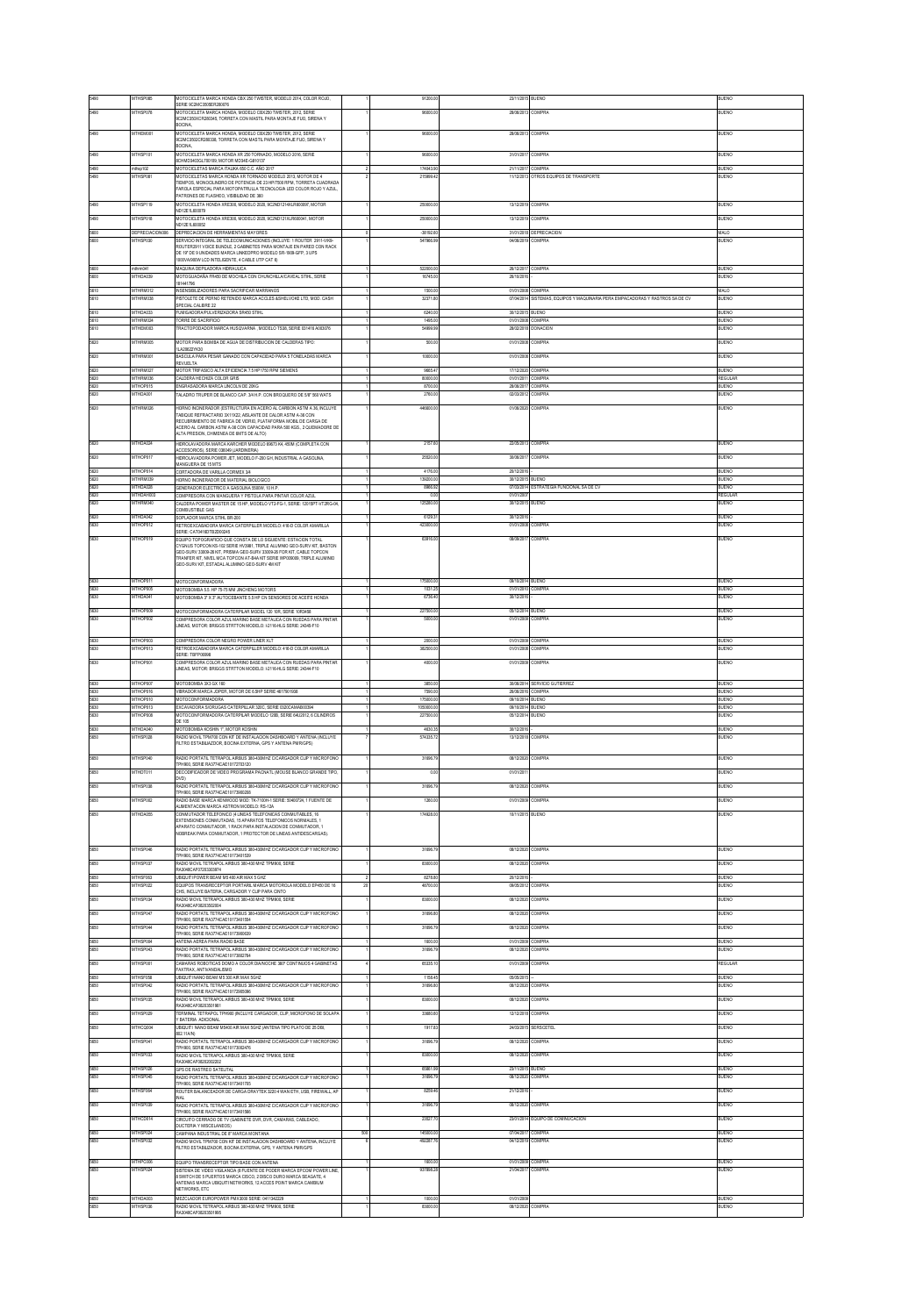|                                                                                                                      | THSP02                             | REPETIDOR DE SEÑAL DE RADIO COMUNICACIÓN MARCA MOTOROLA , MODELO                                                                                | 21000.0                  | 23/05/2012                             | <b>OMPRA</b>                                | <b>JENO</b>                  |
|----------------------------------------------------------------------------------------------------------------------|------------------------------------|-------------------------------------------------------------------------------------------------------------------------------------------------|--------------------------|----------------------------------------|---------------------------------------------|------------------------------|
| 950                                                                                                                  | MTHSP005                           | GR1225<br>RADIO BASE MARCA KENWOOD MODELO: TK-7100H SERIE: 80300485, 1 FUENTE DE                                                                | 1800.00                  | 01/01/2010                             | COMPRA                                      | <b>JUENO</b>                 |
| 5650                                                                                                                 | <b>MTHDA001</b>                    | ALIMENTACIÓN COLÓR NEGRO (QUMA)<br>IEZCLADOR DE 20" PARA MICROFONO EUROPOWER PMX1000 SERIE: N0412366115                                         | 5570                     | 01/01/200                              |                                             | <b>IALO</b>                  |
| 5660                                                                                                                 | MTHDAH001                          | (6 ENTRADAS PARA MICROFONO)<br>PLANTA DE SOLDAR MARCA RAMIRO MOD. MR-300 300AMP COLOR ROJO CON                                                  | 0.00                     | 01/01/200                              |                                             | REGULAR                      |
| 5660                                                                                                                 | MTHPC007                           | LECTRODO Y TIERRA<br>MAQUINA SOLDADORA DE ARCO TIPO TRANSFORMADOR, MARCA SUPER DELTA,                                                           | 300.00                   | 01/01/200                              |                                             | REGULAR                      |
| 5660                                                                                                                 | MTHDA002                           | MODELO SD-250<br>SOLDADORA RAMIRO CD-300 PLACA DE DIODOS                                                                                        | 1600.00                  |                                        | 27/03/2012 COMPRA                           | <b>BUENO</b>                 |
| 5660                                                                                                                 | MTHDAH005                          | PLANTA PARA SOLDAR COLOR ANARANJADO RAMIRO 3000                                                                                                 | 0.00                     | 01/01/2007                             |                                             | REGULAR                      |
| 670<br>5670                                                                                                          | MTHDA004<br><b>ATHDAOO</b>         | ESORLLADORA MARCA STHL FS-38, SERIE: 4140967331C<br>DESORILLADORA MARCA STHIL FS-38, SERIE: 284612826                                           | 1324.99<br>1324.95       | 01/06/2012<br>01/06/2012 COMPRA        | COMPRA                                      | BUENO<br>IUENO               |
| 5670                                                                                                                 | MTHDA01                            | DESORILLADORA MARCA STHIL FS-38, SERIE-4140967331C                                                                                              | 1400.0                   | <b>MARCATE</b>                         | COMPRA                                      | <b>ITENO</b>                 |
| 5670<br>5670                                                                                                         | <b>MTHDA005</b><br><b>MTHDA020</b> | DESORILLADORA MARCA STHL FS-38, SERIE: 41409673310CS2C<br>DESMALEZADORA FS-38 C/CABEZAL C 5-2                                                   | 1324.9<br>asing          | 01/06/2012<br>01/03/201                | COMPRA<br><b>COMPRA</b>                     | IUENO<br><b>JUENO</b>        |
| 5670                                                                                                                 | MTHDA017                           | PODADORA MARCA POULAN PRO CON MOTOR BRIGGS DE 6.5 HP Y SISTEMA DE<br>RECOLECCION, SERIE: 053112M001994                                          | 3400.00                  | 06/09/2012 COMPRA                      |                                             | <b>BUENO</b>                 |
| 5670                                                                                                                 | MTHDA021                           | PODADORA PAULAN PRO 6.75 HP 22" DE CORTE                                                                                                        | 12240.0                  | 01/03/2013 COMPRA                      |                                             | BUENO                        |
| 5670<br>5670                                                                                                         | MTHDA010<br>MTHDA023               | DESORILLADORA MARCA STHIL FS-38 D-71336, SERIE-4140967331C<br>PODADORA PAULAN PRO 6.75 HP                                                       | 1400.0<br>12240.0        | 07/06/2012 COMPRA<br>08/04/2013        | COMPRA                                      | BUENO<br>BUENO               |
| 5670                                                                                                                 | MTHDA013                           | ODADORA POULAN PRO CON MOTOR BRIGGS625, SERE: 122T02-1207-B1 11031099                                                                           | 3700.0                   | 07/06/2012                             | <b>COMPRA</b>                               | BUENO                        |
|                                                                                                                      | <b>MTHDA00</b>                     | DESORILLADORA MARCA STHIL FS-38, SERIE: 41409673310CS                                                                                           | 1324.9                   | 01/06/201                              | <b>OMPRA</b>                                | IJENO                        |
| 5670<br>5670                                                                                                         | MTHEM002<br><b>MTHDA018</b>        | DESMALEZADORA FS55 C/2, ACCESORIA STHL, SERIE 809830823<br>PODADORA MARCA POULAN PRO CON MOTOR BRIGGS DE 6.5 HP Y SISTEMA DE                    | 4770.0<br>3400.0         | 05/10/201<br>06/09/2012                | OMPRA                                       | IUENO<br>UENO                |
| 5670                                                                                                                 | MTHEM001                           | RECOLECCION, SERIE: 110311M026890<br>DESBROZADORA A GASOLINA 26CC                                                                               | 2850.00                  | 10/02/2012                             | COMPRA                                      | BUENO                        |
| 5670                                                                                                                 | MTHDA038                           | DESMALEZADORA FS55 C/2, ACCESORIA STIHL, SERIE 809830825                                                                                        | 4770.00                  | 11/10/2016                             |                                             | BUENO                        |
| 5670<br>5670                                                                                                         | MTHDA006<br>MTHDA027               | DESORILLADORA MARCA STHIL FS-38, SERIE: 41409673310C<br>PODADORA WHITE OUTDOOR DE 6.75 HP                                                       | 1324.9<br>21600.0        | 01/06/2012<br>2208/2013 COMPRA         | COMPRA                                      | BUENO<br>BUENO               |
| 5670<br>5670                                                                                                         | MTHDA009<br>MTHDA032               | MOTOSIERRA STHL FS381 CON BARRA Y CADENA DE 25"<br>PODADORAS MTDWHITE B&S CIBOLSA                                                               | 4900.0<br>52000.0        | 07/06/2012<br>30/12/201                | COMPRA<br><b>BUENO</b>                      | BUENO<br>RLIENO              |
| 5670                                                                                                                 | MTHDA037                           | DESMALEZADORA FS55 C/2, ACCESORIA STHL, SERIE 809830824                                                                                         | 4770.0                   | 05/10/201                              |                                             | BUENO                        |
| 5670<br>5570                                                                                                         | <b>MTHRM018</b><br>MTHDA030        | SIERRA ELECTRICA MARCA JAVIS MOD: BUSTER V<br>ODADORA MARCA HONDA CON BOLSA;                                                                    | 9900.00<br>29305.50      | 01/01/2008 COMPRA                      | 18/06/2014 CENTRAL DE MAQUINARIA            | RIFNO<br>ILENO               |
|                                                                                                                      |                                    | SERIES: MZCG 9162137/GJARA-4881527; MZCG 9162118-GJARA-4881507; MZCG-<br>9162088-GJARA-48815571/IZCG-9162083-GJARA-4881562; MZCG-9162084-GJARA- |                          |                                        |                                             |                              |
|                                                                                                                      |                                    | 4881533                                                                                                                                         |                          |                                        |                                             |                              |
| 5670                                                                                                                 | MTHDA029                           | DESBROZADORA MARCA HONDA CON MANURRIO<br>SERIES: HAAT-1623776-GCAMT-3345308; HAAT-1623759-GCAMT-3345291; HAAT-                                  | 25298.0                  |                                        | 18/06/2014 CENTRAL DE MAQUINARIA            | BUENO                        |
|                                                                                                                      |                                    | 1623775-GCAMT-3345307; HAAT-1623767-GCAMT-3345299; HAAT-1623761-GCAMT-<br>345293.                                                               |                          |                                        |                                             |                              |
| 5670                                                                                                                 | MTHDA012                           | PODADORA POULAN PRO CON MOTOR BRIGGS6.25, SERIE: 1103105838986                                                                                  | 3700.02                  | 07/06/2012 COMPRA                      |                                             | BUENO                        |
| 5670                                                                                                                 | MTHDA016                           | PODADORA MARCA POULAN PRO CON MOTOR BRIGGS DE 6.5 HP Y SISTEMA DE<br>RECOLECCION, SERIE: 053112M001905                                          | 3399.99                  | 06/09/2012 COMPRA                      |                                             | BUENO                        |
| 5670<br>5670                                                                                                         | <b>MTHDA003</b><br><b>MTHRMOV</b>  | DESORILLADORA MARCA STHL FS-38, SERIE: 283832993<br>SIERRA (AMERICANA) PARA CORTAR PUERCOS MARCA JAVIS                                          | 1324.9<br>32000.00       | 01/06/2012 COMPRA<br>01/01/2011 COMPRA |                                             | LIENO<br>REGULAI             |
| 5690                                                                                                                 | MTHOP020                           | EODOLITO DIGITAL GEO-SURV ET-02 KIT SERIE T293467; NCLUYE: TRIPIE DE<br>ALUMINIO GEO-SURV KIT. NIVEL AUTOMATICO GEO-SURV NL-32 SERIE 0997790    | 22610.7                  | 08/09/2017 COMPRA                      |                                             | LIENO                        |
|                                                                                                                      |                                    | RIPE ALUMNIO GEO-SURV KIT. ESTADAL ALUMNIO GEO-SURV 5M KIT. BALIZA<br>TELESCOPICA GEO-SURV ESP-3, ACCESORIOS-LUPA, CINTA LUFKIN FM-050CME       |                          |                                        |                                             |                              |
|                                                                                                                      |                                    | CRUCETA 50M, CINTA LUFKIN XN-250M CRUCETA.                                                                                                      |                          |                                        |                                             |                              |
|                                                                                                                      | thop(I2)                           | ALTIMETRO BUTON SUMMIT DIGITAL                                                                                                                  | 2046                     | 12/10/201                              | <b>OMPRA</b>                                | IJENO                        |
| 5690                                                                                                                 | thop(I23                           | ODOMETRO LUFKN MW-38M                                                                                                                           | 1357.2                   | 12/10/2017                             | <b>COMPRA</b>                               | IUENO                        |
| 5700<br>5790                                                                                                         | <b>EPRECIACIO</b><br>MTHEP009      | DEPRECIACION DE ESPECIES MENORES Y DE ZOOLÓGICO<br>TIGRES DE BENGALA (6 MACHOS, 9 HEMBRAS)                                                      | 797013.3<br>284000.00    | 08/07/2015 BUENO                       | 31/01/2018 DEPRECIACIO                      | IALO<br>BUENO                |
| 5790                                                                                                                 | MTHEP016                           | CAMELLO BACTRIANO (MACHO)                                                                                                                       | 0.00                     | 08/07/2015 BUENO                       |                                             | BUENO                        |
| 5790<br>5790                                                                                                         | MTHEP005<br>MTHEP001               | PAPIONES<br>I LAMAS DE CIRCO (2 MACHOS Y 1 HEMBRA)                                                                                              | 0.00<br>0.00             | 08/07/2015 BUENC<br>20/04/2015 COMPRA  |                                             | BUENO<br>BUENO               |
| 5790<br>5790                                                                                                         | MTHEP008<br>MTHEP007               | TIGRES DE BENGALA COLOR BLANCO (4 MACHOS, 3 HEMBRAS)<br>CAMELLOS BACTRIANO (MACHOS)                                                             | 326400.00<br>0.00        | 08/07/2015 BUENO<br>08/07/2015 BUENO   |                                             | BUENO<br><b>BUENO</b>        |
| 5790                                                                                                                 | MTHEP006                           | CAMELLOS RACTRIANO (MACHOS)                                                                                                                     | 0.00                     | 08/07/2015                             |                                             | BUENO                        |
| 5790<br>5790                                                                                                         | MTHEP003<br>MTHEP013               | TIGRE HEMBRA<br>CARALLOS ARARES (MACHOS)                                                                                                        | 0.00<br>110000.00        | 02/07/2015 BUENO<br>08/07/2015 BUENO   |                                             | <b>BUENO</b><br>BUENO        |
| 5790                                                                                                                 | MTHEP015                           | PONY MINATURA (MACHOS)                                                                                                                          | 0.00                     | 08/07/2015 BUENO                       |                                             | BUENO                        |
| 5790<br>5790                                                                                                         | MTHEP019<br>MTHEP012               | PAPIONES (MACHO Y HEMBRA)<br>JAGUAR (1 MACHO Y 2 HEMBRAS)                                                                                       | 0.00<br>0.00             | 08/07/2015 BUENOR<br>08/07/2015        | <b>BUENO</b>                                | BUENO<br>BUENO               |
| 5790                                                                                                                 | MTHEP010                           | LEOPARDO PINTO (MACHO)                                                                                                                          | 0.00                     | 08/07/2015                             | <b>BUENO</b>                                | BUENO                        |
| 5790<br>5790                                                                                                         | MTHEP004<br>MTHEP017               | LLAMAS HEMBRAS<br>OSOS NEGROS                                                                                                                   | 0.00<br>2666.68          | 00/07/201<br>08/07/2019                | <b>RUENO</b><br><b>BUENO</b>                | RIFNO<br>BUENO               |
| 5790                                                                                                                 | <b>MTHEP(O)</b><br>MTHEP011        | TIGRE                                                                                                                                           | 0.00                     | 08/07/2015 BUENO                       |                                             | RIFNO                        |
|                                                                                                                      |                                    |                                                                                                                                                 |                          |                                        |                                             |                              |
| 5790<br>monton                                                                                                       | <b>MTHOOS</b>                      | DROMEDARIOS (CAMELLOS 7 MACHOS)<br>CAMPOS DEPORTIVOS                                                                                            | 64000.00<br>776745.74    | 08/07/2015 BUENO                       |                                             | <b>JUENO</b>                 |
| 1000000                                                                                                              | MTH037                             | PABELLON COMERCIAL EL PAPALOTE                                                                                                                  | 1934782.97               | 01/01/2016                             |                                             | BUENO                        |
| 000000<br>000000                                                                                                     | MTH013<br>MTH014                   | PARCELA EJDAI<br>RELLENO SANITARIO                                                                                                              | 155000.00<br>346500.00   |                                        |                                             |                              |
| 000000<br>00000                                                                                                      | MTH010<br>ATH019                   | UNDAD DEPORTIVA                                                                                                                                 | 125000.00<br>300000.0    |                                        |                                             |                              |
| nanco                                                                                                                | <b>ATHAZ</b>                       | EL POTRERO, HUITZLA<br>TERRENO FRACC. JOYAS                                                                                                     | 350000                   |                                        |                                             |                              |
| 000000<br>000000                                                                                                     | ATHO26<br>MTH023                   | TERRENO LA PALMA<br><b>RESERVA TERRITORIAL</b>                                                                                                  | 200000<br>1735770.00     | 17/10/201                              |                                             |                              |
| 000000                                                                                                               | MTH004                             | PREDIOS NO EDIFICADOS                                                                                                                           | 8000.00                  |                                        |                                             |                              |
| 000000<br>1000000                                                                                                    | MTH018<br>MTH022                   | MODULO DE SEGURIDAD TEPOJACO<br>TERRENO PLAZA GASTRONOMICA                                                                                      | 36549.82<br>2368100.00   | 31/12/201<br>01/03/201                 |                                             | BUENC                        |
| 000000<br>1000000                                                                                                    | MTH015<br>MTH009                   | PARQUE ECOLOGICO DE CONVIVENCIAS ATEMPA<br>FRACCIONAMIENTO DON CARLOS LOTE COMERCIAL M2 L2                                                      | 26328458.48<br>396350.00 | 04/09/2016<br>31/12/2016               |                                             | <b>BUENC</b><br>BUENO        |
| 1000000                                                                                                              | MTH031                             | CASA PARA JUBILADOS PARQUE 4                                                                                                                    | 520659.14                | 01/01/2016                             |                                             | BUENO                        |
| 01000000<br>1000000                                                                                                  | MTH042<br>MTH002                   | CENTRO DE DESARROLLO COMUNITARIO EL CARMEN                                                                                                      | 13759.41<br>157500.00    | 01/01/2016<br>31/12/2016               |                                             | <b>BUENO</b><br>BUENO        |
| 1000000                                                                                                              | MTH014                             | CASA INSEN TIZAYUCA CENTRO<br>CEDECOM NACOZARI                                                                                                  | 35405.0                  | 31/12/201                              |                                             | BUENO                        |
| 1000000<br>1000000                                                                                                   | MTH036<br>MTH001                   | ELECTRIFICACION MERCADO MUNICIPAL<br><b>EDIECIOS ADMINISTRATIVOS</b>                                                                            | 95279.40<br>4267664.3    | 01/01/201<br>04/09/201                 |                                             | BUENO<br>BUENO               |
| 1000000<br>1000000                                                                                                   | MTH008<br>MTH013                   | FRACCIONAMIENTO DON CARLOS LOTE COMERCIAL M2 L1<br>FRACCIONAMIENTO DON CARLOS LOTE COMERCIAL M11 L2                                             | 349600.0<br>210000.00    | 31/12/201<br>31/12/201                 |                                             | BUENO<br>RLIENO              |
| 1000000                                                                                                              | MTH033                             | BODEGA DE ESPACIOS DE ALMENTACION EL PEDREGAL                                                                                                   | 74944.98                 | 01/01/201                              |                                             | BUENO                        |
| rrommo<br>1000000                                                                                                    | MTH010<br>MTH020                   | FRACCIONAMIENTO DON CARLOS LOTE COMERCIAL M2 L3<br>CEDECOM UNIDAD HABITACIONAL                                                                  | 443150.00<br>67588.56    | 31/12/2016<br>04/09/2016               |                                             | RIFNO<br>BUENO               |
| 1000000                                                                                                              | <b>MTHOOK</b>                      | LOTE Nº 9 PLAZAS DE TIZAYUCA                                                                                                                    | 800000.00                | 31/12/2018                             |                                             | UENO                         |
| 000000                                                                                                               | MTH030<br>MTH040                   | REHABLITACION CASA DE PIEDRA RANCHO DON ANTONIO<br>CASA DE CULTURA HUITZLA                                                                      | 122096.62<br>78239.82    | 01/01/2016<br>01/01/2016               |                                             | BUENO<br><b>BUENO</b>        |
| T<br>01000000<br>01000000<br>1000000                                                                                 | MTH009<br>MTH041                   | LOTES COMERCIALES NUEVO TIZAYUCA<br>PARQUE DE POBLAMENTO 4, PEDREGAL                                                                            | 93500.00<br>40987.62     | 01/01/201                              |                                             | <b>JUENO</b>                 |
| 1000000                                                                                                              | WTH00                              | CONSTRUCCIONES EN PROCESO EN BIENES DE DOMINIO PUBLICO                                                                                          | 25754420.3               | 3009/201                               |                                             | IUENO                        |
| 000000<br>01000000                                                                                                   | MTH044<br>MTH039                   | PARQUE BOTANICO HACIENDAS DE TIZAYUCA<br>CONSTRUCCION DE OFICINAS FRACCIONAMIENTO HACIENDAS                                                     | 252113.7<br>343104.75    | 31/03/201<br>01/01/2016                | COMPRA                                      | IUENO<br>BUENO               |
| 1000000                                                                                                              | MTH007                             | LOTE Nº 10 PLAZAS DE TIZAYUCA                                                                                                                   | 800000.00                | 31/12/2016                             |                                             | BUENO                        |
| 01000000<br>1000000                                                                                                  | MTH026<br>MTH016                   | CASETA DE VIGILANCIA EL MIO CID<br>COPUSI FRACCIONAMIENTO HACENDAS DE TIZAYUCA                                                                  | 56687.10<br>72832.56     | 01/01/2016<br>04/09/2016               |                                             | BUENO<br>BUENO               |
| 01000000<br>1000000                                                                                                  | MTH034<br>MTH029                   | CASA DEL BUEN COMENZO CENTRO<br>FLEVADOR PRESIDENCIA MUNICIPAL                                                                                  | 1596397.59<br>1010726.12 | 01/01/2016<br>01/01/2016               |                                             | BUENO<br>BUENO               |
| 01000000                                                                                                             | MTH012                             | FRACCIONAMIENTO DON CARLOS LOTE COMERCIAL M11 L1                                                                                                | 212350.00                | 31/12/2016                             |                                             | <b>BUENO</b>                 |
| 01000000<br>01000000                                                                                                 | MTH032<br>MTH019                   | PARQUE COMUNITARIO EL CHOPO<br>TECHUMBRE GEOVILLAS                                                                                              | 78807.49<br>30239.32     | 01/01/2016<br>31/12/2016               |                                             | <b>BUENO</b><br><b>BUENO</b> |
| 01000000                                                                                                             | MTH028                             | SALA DE JUICIOS ORALES                                                                                                                          | 697491.61                | 01/01/2016                             |                                             | BUENO                        |
|                                                                                                                      | MTH022<br>MTH024                   | CEDECOM NUEVO TIZAYUCA<br>AMPLIACION BIBLIOTECA CENTRO 2DO NIVEL                                                                                | 33621.40<br>384976.00    | 31/12/201<br>04/09/201                 |                                             | BUENO<br><b>BUENO</b>        |
|                                                                                                                      | MTH043<br>MTH002                   | CASA DE DIA NUEVO TIZAYUCA<br>PANTEONES                                                                                                         | 278896.0                 | 04/09/201                              |                                             | <b>BUENO</b>                 |
|                                                                                                                      | MTH001                             | <b>JARONES</b>                                                                                                                                  | 1914651.44<br>7767.00    |                                        |                                             |                              |
|                                                                                                                      | MTH018<br>MTH017                   | LOTE Nº 7 UNIDAD HABITACIONAL TIZAYUCA<br>LECHERIA LICONSA UNDAD ROJO GOMEZ                                                                     | 20000.00<br>107427.81    | 04/09/201<br>31/12/2016                |                                             | BUENO<br>RIFNO               |
|                                                                                                                      | MTH023                             | MODULO CEDECOM BO. EL PEDREGAL                                                                                                                  | 1899749.71               | 04/09/2016                             |                                             | BUENO                        |
| 01000000<br>01000000<br>01000000<br>01000000<br>01000000<br>01000000<br>01000000<br>01000000<br>01000000<br>01000000 | <b>MTHMW</b><br>MTH035             | PREESCOLAR EL CARMEN<br>TECHUMBRE CENTRO METROPOLITANO                                                                                          | 11000.00<br>639393.94    | 31/12/2016<br>01/01/2016               |                                             | RIFNO<br><b>BUENO</b>        |
| 01000000                                                                                                             | MTH004                             | CENTRO DE SALUD HUITZLA                                                                                                                         | 15000.00                 | 31/12/2016                             |                                             | <b>BUENO</b>                 |
| 1000000<br>000000                                                                                                    | MTH029<br>MTH021                   | PLAZA GASTRONOMICA MODULO 1 Y 2<br>RASTRO MUNICIPAL                                                                                             | 3582674.73<br>194229.9   | 04/09/201<br>31/12/201                 |                                             | <b>BLIENO</b><br>BUENO       |
| 1000000<br>000000                                                                                                    | MTH005<br>MTH028                   | LOTE Nº 8 PLAZAS DE TIZAYUCA                                                                                                                    | 800000.0<br>53851.5      | 31/12/201<br>26/04/201                 |                                             | BUENO<br><b>JUENO</b>        |
| 1000000                                                                                                              | MTH011                             | PARQUE LA POSTA<br>FRACCIONAMIENTO DON CARLOS LOTE COMERCIAL M2 L4                                                                              | 498900.00                | 31/12/201                              |                                             | BUENO                        |
| 000000<br>01000000                                                                                                   | MTH038<br>MTH016                   | CONSTRUCCION DE OFICINAS PEDREGAL NORTE<br>LOTE N° 8 FRACCIONAMENTO EL MIO CID                                                                  | 287908.75<br>42000.00    | 01/01/201<br>31/12/2016                |                                             | BUENO<br>BUENO               |
| 01000000                                                                                                             | MTH027                             | CASETA DE VIGLANCIA EL PEDREGAL                                                                                                                 | 82843.30                 | 01/01/2016                             |                                             | BUENO                        |
|                                                                                                                      | MTH011<br>MTH006                   | JARDIN DEL CARMEN<br>USOS MULTIPLES                                                                                                             | 2000.00<br>113688.00     | 04/09/2016                             |                                             | BUENO                        |
| 01000000<br>01000000<br>5110                                                                                         | MTH-2021-01                        | Silión ejecutivo con sistema de elevación neumático base de cinco puntas con rodajas asiento y                                                  | 1998.6                   | 08/12/202                              | COMPRA DIRECTA                              | NUEVO                        |
|                                                                                                                      | MTH-2021-02                        | espaldo confortable en color negro<br>escritorio secretarial, fabricado en madera y forrado en laminado plástico, medida s: 1.20 x 0.60 x       | 2400.0                   |                                        |                                             | NUEVO                        |
| 5110<br>5110                                                                                                         | MTH-2021-03                        | $\pi$<br>critorio de 4 calones                                                                                                                  | 2784.00                  | 18/11/2021                             | COMPRA DIRECTA<br>18/11/2021 COMPRA DIRECTA | NUEVO                        |
| 5110                                                                                                                 | MTH-2021-04                        | escritorio Ejecutivo, fabricado en madera y forrado en laminado plástico medidas: 1.80 x 0.60 x<br>75                                           | 3100.6                   | 18/11/2021                             | COMPRA DIRECTA                              | NUEVO                        |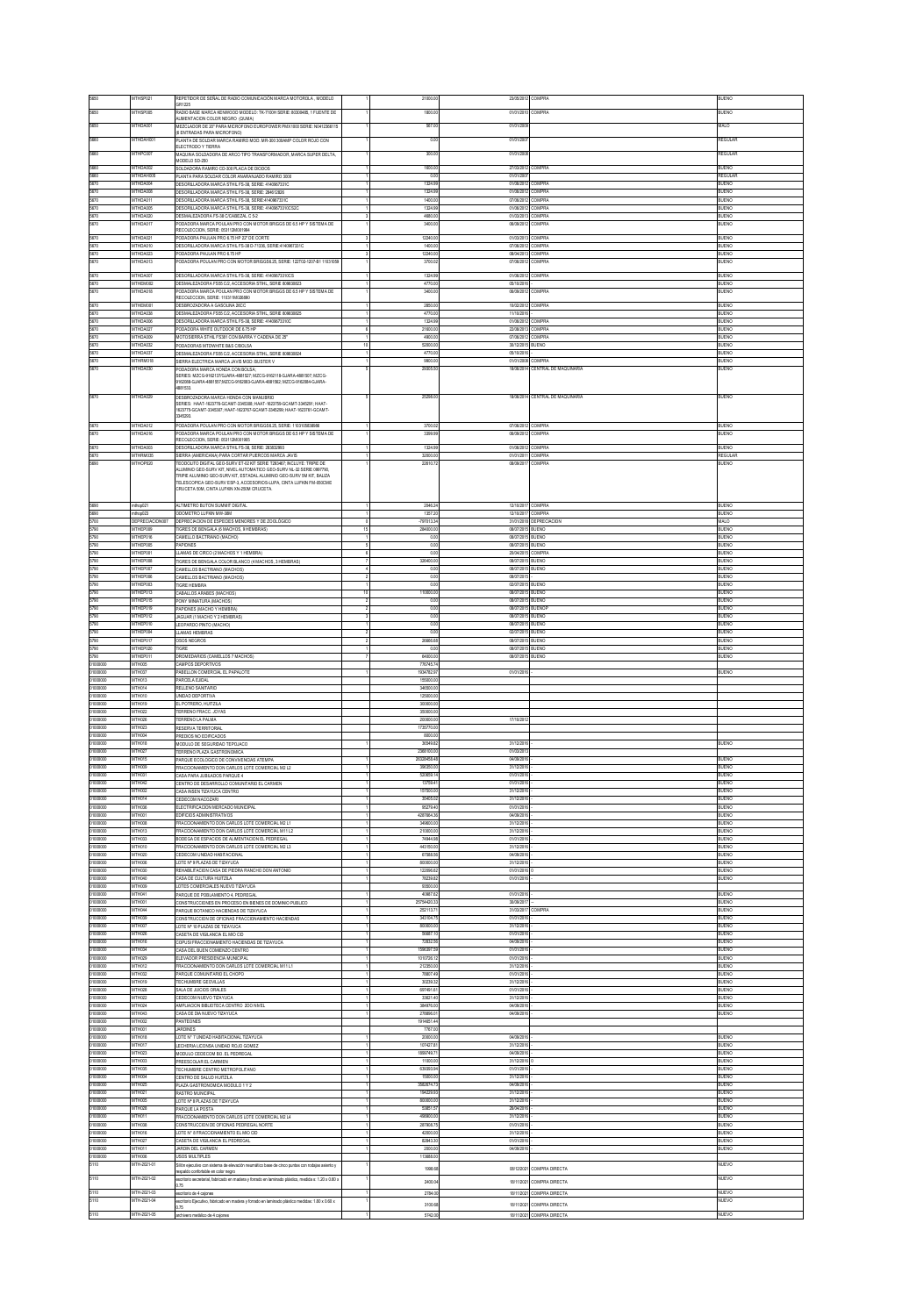|              | MTH-2021-06                | archivero metático de 4 cajones                                                                                                                   | 5742.00            |            | 18/11/2021 COMPRA DIRECTA                              | <b>NUEVO</b>          |
|--------------|----------------------------|---------------------------------------------------------------------------------------------------------------------------------------------------|--------------------|------------|--------------------------------------------------------|-----------------------|
|              | MTH-2021-0                 | BANCA DE 4 PLAZAS PARA VISITANTES                                                                                                                 | 5794.20            |            | 09/12/2021 COMPRA DIRECTA                              | NUEVO                 |
| 5110<br>5110 | MTH-2021-08<br>MTH-2021-09 | BANCA DE 4 PLAZAS PARA VISITANTES<br>MOTOSERRA MS250 ROLLOMATIC 20" BYC STHL                                                                      | 5794.20<br>6500.00 |            | 09/12/2021 COMPRA DIRECTA<br>18/06/2021 COMPRA DIRECTA | <b>NUEVO</b><br>NUEVO |
| 5110         | MTH-2021-10                | SOFÁ CAMA COLOR GRIS EN TELA, TAMAÑO INDIVIDUAL                                                                                                   | 9250.00            |            | 15/12/2021 COMPRA DIRECTA                              | NUEVO                 |
| 5110         | MTH-2021-11                | SISTEMA DE VIDEOVIGILANCIA DE 4 MEGAPIXELES QUE CONSTA DE 1 DVR<br>PENTAHIBRIDO 4 MEGAPIXELES 8 CANALES MODELO EV 4008TU RBOD CON DISCO           |                    |            |                                                        | NUEVO                 |
|              |                            | DURO INCLUIDO, 4 CAMARAS MODELOTHCB140M DE 4 MEGAPIXELE S, 1 FUENTE                                                                               | 9976.00            |            | 18/11/2021 COMPRA DIRECTA                              |                       |
|              |                            | DE ALIMENTACIÓN 12VDC 5 AMPERS , CONECTORES Y CABLE UTP BLINDADO 100%<br>COBRE                                                                    |                    |            |                                                        |                       |
|              | TH-2021-1                  | INVERSOR INFRA 200 AMPERS                                                                                                                         | 10968.96           |            | 17/05/2021 COMPRA DIRECTA                              | NUEVO                 |
| 5110         | TH-2021-13                 | MOTOSERRA MS 310 ROLLOMATIC 25" BYC STHL                                                                                                          | 11000.00           |            | 18/06/2021 COMPRA DIRECTA                              | NUEVO                 |
| 5110<br>5150 | MTH-2021-14<br>MTH-2021-15 | ARCHIVERO METALICO DE 4 CAJONES.<br>NOBREAK MARCA KOBLENZ MOD 5216 USB R 520 VA 240 W NEGRO HASTA 35 MIN                                          | 11484.00           |            | 18/11/2021 COMPRA DIRECTA                              | NUEVO<br>NUEVO        |
|              |                            | DE RESPALDO 000 4241 00 6                                                                                                                         | 2140.0             | 18/11/202  | COMPRA DIRECTA                                         |                       |
| 5150         | MTH-2021-16                | Ferminal WIF1 de Reconocimiento Facial ULTRA RÁPIDO y lectura de CÓDIGO S QR /                                                                    |                    |            |                                                        | NUEVO                 |
|              |                            | Asistencia + Control de Acceso / Soporta APP de Hik-Connect (P2P) / Hasta 1.5 Mts de<br>atteimiento incluso en Movimiento                         | 2244.9             | 18/10/2021 | COMPRA DIRECTA                                         |                       |
| 5150         | MTH-2021-17                | Ferminal WIFI de Reconocimiento Facial ULTRA RÁPIDO y lectura de CÓDIGO S QR /                                                                    |                    |            |                                                        | NUEVO                 |
|              |                            | Asistencia + Control de Acceso / Soporta APP de Hik-Connect (P2P) / Hasta 1.5 Mts de<br>abaimivoM na ozulari atministraccas                       | 2244.9             | 18/10/2021 | COMPRA DIRECTA                                         |                       |
| 5150         | MTH-2021-18                | Ferminal WIFI de Reconocimiento Facial ULTRA RÁPIDO y lectura de CÓDIGO S QR /                                                                    |                    |            |                                                        | NUEVO                 |
|              |                            | Nsistencia + Control de Acceso / Soporta APP de Hik-Connect (P2P) / Hasta 1.5 Mts de<br>Reconocimiento Incluso en Movimiento                      | 2244.9             | 18/10/2021 | COMPRA DIRECTA                                         |                       |
| 5150         | ITH-2021-19                | Ferminal WIFI de Reconocimiento Facial ULTRA RÁPIDO y lectura de CÓDIGO S QR /                                                                    |                    |            |                                                        | <b>IUEVO</b>          |
|              |                            | Nsistencia + Control de Acceso / Soporta APP de Hik-Connect (P2P) / Hasta 1.5 Mts de<br>Reconocimiento Incluso en Movimiento                      | 2244.9             | 18/10/2021 | COMPRA DIRECTA                                         |                       |
| 5150         | ITH-2021-20                | erminal WIFI de Reconocimiento Facial ULTRA RÁPIDO y lectura de CÓDIGO S QR /                                                                     |                    |            |                                                        | <b>IUEVO</b>          |
|              |                            | sistencia + Control de Acceso / Soporta APP de Hik-Connect (P2P) / Hasta 1.5 Mts de<br>Reconocimiento Incluso en Movimiento                       | 2244.9             | 18/10/2021 | COMPRA DIRECTA                                         |                       |
| 5150         | TH-2021-21                 | erminal WIFI de Reconocimiento Facial ULTRA RÁPIDO y lectura de CÓDIGO S QR /                                                                     |                    |            |                                                        | <b>IUEVO</b>          |
|              |                            | stencia + Control de Acceso / Soporta APP de Hik-Connect (P2P) / Hasta 1.5 Mts de<br>atraimiento incluso en Movimiento                            | 2244.9             | 18/10/202  | COMPRA DIRECTA                                         |                       |
|              | TH-2021-2                  | Bateria Topcon BT-77Q                                                                                                                             | 4339.50            |            | 21/10/2021 COMPRA DIRECTA                              | NUEVO                 |
| 5150         | TH-2021-23                 | MULTIFUNCIONAL MARCA EPSON MOD ECOTANK L3150 33 PPM NEGRO 15 PPM                                                                                  | 4635.00            | 20/12/2021 | COMPRA DIRECTA                                         | <b>IUEVO</b>          |
| 5150         | MTH-2021-24                | CLOR C11CG86301<br>MULTIFUNCIONAL MARCA EPSON MOD ECOTANK L3150 33 PPM NEGRO 15 PPM                                                               |                    |            |                                                        | NUEVO                 |
|              |                            | COLOR C11CG86301                                                                                                                                  | 4635.0             | 20/12/20   | OMPRA DIRECTA                                          |                       |
| 5150<br>5150 | MTH-2021-25<br>MTH.2021.24 | PANTALLA 32" MARCA JVC ROKU TV<br>PANTALLA 32" MARCA JVC ROKU TV                                                                                  | 4930.00            |            | 26/10/2021 COMPRA DIRECTA                              | NUEVO<br>NUFVO        |
| 5150         | TH-2021-27                 | MULTFUNCIONAL MARCA EPSON MOD ECOTANK L3150 33 PPM NEGRO 15 PPM                                                                                   | 4930.00            |            | 26/10/2021 COMPRA DIRECTA                              | <b>KUEVO</b>          |
| 5150         | MTH-2021-28                | OLOR C11CG86301                                                                                                                                   | 4995.00            | 18/11/202  | COMPRA DIRECTA                                         | NUEVO                 |
|              |                            | MULTIFUNCIONAL MARCA EPSON MOD ECOTANK L3150 33 PPM NEGRO 15 PPM<br>COLOR C11CG86301                                                              | 4995.00            | 18/11/2021 | COMPRA DIRECTA                                         |                       |
| 5150         | MTH-2021-29                | MULTFUNCIONAL MARCA EPSON MOD ECOTANK L3150 33 PPM NEGRO 15 PPM<br>COLOR C11CG86301                                                               | 4995.00            | 18/11/202  | COMPRA DIRECTA                                         | NUEVO                 |
|              | TH-2021-30                 | MULTFUNCIONAL MARCA EPSON MOD ECOTANK EPSON L3250 600 X 1200 DPI                                                                                  |                    |            |                                                        | <b>IUEVO</b>          |
| 5150         |                            | NYECCIÓN DE TINTA C11CJ57301                                                                                                                      | 5150.0             | 20/12/202  | COMPRA DIRECTA                                         |                       |
|              | MTH-2021-31                | MULTIFUNCIONAL BROTHER INVBENEFIT TANK DCP-T720DW COLOR INYECC ION DE                                                                             | 5623.5             | 31/12/202  | COMPRA DIRECTA                                         | <b>IUEVO</b>          |
|              |                            | TINTA CONTINUA ADF/W-FI/USB NO. DE SERIE: U66054L1H82 5540, U66054L1H825727                                                                       |                    |            |                                                        |                       |
| 5150         | MTH-2021-32                | MULTIFUNCIONAL BROTHER INKBENEFIT TANK DCP-T720DW COLOR INYECC ION DE<br>INTA CONTINUA ADEMUEIUSR NO DE SERIE: UARMAL1HR2 5540 UARMAL1HR2577      | 5623.5             | 31/12/202  | COMPRA DIRECTA                                         | NUEVO                 |
|              |                            |                                                                                                                                                   |                    |            |                                                        |                       |
| 5150         | MTH-2021-33                | MULTIFUNCIONAL BROTHER INVEENEFIT TANK DCP T720DW COLOR INVECCION DE<br>TINTA CONTINUA ADF WI FI USB DCPT720DW                                    | 5690.0             | 13/09/202  | COMPRA DIRECTA                                         | NUEVO                 |
| 5150         | <b>ATH.2021.34</b>         | MPRESORA EPSON MOD WF 100 PPM 7 NEGRO 35 COLOR INVECCION DE TINTA                                                                                 | 5860.00            | 22/09/2021 | COMPRA DIRECTA                                         | eurvn                 |
| 5150         | MTH-2021-35                | <b>JSB WIFI PORTATIL OFICIO C11CE0530</b><br>IMPRESORA EPSON MOD WE 100 PPM 7 NEGRO 3.5 COLOR INVECCION DE TINTA                                  |                    |            |                                                        | NUEVO                 |
|              |                            | ISB WIFI PORTATIL OFICIO C11CE0530                                                                                                                | 5910.0             | 20/12/202  | COMPRA DIRECTA                                         |                       |
| 5150<br>5150 | MTH-2021-36<br>MTH-2021-37 | dor Tapcon Mod. BC-L1W                                                                                                                            | 6027.3             | 21/10/2021 | COMPRA DIRECTA                                         | NUEVO<br>NUEVO        |
|              |                            | MULTIFUNCIONAL MARCA EPSON MOD L5190 PPM 33 NEGRO 15 COLOR TINTA<br>CONTINUA FCOTANK CONFICTIVIDAD ESTAND AR USB DE ALTA VELOCIDAD                | 6640.0             | 13/09/202  | COMPRA DIRECTA                                         |                       |
|              |                            |                                                                                                                                                   |                    |            |                                                        |                       |
| 5150         | MTH-2021-38                | MULTEUNCIONAL MARCA EPSON MOD L5190 PPM 33 NEGRO 15 COLOR TNTA                                                                                    | 6697.0             | 18/03/202  | COMPRA DIRECTA                                         | <b>NUEVO</b>          |
|              |                            | CONTINUA ECOTANK CONECTIVIDAD ESTAND AR USB DE ALTA VELOCIDAD                                                                                     |                    |            |                                                        |                       |
| 5150         | TH-2021-39                 | MULTEUNCIONAL MARCA EPSON MOD L5190 PPM 33 NEGRO 15 COLOR TNTA                                                                                    | 6697.0             | 16/06/202  | COMPRA DIRECTA                                         | eurvn                 |
|              |                            | CONTINUA ECOTANK CONECTIVIDAD ESTANDAR USB DE ALTA VELOCIDAD                                                                                      |                    |            |                                                        |                       |
| 5150         | MTH-2021-40                | MPRESORA LASER MULTIFUNCION XEROX WORKCENTRE 3335 DNI NALAMBRICO                                                                                  | 6765.0             | 26/05/202  | COMPRA DIRECTA                                         | eurvn                 |
|              |                            | <b>IONOCROMO COPIADORA FAX IMPRESORA ESCANE R 35 PPM</b>                                                                                          |                    |            |                                                        |                       |
| 5150         | MTH-2021-41                | PANTALLA 40" MARCA HISENSE ROKU TV                                                                                                                | <b>6980.00</b>     | 26/10/2021 | COMPRA DIRECT.                                         | <b>NUEVO</b>          |
| 5150         | TH-2021-42                 | MULTFUNCIONAL DE TINTA CONTINUA BROTHER MFCT92 0DW 30PPM WFI DUPLEX<br>BYPASS DE 80 HOJAS LCD 18 COLOR                                            | 7500.0             | 18/11/202  | COMPRA DIRECTA                                         | <b>UEVO</b>           |
| 5150         | MTH-2021-43                | ELEVISION LED PANASONIC 43 PULGADAS SMART TV FULL HD 1920X1080 W FI                                                                               | 8250.0             | 31/08/202  | COMPRA DIRECTA                                         | NUEVO                 |
| 5150         | MTH-2021-44                | WEB BROWSER 2 HDMI2 USB RJ45<br>COMPUTADORA PORTATL ASUS BR1100C KA 11 6 INTEL CELERON N4500 DISCO                                                |                    |            |                                                        | <b>NUEVO</b>          |
|              |                            | DURO 64 GB RAM 4 GB WINDOW S 10 PRO COLOR GRIS                                                                                                    | 8642.00            | 26/10/202  | COMPRA DIRECTA                                         |                       |
|              | TH-2021-45                 | COMPUTADORA PORTATE ASUS BR1100C KA 11 6 INTEL CELERON N4500 DISCO<br>JURO 64 GB RAM 4 GB WINDOW S 10 PRO COLOR GRIS                              | 8642.0             | 26/10/202  | COMPRA DIRECTA                                         | <b>IUEVO</b>          |
| 5150         | MTH-2021-46                | COMPUTADORA AIO MARCA HP MOD 205 G3 PANTALLA DE 19 5 PROCESADOR AME                                                                               |                    |            |                                                        | NUEVO                 |
|              |                            | 4 9125 DISCO DURO 1 TB MEMORIA RAM 4 GB WINDOWS 10                                                                                                | 9450.0             | 24/06/202  | COMPRA DIRECTA                                         |                       |
| 5150         | MTH-2021-47                | <b>IULTFUNCIONAL MARCA BROTHER MOD DCP LISSION MFC LASER</b>                                                                                      | 9750.0             | 18/10/202  | COMPRA DIRECTA                                         | NUEVO                 |
| 5150         | <b>ATH.2021.4R</b>         | MONOCROMATICA DPX 42PPM 1200X1200DPI ETHERNET Dúplex CRISTAL                                                                                      |                    |            |                                                        | llEVO                 |
|              |                            | ALL IN ONE MARCA LENOVO IDEACENTRE A340-24GM 23 R. INTEL CELERO N J4025                                                                           |                    |            |                                                        |                       |
|              |                            | DISCO DURO 1 TB RAM 8GB WINDOWS 10 HOME COLOR NEGRO, NO. DE SERIE:<br>MP213ZX3. MP21JLKM. MP213ZM2. MP21JLNY. MP21421K                            | 10380.0            | 31/12/2021 | COMPRA DIRECTA                                         |                       |
| 5150         | MTH-2021-49                |                                                                                                                                                   |                    |            |                                                        | NUEVO                 |
|              |                            | ALL IN ONE MARCA LENOVO IDEACENTRE A340-24/GM 23.8" INTEL CELERO N J4025<br>ISCO DURO 1 TB RAM 8GB WINDOWS 10 HOME COLOR NEGRO, NO. DE SERIE:     | 10380.0            | 31/12/2021 | COMPRA DIRECTA                                         |                       |
|              |                            | MP213ZX3, MP21JLKM, MP213ZM2, MP21JLNY, MP21421K                                                                                                  |                    |            |                                                        |                       |
| 5150         | MTH-2021-50                | ALL IN ONE MARCA LENOVO IDEACENTRE A340-24/GM 23.8" INTEL CELERO N J4025                                                                          |                    |            |                                                        | NUEVO                 |
|              |                            | DISCO DURO 1 TB RAM 8GB WINDOWS 10 HOME COLOR NEGRO, NO. DE SERIE:                                                                                | 10380.0            |            | 31/12/2021 COMPRA DIRECTA                              |                       |
|              |                            | MP213ZX3, MP21JLKM, MP213ZM2, MP21JLNY, MP2142 1K                                                                                                 |                    |            |                                                        |                       |
| 5150         | MTH-2021-51                | ALL IN ONE MARCA LENOVO IDEACENTRE A340-24/GM 23.8" INTEL CELERO N J4025                                                                          |                    |            |                                                        | NUEVO                 |
|              |                            | DISCO DURO 1 TB RAM 8GB WINDOWS 10 HOME COLOR NEGRO, NO. DE SERIE:<br>MP213ZX3, MP21JLKM, MP213ZM2, MP21JLNY, MP2142 1K                           | 10380.0            |            | 31/12/2021 COMPRA DIRECTA                              |                       |
|              | TH-2021-52                 |                                                                                                                                                   |                    |            |                                                        | UEVO                  |
|              |                            | ALL IN ONE MARCA LENOVO IDEACENTRE A340-24IGM 23.8" INTEL CELERO N J4025<br>DISCO DURO 1 TB RAM 8GB WINDOWS 10 HOME COLOR NEGRO, NO. DE SERIE:    |                    | 31/12/2021 | COMPRA DIRECTA                                         |                       |
|              |                            | MP213ZX3, MP21JLKM, MP213ZM2, MP21JLNY, MP2142 1K                                                                                                 | 10380.0            |            |                                                        |                       |
| 5150         | <b>ATH.2021.53</b>         | COMPUTADORA AIO MARCA HP MOD 205 G3 PANTALLA DE 19 5 PROCESADOR AMD                                                                               |                    |            |                                                        | <b>ILIFVO</b>         |
|              |                            | 4 9125 DISCO DURO 1 TB MEMORIA RAM 4 GB WINDOWS 10 HOME                                                                                           | 10480.0            |            | 13/09/2021 COMPRA DIRECTA                              |                       |
|              | TH-2021-54                 | COMPLITADORA AIO MARCA HP MOD 205 G3 PANTALLA DE 19 5 PROCESADOR AME                                                                              |                    |            |                                                        | <b>IUEVO</b>          |
|              |                            | 49125 DISCO DURO 1 TB MEMORIA RAM 4 GB WINDOWS 10 HOME                                                                                            | 10480.             | 13/09/202  | COMPRA DIRECTA                                         |                       |
| 5150         | TH-2021-5                  | COMPLITADORA DE ESCRITORIO ALLIN ONE HP 200 G4 22 INTEL SILVER JINMI                                                                              | 10600.0            | 26/05/2021 | COMPRA DIRECTA                                         | iuevo                 |
| 5150         | MTH-2021-56                | <b>ISCO DURO 1 TB</b>                                                                                                                             |                    |            |                                                        | NUEVO                 |
|              |                            | COMPUTADORA DE ESCRITORIO ALL IN ONE HP 200 G4 22 INTEL SILVER J5940<br><b>ISCO DURO 1 TB</b>                                                     | 10600.             |            | COMPRA DIRECTA                                         |                       |
| 5150         | MTH-2021-57                | COMPUTADORA DE ESCRITORIO ALL IN ONE HP 200 G4 22 INTEL SILVER J5040<br>ISCO DURO 1 TB RAM 4 GB WINDOWS 10 HOME 2F9M1LT                           | 10600.0            | 16/06/202  | COMPRA DIRECTA                                         | NUEVO                 |
| 5150         | TH-2021-5                  | COMPLITADORA DE ESCRITORIO ALLIN ONE HP 200 G4.22 INTEL SILVER JINAD                                                                              | 10600.00           | 09/07/2021 | COMPRA DIRECTA                                         | iuevo                 |
| 5150         | MTH-2021-59                | ISCO DURO 1 TB RAM 4 GB WINDOWS 10 HOME 2F9M1LT ABM                                                                                               |                    |            |                                                        | NUEVO                 |
|              |                            | COMPUTADORA DE ESCRITORIO ALL IN ONE HP INC HP 200 G4 AIO 22 FHD<br>920X1080 INTEL PENTIUM SILVER J5040 UP 3 2GHZ 4 CORE CACHE 4MB                | 10900.0            | 18/11/202  | COMPRA DIRECTA                                         |                       |
| 5150         | MTH-2021-60                |                                                                                                                                                   |                    |            |                                                        | NUEVO                 |
|              |                            | COMPUTADORA DE ESCRITORIO ALL IN ONE HP INC HP 200 G4 AIO 22 FHD                                                                                  | 10900.0            | 18/11/2021 | COMPRA DIRECTA                                         |                       |
|              |                            | 920X1080 INTEL PENTIUM SILVER J5040 UP 3 2GHZ 4 CORE CACHE 4MB                                                                                    |                    |            |                                                        | <b>NUEVO</b>          |
| 5150         | MTH-2021-61                | OMPLITADORA DE ESCRITORIO ALL IN ONE HP INC HP 200 G4 AIO 22 EHD.                                                                                 | 10900.0            | 18/11/2021 | COMPRA DIRECTA                                         |                       |
|              |                            | 920X1080 INTEL PENTIUM SILVER J5040 UP 3 2GHZ 4 CORE CACHE 4MB                                                                                    |                    |            |                                                        |                       |
| 5150         | MTH-2021-62                | COMPUTADORA DE ESCRITORIO ALL IN ONE HP INC HP 200 G4 AIO 22 FHD                                                                                  | 10900.0            | 18/11/202  | COMPRA DIRECTA                                         | <b>NUEVO</b>          |
|              |                            | 920X1080 INTEL PENTIUM SILVER J5040 UP 3 2GHZ 4 CORE CACHE 4MB                                                                                    |                    |            |                                                        |                       |
| 5150         | TH-2021-63                 | COMPUTADORA DE ESCRITORIO ALL IN ONE HP INC HP 200 G4 AIO 22 FHD<br>920X1080 INTEL PENTIUM SILVER J5040 UP 3 2GHZ 4 CORE CACHE 4MB 8GB DDR4       | 11100.0            | 18/11/202  | COMPRA DIRECTA                                         | <b>NUEVO</b>          |
|              |                            | SODMM 1TB 7 2K HDD NO DVD WINDOWS 10                                                                                                              |                    |            |                                                        |                       |
| 5150         | ATH.2021.Ad                | MPUTADORA DE ESCRITORIO ALL IN ONE HP INC HP 200 G4 AIO 22 FHD                                                                                    |                    |            |                                                        | <b>IUEVO</b>          |
|              |                            | 1920X1080 INTEL PENTIUM SILVER J5040 UP 3 2GHZ 4 CORE CACHE 4MB 8GB DDR4 2<br>SODMM 1TB 7 2K HDD NO DVD WINDOWS 10 HOME SL 64BITS TARJETA GRAFICA | 11100.0            |            | 18/11/2021 COMPRA DIRECTA                              |                       |
|              |                            | NTEL 605 4 USB HDMI 1 RJ 45 GIGABIT 38S64LT ABM                                                                                                   |                    |            |                                                        |                       |
| 5150         | MTH-2021-65                | COMPUTADORA DE ESCRITORIO ALL IN ONE HP INC HP 200 G4 AIO 22 FHD                                                                                  |                    |            |                                                        | NUEVO                 |
|              |                            | 1920X1080 INTEL PENTIUM SILVER J5040 UP 3 2GHZ 4 CORE CACHE 4MB 8GB DDR4 2                                                                        | 11100.0            | 18/11/2021 | COMPRA DIRECTA                                         |                       |
| 5150         | MTH-2021-66                | GODMM 1TB 7 2K HDD NO DVD WINDOWS 10                                                                                                              |                    |            |                                                        | NUEVO                 |
|              |                            | COMPUTADORA DE ESCRITORIO ALL IN ONE HP INC HP 200 G4 AIO 22 FHD<br>920X1080 INTEL PENTIUM SILVER J5040 UP 3 2GHZ 4 CORE CACHE 4MB 8GB DDR4       | 11100.0            | 18/11/2021 | COMPRA DIRECTA                                         |                       |
| 5150         | MTH-2021-67                |                                                                                                                                                   |                    |            |                                                        | NUEVO                 |
|              |                            | COMPUTADORA DE ESCRITORIO ALL IN ONE HP INC HP 200 G4 AIO 22 FHD<br>920X1080 INTEL PENTIUM SILVER J5040 UP 3 2GHZ 4 CORE CACHE 4MB 8GB DDR4       | 11100.0            | 18/11/2021 | COMPRA DIRECTA                                         |                       |
| 5150         | MTH-2021-68                | COMPUTADORA DE ESCRITORIO ALL IN ONE HP 200 G4 22 INTEL SILVER J5040                                                                              |                    |            |                                                        | NUEVO                 |
|              |                            | ISCO DURO 1 TB RAM 4 GB WINDOWS 10 HOME 2F9M 1LT ABM                                                                                              | 11350.0            | 18/01/202  | COMPRA DIRECTA                                         |                       |
|              | TH-2021-69                 | COMPUTADORA DE ESCRITORIO ALL IN ONE HP 200 G4 22 INTEL SILVER J5040<br>ISCO DURO 1 TB RAM 4 GB WINDOWS 10 HOME 2F9M 1LT ABM                      | 11350.0            | 28/01/202  | COMPRA DIRECTA                                         | UEVO                  |
|              | ITH-2021-70                | COMPUTADORA DE ESCRITORIO ALL IN ONE HP 200 G4 22 INTEL SILVER J5040                                                                              | 11350.0            | 10/02/202  | COMPRA DIRECTA                                         | <b>IUEVO</b>          |
| 5150         | MTH-2021-71                | DISCO DURO 1 TB RAM 4 GB WINDOWS 10 HOME 2F9M 1LT ABM<br>COMPUTADORA DE ESCRITORIO ALL IN ONE HP 200 G4 22 INTEL SILVER J5040                     |                    |            |                                                        | NUEVO                 |
|              |                            | ISCO DURO 1 TB RAM 4 GB WINDOWS 10 HOME 2F9M1LT ABM                                                                                               | 11350.0            | 10/02/202  | COMPRA DIRECTA                                         |                       |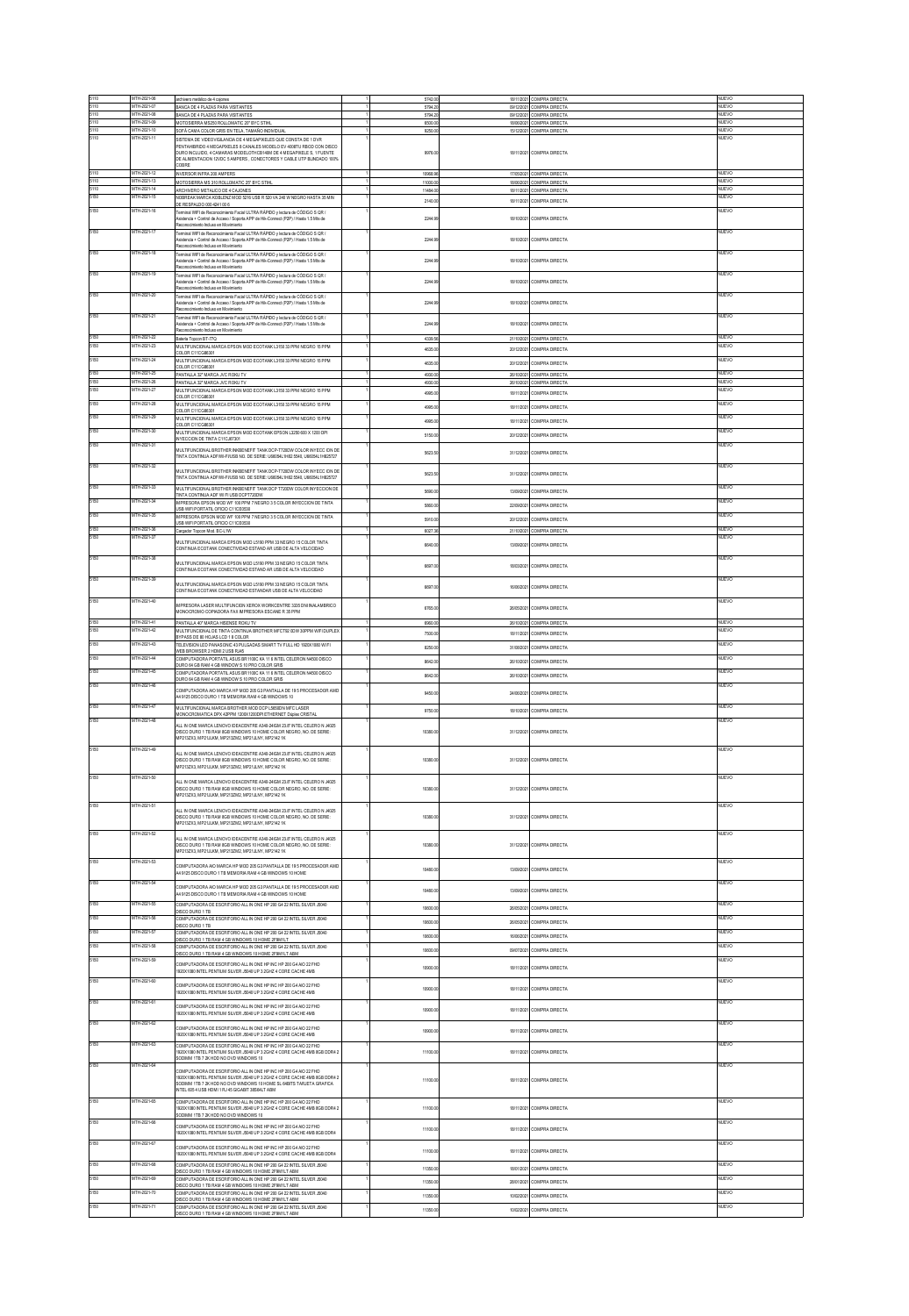|              | MTH-2021-72                  | COMPUTADORA DE ESCRITORIO ALL IN ONE HP 200 G4 22 INTEL SILVER J5040<br>ISCO DURO 1 TB RAM 4 GB WINDOWS 10 HOME 2F9M1LT ABM                                                                                                             | 11350.             | 10/02/202               | COMPRA DIRECTA                   | <b>IUEVO</b>          |
|--------------|------------------------------|-----------------------------------------------------------------------------------------------------------------------------------------------------------------------------------------------------------------------------------------|--------------------|-------------------------|----------------------------------|-----------------------|
| 5150         | MTH-2021-73                  | OMPUTADORA DE ESCRITORIO ALL IN ONE HP 200 G4 22 INTEL SILVER J5040<br>SCO DURO 1 TB RAM 4 GB WINDOWS 10 HOME 2F9M1LT ABM                                                                                                               | 11350.0            | 17/02/2021              | COMPRA DIRECTA                   | NUEVO                 |
| 5150         | TH-2021-7                    | OMPLITADORA DE ESCRITORIO ALLIN ONE HP 200 G4 22 INTEL SILVER JINMI                                                                                                                                                                     | 113501             | 17/02/202               | OMPRA DIRECTA                    | JEVO                  |
| 5150         | MTH-2021-75                  | ISCO DURO 1 TB RAM 4 GB WINDOWS 10 HOME 2F9M 1LT ABM<br>OMPUTADORA DE ESCRITORIO ALL IN ONE HP 200 G4 22 INTEL SILVER J5040                                                                                                             | 11350.0            | 05/03/202               | COMPRA DIRECTA                   | NUEVO                 |
| 5150         | MTH-2021-76                  | DISCO DURO 1 TB RAM 4 GB WINDOWS 10 HOME 2F9M1LT ABM<br>COMPUTADORA DE ESCRITORIO ALL IN ONE HP 200 G4 21 5 INTEL PENTIUM J5040                                                                                                         |                    |                         |                                  | difvo                 |
| 5150         | MTH-2021-77                  | ISCO DURO 1 TB RAM 8 GB WINDOWS 10 HOME                                                                                                                                                                                                 | 11615.0            | 26/10/2021              | COMPRA DIRECTA                   |                       |
|              |                              | SCANER EPSON WORKFORCE ES 400 II DUPLEX RESOLU CION 1200 DPIN                                                                                                                                                                           | 127591             | 20/12/202               | OMPRA DIRECTA                    | NUEVO                 |
| 5150         | MTH-2021-78                  | rovo IdeaCentre 3 All-in-One 21.5", AMD Ryzen 3 3250U 2.60GHz , 4GB, 1TB + 256GB<br>SSD, Windows 10 Home 64-bit, Negro                                                                                                                  | 13433.0            | 13/09/202               | COMPRA DIRECTA                   | <b>IUEVO</b>          |
| 5150         | MTH.2021.74                  | COMPUTADORA ALL IN ONE LENOVO IDEACENTRE PROCES ADOR INTEL CORE I3<br>0100T MEMORIA RAM 4GB DISCO DURO 1TB PANTAL LA 21 50 SO WINDOWS 10                                                                                                | 14295.             | 18/10/202               | COMPRA DIRECTA                   | difvo                 |
|              |                              | HOME                                                                                                                                                                                                                                    |                    |                         |                                  |                       |
| 5150         | MTH-2021-80                  | COMPUTADORA PORTATE LENOVO IDEAPAD 3 15IL05 15 6 INTEL CORE I3 1005G1<br>ISCO DURO 1TB 128GB SSD RAM 4GB 4GB WINDOWS 10 HOME                                                                                                            | 14700.0            | 13/09/2021              | COMPRA DIRECTA                   | <b>KUEVO</b>          |
| 5150         | MTH-2021-81                  | IULTIFUNCIONAL MARCA BROTHER MOD T4500DW TINTA CONTINUA DOBLE                                                                                                                                                                           | 14720.0            | 09/07/2021              | COMPRA DIRECTA                   | NUEVO                 |
| 5150         | MTH-2021-82                  | CARTA IMPRESION DUPLEX 35 PP NEGRO 27PPM COLOR MFCT4500DW<br>omputadora PROCESADOR INTEL CORE 13 MOTHER BOARD GIGABYTE                                                                                                                  |                    |                         |                                  | NUEVO                 |
|              |                              | 410M-H MEMORIA DOR4 DE 8GB UNIDAD SSD DE 120GB DISCO DURO DE                                                                                                                                                                            | 14927.0            | 30/12/2021              | COMPRA DIRECTA                   |                       |
| 5150         | MTH-2021-83                  | noutadora PROCESADOR INTEL CORE I3 MOTHER BOARD GIGABYTE<br>410M-H MEMORIA DDR4 DE 8GB UNIDAD SSD DE 120GB DISCO DURO DE                                                                                                                | 14927.0            | 30/12/2021              | COMPRA DIRECTA                   | <b>NUEVO</b>          |
| 5150         | ITH-2021-8                   | utadora PROCESADOR INTEL CORE I3 MOTHER BOARD GIGABYTE                                                                                                                                                                                  |                    |                         |                                  | iuevo                 |
|              |                              | 410M-H MEMORIA DDR4 DE 8GB UNIDAD SSD DE 120GB DISCO DURO DE<br>TВ                                                                                                                                                                      | 14927.0            | 30/12/202               | COMPRA DIRECTA                   |                       |
| 5150         | MTH-2021-85                  | mputadora PROCESADOR INTEL CORE I3 MOTHER BOARD GIGABYTE<br>410M-H MEMORIA DOR4 DE 8GB UNIDAD SSD DE 120GB DISCO DURO DE                                                                                                                | 14927.0            | 30/12/2021              | COMPRA DIRECTA                   | <b>IUEVO</b>          |
| 5150         | MTH-2021-86                  | <b>DOUGLOG PROCESANCE INTEL CORE 13 NOTHER ROARD GIGARYTE</b><br>410M-H MEMORIA DDR4 DE 8GB UNIDAD SSD DE 120GB DISCO DURO DE                                                                                                           | 14927.0            | 30/12/202               | COMPRA DIRECTA                   | NUEVO                 |
| 5150         | TH-2021-87                   |                                                                                                                                                                                                                                         |                    |                         |                                  | UEVO                  |
|              |                              | <br>omputadora PROCESADOR INTEL CORE I3 MOTHER BOARD GIGABYTE<br>410M-H MEMORIA DOR4 DE 8GB UNIDAD SSD DE 120GB DISCO DURO DE                                                                                                           | 14927.             | 30/12/202               | COMPRA DIRECTA                   |                       |
| 5150         | MTH-2021-88                  | mputadora PROCESADOR INTEL CORE I3 MOTHER BOARD GIGABYTE<br>410M-H MEMORIA DOR4 DE 8GB UNIDAD SSD DE 120GB DISCO DURO DE                                                                                                                | 14927.0            | 30/12/2021              | COMPRA DIRECTA                   | NUEVO                 |
| 5150         | MTH-2021-89                  | noutadora PROCESADOR INTEL CORE I3 MOTHER BOARD GIGABYTE<br>410M-H MEMORIA DDR4 DE 8GB UNIDAD SSD DE 120GB DISCO DURO DE                                                                                                                | 14927.0            | 30/12/2021              | COMPRA DIRECTA                   | NUEVO                 |
| 5150         | ITH-2021-90                  |                                                                                                                                                                                                                                         |                    |                         |                                  | <b>KUEVO</b>          |
|              |                              | <br>omputadora PROCESADOR INTEL CORE I3 MOTHER BOARD GIGABYTE<br>410M-H MEMORIA DOR4 DE 8GB UNIDAD SSD DE 120GB DISCO DURO DE                                                                                                           | 14927.             | 30/12/202               | COMPRA DIRECTA                   |                       |
| 5150         | MTH-2021-91                  | 410M-H MEMORIA DDR4 DE 8GB UNIDAD SSD DE 120GB DISCO DURO DE                                                                                                                                                                            | 14927.0            | 30/12/2021              | COMPRA DIRECTA                   | <b>IUEVO</b>          |
| 5150         | MTH-2021-92                  | toutadora PROCESADOR INTEL CORE I3 MOTHER BOARD GIGABYTE                                                                                                                                                                                |                    |                         |                                  | NUEVO                 |
|              |                              | 410M-H MEMORIA DDR4 DE 8GB UNIDAD SSD DE 120GB DISCO DURO DE                                                                                                                                                                            | 14927.0            | 30/12/202               | COMPRA DIRECTA                   |                       |
| 5150         | TH-2021-93                   | .<br>omputadora procesador: INTEL CORE I3 MOTHER: BOARD GIGABYTE<br>410M-H MEMORIA: DOR4: DE 8GB UNIDAD: SSD: DE: 120GB DISCO: DURO: DE                                                                                                 | 14927.             | 30/12/202               | COMPRA DIRECTA                   | UEVO                  |
| 5150         | MTH-2021-94                  | dora PROCESADOR INTEL CORE I3 MOTHER BOARD GI<br>410M-H MEMORIA DDR4 DE 8GB UNIDAD SSD DE 120GB DISCO DURO DE                                                                                                                           | 14927.0            | 30/12/2021              | COMPRA DIRECTA                   | NUEVO                 |
| 5150         | MTH-2021-95                  | moutadora PROCESADOR INTEL CORE I3 MOTHER BOARD GIGABYTE                                                                                                                                                                                |                    |                         |                                  | NUEVO                 |
|              |                              | 410M-H MEMORIA DDR4 DE 8GB UNIDAD SSD DE 120GB DISCO DURO DE                                                                                                                                                                            | 14927.0            | 30/12/2021              | COMPRA DIRECTA                   |                       |
| 5150         | MTH-2021-96                  | .<br>Omputadora procesador: INTEL CORE I3 MOTHER: BOARD GIGABYTE<br>410M-H MEMORIA: DOR4: DE 8GB UNIDAD: SSD: DE: 120GB DISCO: DURO: DE                                                                                                 | 14927.             | 30/12/202               | COMPRA DIRECTA                   | <b>IUEVO</b>          |
| 5150         | MTH-2021-97                  | ara PROCESADOR INTEL CORE I3 MOTHER BOARD GIGA                                                                                                                                                                                          |                    |                         |                                  | NUEVO                 |
| 5150         | MTH-2021-98                  | 410M-H MEMORIA DDR4 DE 8GB UNIDAD SSD DE 120GB DISCO DURO DE<br>Imputadora PROCESADOR INTEL CORE I3 MOTHER BOARD GIGABYTE                                                                                                               | 14927.0            | 30/12/2021              | COMPRA DIRECTA                   | NUEVO                 |
|              |                              | 4410M-H MEMORIA DDR4 DE 8GB UNIDAD SSD DE 120GB DISCO DURO DE                                                                                                                                                                           | 14927.0            | 30/12/2021              | COMPRA DIRECTA                   |                       |
| 5150         | TH-2021-99                   | ia<br>omputadora PROCESADOR, INTEL CORE I3 MOTHER, BOARD, GIGABYTE<br>410M-H MEMORIA, DOR4, DE 8GB UNIDAD, SSD, DE 120GB DISCO, DURO, DE                                                                                                | 14927.             | 30/12/202               | COMPRA DIRECTA                   | UEVO                  |
| 5150         | MTH-2021-100                 | Iputadora PROCESADOR INTEL CORE I3 MOTHER BOARD GIO                                                                                                                                                                                     |                    |                         |                                  | NUEVO                 |
|              |                              | 410M-H MEMORIA DOR4 DE 8GB UNIDAD SSD DE 120GB DISCO DURO DE                                                                                                                                                                            | 14927.0            | 30/12/202               | COMPRA DIRECTA                   |                       |
| 5150         | MTH-2021-101                 | mputadora PROCESADOR INTEL CORE I3 MOTHER BOARD GIGABYTE<br>410M-H MEMORIA DOR4 DE 8GB UNIDAD SSD DE 120GB DISCO DURO DE                                                                                                                | 14927.0            | 30/12/2021              | COMPRA DIRECTA                   | NUEVO                 |
| 5150         | MTH-2021-102                 | omputadora PROCESADOR INTEL CORE I3 MOTHER BOARD GIGABYTE<br>1410M-H MEMORIA DOR4 DE 8GB UNIDAD SSD DE 120GB DISCO DURO DE                                                                                                              | 14927.0            | 30/12/2021              | COMPRA DIRECTA                   | difvo                 |
| 5150         | VTH-2021-103                 | ROCESADOR INTEL CORE I3 MOTHER BOARD GIG                                                                                                                                                                                                |                    |                         |                                  | iuevo                 |
|              |                              | 410M-H MEMORIA DDR4 DE 8GB UNIDAD SSD DE 120GB DISCO DURO DE                                                                                                                                                                            | 14927.0            | 30/12/2021              | COMPRA DIRECTA                   |                       |
| 5150         | MTH-2021-104                 | mputadora PROCESADOR INTEL CORE I3 MOTHER BOARD GIGABYTE<br>410M-H MEMORIA DOR4 DE 8GB UNIDAD SSD DE 120GB DISCO DURO DE                                                                                                                | 14927.0            | 30/12/2021              | COMPRA DIRECTA                   | NUEVO                 |
| 5150         | VTH-2021-105                 | IDUTADOR PROCESADOR INTEL CORE I3 MOTHER BOARD GIGABYT                                                                                                                                                                                  |                    |                         |                                  | UEVO                  |
| 5150         | TH-2021-106                  | 410M-H MEMORIA DDR4 DE 8GB UNIDAD SSD DE 120GB DISCO DURO DE<br>ora PROCESADOR INTEL CORE 13 MOTHER BOARD GI                                                                                                                            | 14927.             | 30/12/202               | COMPRA DIRECTA                   | UEVO                  |
|              |                              | 410M-H MEMORIA DDR4 DE 8GB UNIDAD SSD DE 120GB DISCO DURO DE                                                                                                                                                                            | 14927.0            | 30/12/2021              | COMPRA DIRECTA                   |                       |
| 5150         | MTH-2021-107                 | mputadora PROCESADOR INTEL CORE I3 MOTHER BOARD GIGABYTE<br>410M-H MEMORIA DOR4 DE 8GB UNIDAD SSD DE 120GB DISCO DURO DE                                                                                                                | 14927.0            | 30/12/2021              | COMPRA DIRECTA                   | NUEVO                 |
| 5150         | MTH-2021-108                 | moutadora PROCESADOR INTEL CORE I3 MOTHER BOARD GIGABYTE                                                                                                                                                                                |                    |                         |                                  | NUEVO                 |
|              |                              | 410M-H MEMORIA DDR4 DE 8GB UNIDAD SSD DE 120GB DISCO DURO DE                                                                                                                                                                            | 14927.0            | 30/12/2021              | COMPRA DIRECTA                   |                       |
| 5150         | ITH-2021-10                  | SADOR INTEL CORE I3 MOTHER BOARD GIG<br>410M-H MEMORIA DDR4 DE 8GB UNIDAD SSD DE 120GB DISCO DURO DE                                                                                                                                    | 14927.0            | 30/12/2021              | COMPRA DIRECTA                   | UEVO                  |
| 5150         | MTH-2021-110                 | mputadora PROCESADOR INTEL CORE 13 MOTHER BOARD GIGABYTE<br>410M-H MEMORIA DDR4 DE 8GB UNIDAD SSD DE 120GB DISCO DURO DE                                                                                                                | 14927.0            | 30/12/2021              | COMPRA DIRECTA                   | NUEVO                 |
| 5150         | MTH-2021-111                 | noutadora PROCESADOR INTEL CORE I3 MOTHER BOARD GIGABYTE                                                                                                                                                                                |                    |                         |                                  | <b>KUEVO</b>          |
|              |                              | 410M-H MEMORIA DDR4 DE 8GB UNIDAD SSD DE 120GB DISCO DURO DE                                                                                                                                                                            | 14927.             | 30/12/202               | COMPRA DIRECTA                   |                       |
| 5150         | TH-2021-112                  | :n<br>omputadora Procesador: INTEL CORE I3 MOTHER BOARD GIGABYTE<br>410M-H MEMORIA DOR4 DE 8GB UNIDAD SSD DE 120GB DISCO DURO DE                                                                                                        | 14927.             | 30/12/202               | COMPRA DIRECTA                   | UEVO                  |
| 5150         | MTH-2021-113                 | TВ<br>mputadora PROCESADOR INTEL CORE I3 MOTHER BOARD GIGABYTE                                                                                                                                                                          |                    |                         | COMPRA DIRECTA                   | NUEVO                 |
| 5150         | MTH-2021-114                 | 4410M-H MEMORIA DDR4 DE 8GB UNIDAD SSD DE 120GB DISCO DURO DE<br>OMPUTADORA DE ESCRITORIO HP ALL IN ONE PAVILION 21 B001SLA 21 INTEL                                                                                                    | 14927.0            | 30/12/2021              |                                  | NUEVO                 |
|              |                              | ORE I3 1005G1 1 20GHZ 4GB 1TB WINDOWS 10 HOME 64 BIT                                                                                                                                                                                    | 15350.0            | 06/08/2021              | COMPRA DIRECTA                   |                       |
| 5150         | TH-2021-115                  | OMPUTADORA DE ESCRITORIO HP AU IN ONE PAVILION 21 ROMA A 21 INTEL<br>ORE IS 1005G1 1 20GHZ 4GB 1TB WINDOWS 10 HOME 64 BIT                                                                                                               | 15350.             | 06/08/202               | COMPRA DIRECTA                   | JEVO                  |
| 5150         | MTH-2021-116                 | OMPUTADORA DE ESCRITORIO HP ALL IN ONE PAVILION 21 B0015LA 21 INTEL<br>ORE I3 1005G1 1 20GHZ 4GB 1TB WINDOWS 10 HOME 64 BIT                                                                                                             | 15350.             | 06/08/202               | COMPRA DIRECTA                   | <b>IUEVO</b>          |
| 5150         | MTH-2021-117                 | OMPUTADORA DE ESCRITORIO HP ALL IN ONE PAVILION 21 B0015LA 21 INTEL                                                                                                                                                                     | 15350.0            | 06/08/2021              | COMPRA DIRECTA                   | NUEVO                 |
| 5150         | TH-2021-118                  | ORE I3 1005G1 1 20GHZ 4GB 1TB WINDOWS 10 HOME 64 BIT<br>OMPUTADORA DE ESCRITORIO DESKTOP HUAWEIMATEST ATION R515 AMD R5                                                                                                                 | 160491             | 18/11/202               | OMPRA DIRECTA                    | UEVO                  |
| 5150         | MTH-2021-119                 | 600G DISCO DURO 256 GB SSD RAM 8 GB WINDOW S 10 HOME<br>omputadora PROCESADOR INTEL CORE 15-11400 MOTHER BOARD GIGABYTE                                                                                                                 |                    |                         |                                  | <b>IUEVO</b>          |
| 5150         | MTH-2021-120                 | .<br>ISIOM-H MEMORIA DDR4 DE 8GB DISCO DURO DE 1TB<br>Computadora PROCESADOR INTEL CORE 15-11400 MOTHER BOARD GIGABYTE                                                                                                                  | 16709.5<br>16709.5 | 30/12/202<br>30/12/2021 | COMPRA DIRECTA<br>COMPRA DIRECTA | NUEVO                 |
|              | MTH-2021-121                 | .<br>KIOM-H MEMORIA DORA DE ROR DIKOD DURO DE ITR.<br>IOMPUTADOR PROCESADOR INTEL CORE IS-11400 MOTHER BOARD GIGABYTI                                                                                                                   | 16709.50           |                         | 30/12/2021 COMPRA DIRECTA        |                       |
| 5150         | MTH-2021-122                 |                                                                                                                                                                                                                                         | 16709.5            | 30/12/2021              | COMPRA DIRECTA                   | UEVO                  |
| 5150         | TH-2021-123                  | SIDM-IN HERCRIA DISRUE DE SIZI DISCO DURO DE ITAL<br>SIDM-IN HERCRIA DORO I DE SIZI DISCO DURO DE ITALI DISPUNSO GIGABYTI<br>SIDM-IN HERCRIA DISRUE DE SIZI DISCO DURO DE ITAL<br>CIDM-IN HERCRIA DISRUE DE SIZI DISPUNDI DI DE ITALI D | 16709.5            | 30/12/2021              | COMPRA DIRECTA                   | UEVO                  |
| 5150         | MTH-2021-124                 | IS10M-H MEMORIA DDR4 DE 8GB DISCO DURO DE 1TB                                                                                                                                                                                           | 16709.50           | 30/12/2021              | COMPRA DIRECTA                   | NUEVO                 |
| 5150         | MTH-2021-125                 | OMPUTADORA PORTATE DELL VOSTRO 15 3500 15 6 INTEL CORE IS 1135G7 DISCO<br>DURO 256 GB SSD RAM 8 GB WINDOW S 10 PRO C4WDG                                                                                                                | 17675.0            | 06/04/202               | COMPRA DIRECTA                   | NUEVO                 |
| 5150         | TH-2021-126                  | COMPUTADORA PORTATL LENOVO IDEAPAD 3 15/TL6 PANTAL LA DE 156                                                                                                                                                                            | 18450.0            | 10/12/202               | COMPRA DIRECTA                   | UEVO                  |
|              |                              | ROCESADOR INTEL CORE IS 1135G7 DISCO DURO 512 GB SSD RAM 8GB WINDOWS<br>10 HOME                                                                                                                                                         |                    |                         |                                  |                       |
| 5150<br>5150 | MTH-2021-127<br>ITH-2021-128 | PANTALLA JVC 50°<br>COMPUTADORA DE ESCRITORIO ALL IN ONE HP 200 G4 21 5 INTEL CORE IS 10210                                                                                                                                             | 18560.00           | 12/11/2021              | COMPRA DIRECTA                   | KUEVO<br><b>IUEVO</b> |
| 5150         | MTH-2021-129                 | ISCO DURO 1 TB RAM 4 GB WINDOWS 10                                                                                                                                                                                                      | 19500.0            | 05/03/2021              | COMPRA DIRECTA                   | NUEVO                 |
|              |                              | 30GABYTE B460M MEMORIA DDR4 DE 8GB UNIDAD SSD DE 120GB DISCO DURO                                                                                                                                                                       |                    |                         |                                  |                       |
| 5150         |                              | DE 1TB                                                                                                                                                                                                                                  | 21769.5            | 30/12/2021              | COMPRA DIRECTA                   |                       |
| 5150         | MTH-2021-130                 | utadora PROCESADOR INTEL CORE 17-11700 MOTHER BOARD<br>JGABYTE B460M MEMORIA DDR4 DE 8GB UNIDAD SSD DE 120GB DISCO DURO                                                                                                                 | 21769.9            | 30/12/2021              | COMPRA DIRECTA                   | NUEVO                 |
|              | MTH-2021-131                 |                                                                                                                                                                                                                                         |                    |                         |                                  | <b>IUEVO</b>          |
| 5150         |                              | = 1.1.<br>omputadora PROCESADOR: INTEL: CORE: 17-11700 MOTHER: BOARD<br>IGABYTE: B460M MEMORIA DOR4 DE 8GB UNIDAD SSD DE 120GB DISCO DURO                                                                                               | 21769.5            | 30/12/202               | COMPRA DIRECTA                   |                       |
|              | MTH-2021-132                 | Ira PROCESADOR INTEL CORE 17-11700 MOTHER BOAR<br>53GABYTE B460M MEMORIA DDR4 DE 8GB UNIDAD SSD DE 120GB DISCO DURO                                                                                                                     | 21769.5            | 30/12/2021              | COMPRA DIRECTA                   | NUEVO                 |
| 5150         | MTH-2021-133                 | $F$ ITR<br>moutadora PROCESADOR INTEL CORE 17-11700 MOTHER BOARD                                                                                                                                                                        |                    |                         |                                  | NUEVO                 |
|              | TH-2021-134                  | JGABYTE B460M MEMORIA DDR4 DE 8GB UNIDAD SSD DE 120GB DISCO DURO                                                                                                                                                                        | 21769.5            | 30/12/2021              | COMPRA DIRECTA                   |                       |
| 5150         |                              | E 418<br>omputadora PROCESADOR: INTEL: CORE: 17-11700 MOTHER: BOARD<br>IGABYTE: B460M MEMORIA DDR4 DE 8GB UNIDAD SSD DE 120GB DISCO DURO                                                                                                | 21769.             | 30/12/202               | COMPRA DIRECTA                   | <b>IUEVO</b>          |
| 5150         | MTH-2021-135                 | OMPUTADORA DELL VOSTRO 3681 C/7-10700 8GB 1TB W10P1WTY                                                                                                                                                                                  | 22272.0            | 29/01/202               | COMPRA DIRECTA                   | NUEVO                 |
| 5150         | MTH-2021-136                 | OMPUTADORA DE ESCRITORIO TODO EN UNO LENOVO V50A 24MB 11FJ007KLS<br>ROCESADOR INTEL CORE IS 10A GEN IS 10400T HEXA CORE 6                                                                                                               | 22775.0            | 09/07/2021              | COMPRA DIRECTA                   | NUEVO                 |
| 5150<br>5150 | MTH-2021-137<br>MTH-2021-138 | ECTOR DE BOLSILLO CON BASTON Y LOTE 102506                                                                                                                                                                                              | 23276.33           | 21/05/2021              | COMPRA DIRECTA                   | NUEVO<br><b>IUEVO</b> |
|              |                              | COMPUTADORA PORTATL MARCA HP PAVILION MOD 15 EC0002 LA 15 6 PULGADAS<br>MID RYZEN 5 3550H 8 GB WINDOWS 10 HOME 1 TB GRAFICAS NVDIA                                                                                                      | 23900.0            | 14/07/2021              | COMPRA DIRECTA                   |                       |
| 5150         | MTH-2021-139                 | COMPUTADORA DE ESCRITORIO ALL IN ONE DELL INSPIRON 5400 23 8 INTEL CORE                                                                                                                                                                 |                    |                         |                                  | NUEVO                 |
|              |                              | 5 1135G7 DISCO DURO 1TB 256GB SSD RAM 12 GB MEMORIA INTERNA MAXIMA<br>2GB WINDOWS 10 HOME                                                                                                                                               | 24950.0            | 09/04/2021              | COMPRA DIRECTA                   |                       |
| 5150         | VTH-2021-140                 | amputadora CPU INTEL CORE i7 11va Gen 2.5 GHz MEMORA RAM 16 GB MONITOR DE<br>23" KIT DE TECLADO Y MOUSE ALÂMBRICO                                                                                                                       | 25000.0            |                         | 26/10/2021 COMPRA DIRECTA        | <b>IUEVO</b>          |
| 5150         | MTH-2021-141                 | aptop Gamer MSI GF63 Thin 10SCSR-1439MX 15.6" Full HD, Intel Core i5-10300H 2.50GHz,                                                                                                                                                    |                    |                         |                                  | NUEVO                 |
|              |                              | G, 512GB SSD, NVIDIA GeForce GTX 1650 Ti Max Q, Windows 10 Home 64 bit, Español,                                                                                                                                                        | 250581             | 13/09/202               | COMPRA DIRECTA                   |                       |
| 5150         | MTH-2021-142                 | OMPUTADORA DE ESCRITRIO ALL IN ONE LENOVO IDEACE NTRE 3 24IL5 23 8 INTEI                                                                                                                                                                |                    |                         |                                  | NUEVO                 |
|              |                              | ORE IT 1065GT DISCO DURO 1 TB RAM 8 GB WINDOWS 10 HOME                                                                                                                                                                                  | 26450.0            | 13/09/2021              | COMPRA DIRECTA                   |                       |
| 5150         | MTH-2021-143                 | 95LS 1.0000 HB7 pieza 24426.7200 24426.7200 Descripción 11FJ0095LS COMPUTADORA<br>DE ESCRITORIO ALL IN ONE LENOVO V50A 24MB 23 8 PULGADAS INTEL CORE 17 16<br>B 512 GB SSD WINDOW S 10 PRO                                              | 28335.0            | 07/05/2021              | COMPRA DIRECTA                   | <b>IUEVO</b>          |